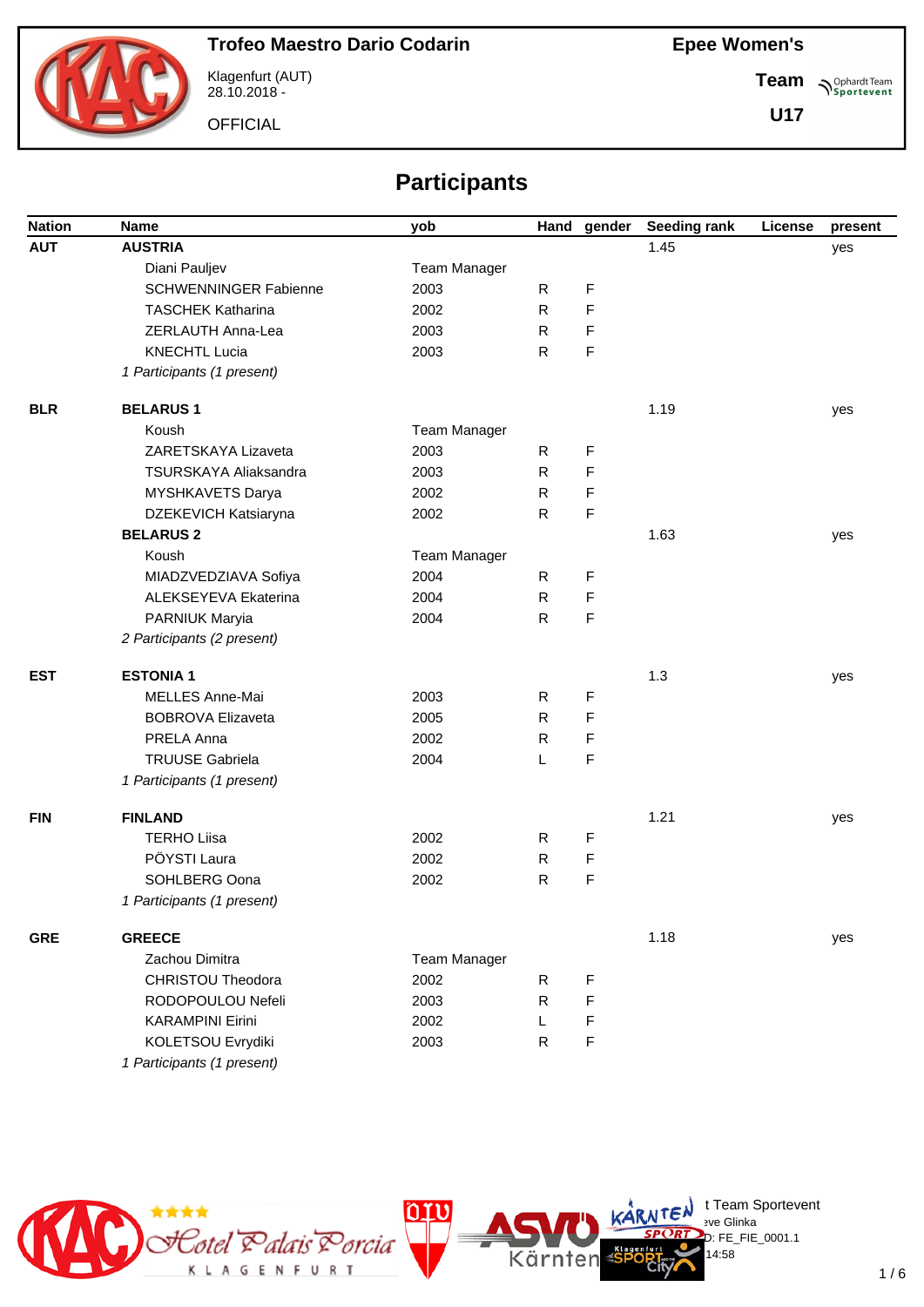

Klagenfurt (AUT) 28.10.2018 -

**OFFICIAL** 

**Epee Women's**

**Team Sportevent** 

| <b>Nation</b> | <b>Name</b>                | yob          |              | Hand gender | Seeding rank | License | present |
|---------------|----------------------------|--------------|--------------|-------------|--------------|---------|---------|
| <b>HUN</b>    | <b>HUNGARY</b>             |              |              |             | 1.2          |         | yes     |
|               | <b>DEMENY Kata</b>         | 2002         | R.           | F           |              |         |         |
|               | <b>SALAMON Reka</b>        | 2004         | L            | F           |              |         |         |
|               | <b>TANTMANN Evelin</b>     | 2002         | R.           | F           |              |         |         |
|               | <b>KOLLAR Kincso</b>       | 2002         | R.           | F           |              |         |         |
|               | 1 Participants (1 present) |              |              |             |              |         |         |
| <b>ITA</b>    | <b>ITALY</b>               |              |              |             | 1.4          |         | yes     |
|               | Massimo Zenga              | Team Manager |              |             |              |         |         |
|               | <b>BARATTA Margherita</b>  | 2003         | L            | F           |              |         |         |
|               | <b>CAFORIO Gaia</b>        | 2003         |              | F           |              |         |         |
|               | <b>CENA Marzia</b>         | 2002         | L            | F           |              |         |         |
|               | DE PICCOLI Chiara          | 2003         | R            | F           |              |         |         |
|               | <b>ITALY 2</b>             |              |              |             | 1.9          |         | yes     |
|               | Massimo Zenga              | Team Manager |              |             |              |         |         |
|               | <b>MACCAGNO Carola</b>     | 2003         | $\mathsf{R}$ | F           |              |         |         |
|               | PENNISI Alessandra         | 2002         |              | F           |              |         |         |
|               | PELA' Matilde              | 2003         | R.           | F           |              |         |         |
|               | <b>BUSCHINI Arianna</b>    | 2002         | R            | F           |              |         |         |
|               | <b>ITALY 3</b>             |              |              |             | 1.24         |         | yes     |
|               | Massimo Zenga              | Team Manager |              |             |              |         |         |
|               | <b>BRUNELLI Matilde</b>    | 2002         | R            | F           |              |         |         |
|               | PAULIS Lucrezia            | 2003         | R.           | F           |              |         |         |
|               | <b>VERDESCA Liliana</b>    | 2003         | L            | F           |              |         |         |
|               | <b>FRANCHINI Alice</b>     | 2002         |              | F           |              |         |         |
|               | 3 Participants (3 present) |              |              |             |              |         |         |

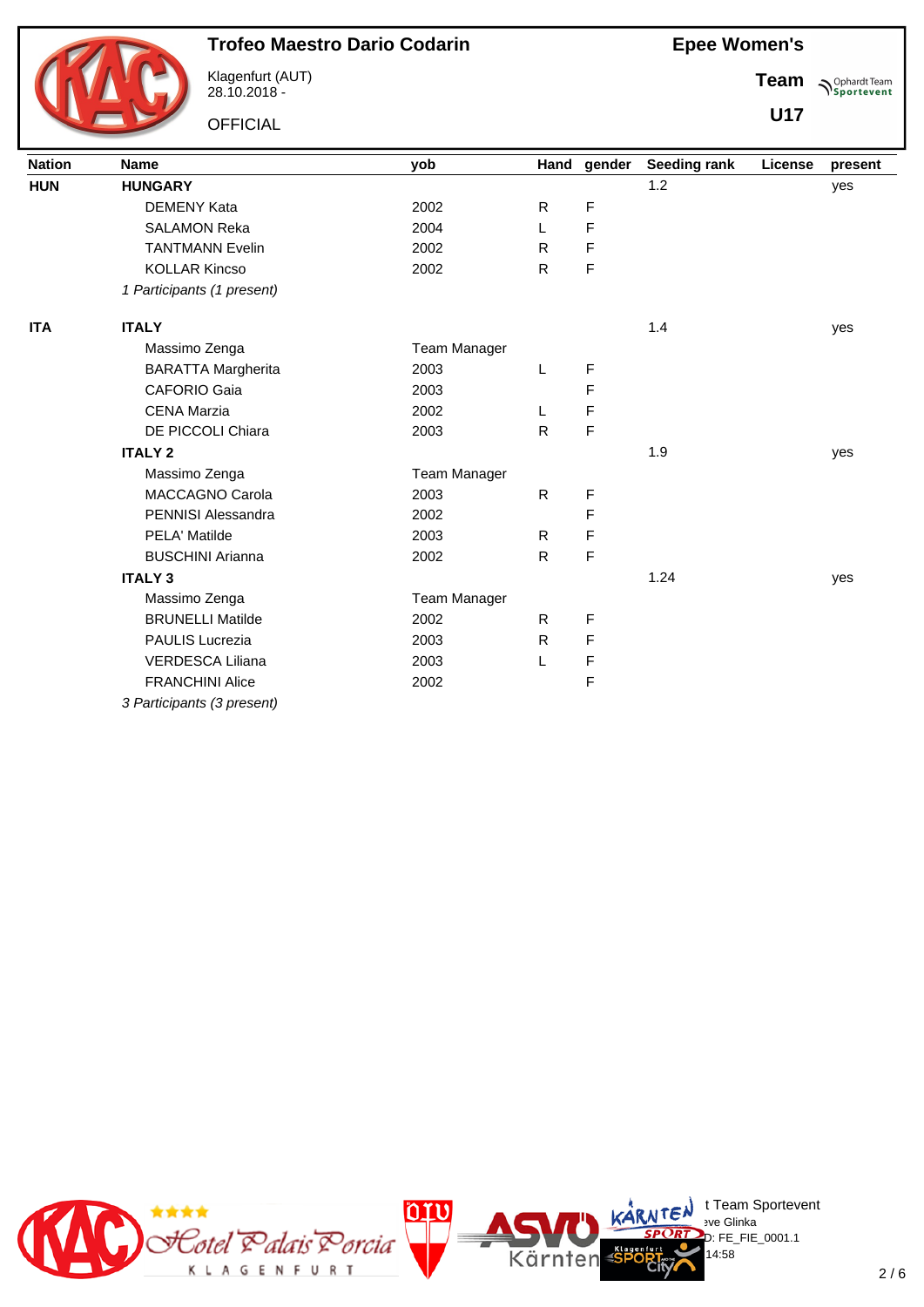

Klagenfurt (AUT) 28.10.2018 -

**OFFICIAL** 

**Epee Women's**

**Team Sportevent** 

| <b>Nation</b> | <b>Name</b>                | yob                 |              | Hand gender | <b>Seeding rank</b> | License | present |
|---------------|----------------------------|---------------------|--------------|-------------|---------------------|---------|---------|
| <b>POL</b>    | <b>POLAND1</b>             |                     |              |             | 1.12                |         | yes     |
|               | Anna Medynska - Tercjak    | <b>Team Manager</b> |              |             |                     |         |         |
|               | STASZULONEK Karolina       | 2002                | R.           | F           |                     |         |         |
|               | <b>KLASIK Alicja</b>       | 2004                | $\mathsf{R}$ | F           |                     |         |         |
|               | JANELLI Zofia              | 2002                | R            | F           |                     |         |         |
|               | ZGRYZNIAK Kinga            | 2003                | $\mathsf{R}$ | F           |                     |         |         |
|               | <b>POLAND2</b>             |                     |              |             | 1.48                |         | yes     |
|               | Krystyna Rachel-Swirska    | <b>Team Manager</b> |              |             |                     |         |         |
|               | <b>KLUGHARDT Gloria</b>    | 2003                | $\mathsf{R}$ | F           |                     |         |         |
|               | <b>WIKTOR Weronika</b>     | 2002                | $\mathsf{R}$ | F           |                     |         |         |
|               | FRYSTACKA Patrycja         | 2003                |              | F           |                     |         |         |
|               | <b>WIECZOREK Anna</b>      | 2003                | $\mathsf{R}$ | F           |                     |         |         |
|               | <b>POLAND 3</b>            |                     |              |             | 1.54                |         | yes     |
|               | Zietek Patrycja            | Team Manager        |              |             |                     |         |         |
|               | ZACHOROWSKA Aleksandra     | 2002                | $\mathsf{R}$ | F           |                     |         |         |
|               | <b>OSADNIK Maja</b>        | 2004                |              | F           |                     |         |         |
|               | GWOZDZ Julia               | 2002                | R            | F           |                     |         |         |
|               | ZIETEK Patrycja            | 2002                | $\mathsf{R}$ | F           |                     |         |         |
|               | <b>POLAND4</b>             |                     |              |             | 1.55                |         | yes     |
|               | Rakoczy Natalia            | <b>Team Manager</b> |              |             |                     |         |         |
|               | <b>OSTROWSKA Alicja</b>    | 2003                | $\mathsf{R}$ | F           |                     |         |         |
|               | <b>RAKOCZY Natalia</b>     | 2002                |              | F           |                     |         |         |
|               | <b>SABALSKA Ewelina</b>    | 2003                | L            | F           |                     |         |         |
|               | PIEJAK Zofia               | 2003                | $\mathsf{R}$ | F           |                     |         |         |
|               | <b>POLAND 5</b>            |                     |              |             | 1.71                |         | yes     |
|               | Pekala Beata               | <b>Team Manager</b> |              |             |                     |         |         |
|               | PIOTROWSKA Aleksandra      | 2003                | R            | F           |                     |         |         |
|               | <b>HALEMBA Antonina</b>    | 2006                | R            | F           |                     |         |         |
|               | PEKALA Beata               | 2002                | R            | F           |                     |         |         |
|               | <b>KORKUS Emilia</b>       | 2004                | $\mathsf{R}$ | F           |                     |         |         |
|               | 5 Participants (5 present) |                     |              |             |                     |         |         |

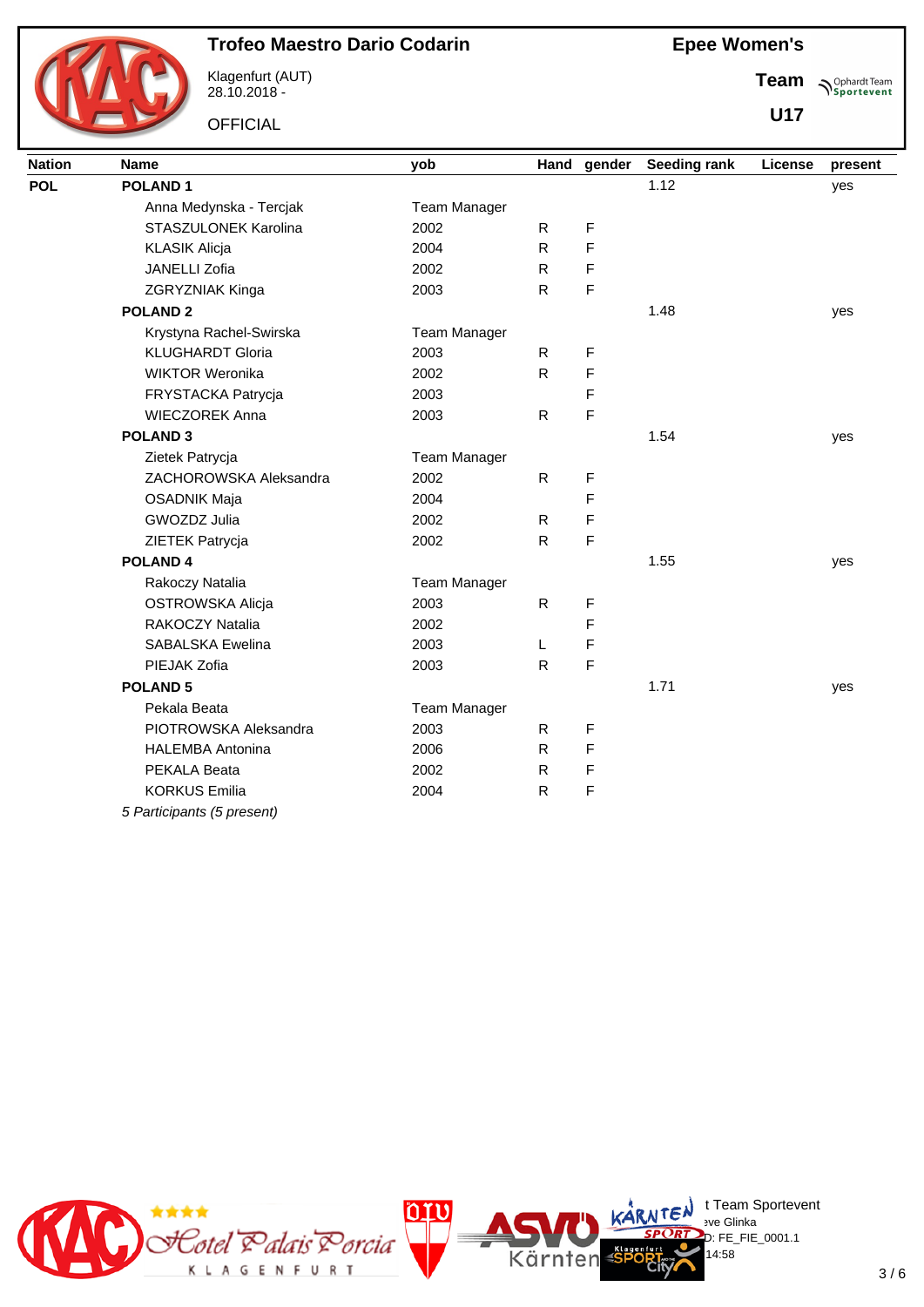

Klagenfurt (AUT) 28.10.2018 -

**OFFICIAL** 

|  |  | <b>Epee Women's</b> |  |
|--|--|---------------------|--|
|--|--|---------------------|--|

**Team Sportevent** 

| <b>Nation</b> | <b>Name</b>                     | yob          |    | Hand gender | Seeding rank | License | present |
|---------------|---------------------------------|--------------|----|-------------|--------------|---------|---------|
| <b>ROU</b>    | <b>ROMANIA</b>                  |              |    |             | 1.5          |         | yes     |
|               | <b>Gheorghe Marius</b>          | Team Manager |    |             |              |         |         |
|               | <b>STAN Irina</b>               | 2002         | R. | F           |              |         |         |
|               | <b>CONSTANTINESCU Cristina</b>  | 2002         | R. | F           |              |         |         |
|               | <b>MOROIANU Bianca</b>          | 2003         | R  | F           |              |         |         |
|               | <b>ROMANIA 2</b>                |              |    |             | 1.13         |         | yes     |
|               | Ciuculescu Alina                | Team Manager |    |             |              |         |         |
|               | <b>GHICA Andrada</b>            | 2003         | R  | F           |              |         |         |
|               | <b>ZOTA Diana</b>               | 2003         | R. | F           |              |         |         |
|               | MELINTESCU Ana Maria            | 2003         | R. | F           |              |         |         |
|               | <b>DRAGHICI</b> Ioana           | 2004         | R  | F           |              |         |         |
|               | <b>ROMANIA 3</b>                |              |    |             | 1.40         |         | yes     |
|               | Iom Mihaela                     | Team Manager |    |             |              |         |         |
|               | <b>OLTEANU Daria</b>            | 2003         | R  | F           |              |         |         |
|               | <b>ION Theodora</b>             | 2004         | R. | F           |              |         |         |
|               | <b>KATO Zsofia</b>              | 2002         | R  | F           |              |         |         |
|               | <b>NURCIU Elena</b>             | 2004         | R. | F           |              |         |         |
|               | <b>ROMANIA 4</b>                |              |    |             | 1.41         |         | yes     |
|               | Alexandru Mariu                 | Team Manager |    |             |              |         |         |
|               | <b>AXINTE Renata</b>            | 2004         | R. | F           |              |         |         |
|               | <b>TATARU Georgiana</b>         | 2003         | R. | F           |              |         |         |
|               | <b>CRACIUN Maria</b>            | 2003         | R  | F           |              |         |         |
|               | <b>STANESCU Melissa</b>         | 2003         | R. | F           |              |         |         |
|               | 4 Participants (4 present)      |              |    |             |              |         |         |
| srb           | <b>MIXED TEAM SERBIA/GREECE</b> |              |    |             | 1.9999       |         | yes     |
|               | Perovic Danilo                  | Team Manager |    |             |              |         |         |
|               | <b>ANTIC Teodora</b>            | 2003         |    | F           |              |         |         |
|               | <b>KRITOULI Styliani</b>        | 2003         | R  | F           |              |         |         |
|               | <b>KECMAN Milica</b>            | 2002         | R. | F           |              |         |         |
|               | 1 Participants (1 present)      |              |    |             |              |         |         |

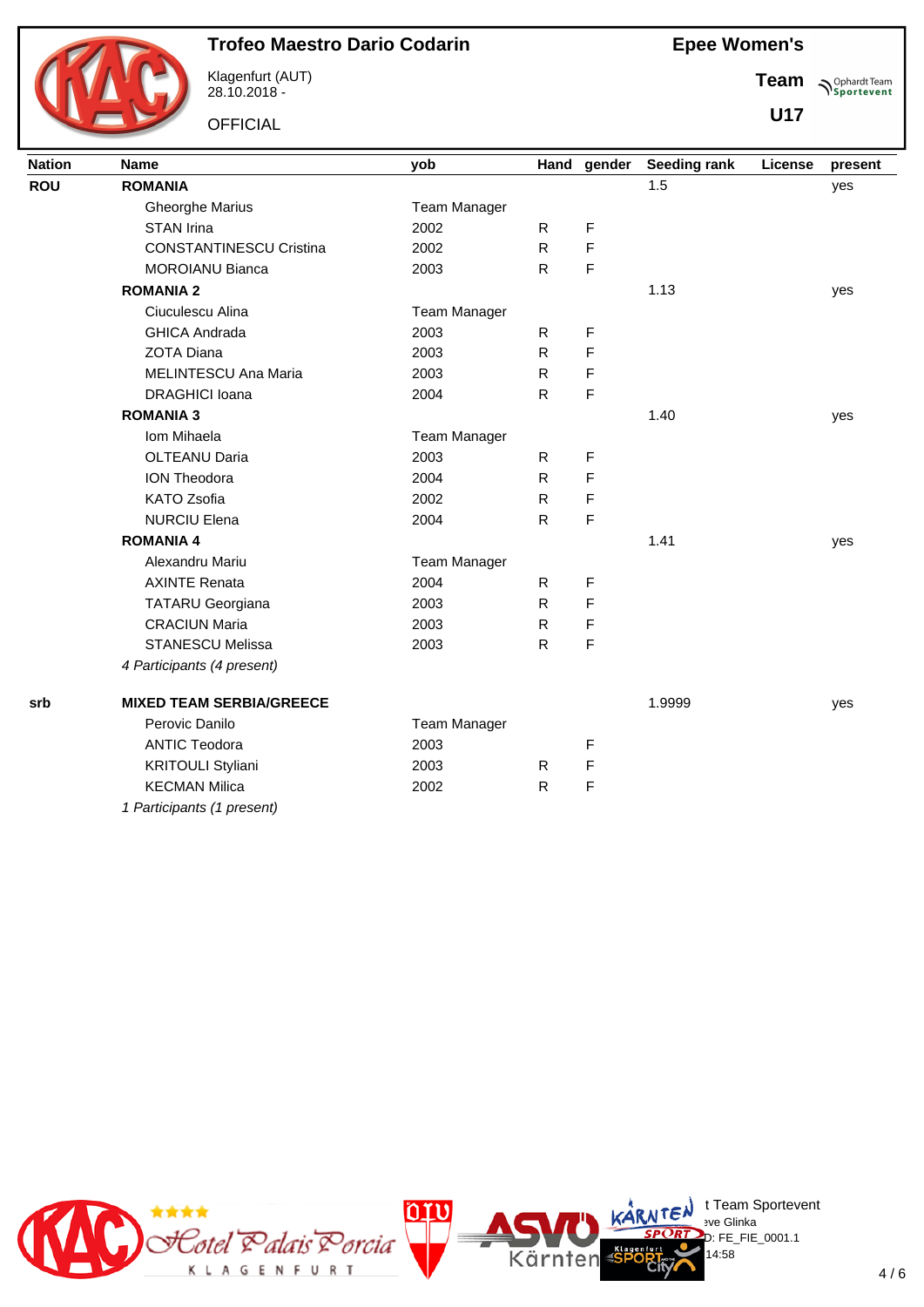

Klagenfurt (AUT) 28.10.2018 -

**OFFICIAL** 

**Epee Women's**

**Team Sportevent** 

**U17**

| <b>Nation</b> | Name                              | yob          | Hand         | gender      | Seeding rank | License | present |
|---------------|-----------------------------------|--------------|--------------|-------------|--------------|---------|---------|
| <b>UKR</b>    | <b>UKRAINE</b>                    |              |              |             | 1.1          |         | yes     |
|               | Mazur Y                           | Team Manager |              |             |              |         |         |
|               | SADOVA Dariia                     | 2002         | L            | F           |              |         |         |
|               | LAZARENKO OLEKSANDRA              | 2004         | L            | F           |              |         |         |
|               | CHERNYSHOVA Anna                  | 2002         | R            | F           |              |         |         |
|               | <b>MAZUR Yeva</b>                 | 2003         | R            | F           |              |         |         |
|               | <b>UKRAINE 2</b>                  |              |              |             | 1.16         |         | yes     |
|               | Mazur Y                           | Team Manager |              |             |              |         |         |
|               | SYNYTSA Olena-Khanna              | 2004         | R            | F           |              |         |         |
|               | VOLOSHYNA Mariya                  | 2002         | R            | F           |              |         |         |
|               | <b>TOLMACHOVA Olha</b>            | 2003         | R            | F           |              |         |         |
|               | MAKARUSHCHENKO Kseniia            | 2003         | L            | F           |              |         |         |
|               | <b>UKRAINE 3</b>                  |              |              |             | 1.39         |         | yes     |
|               | KULESHOVA Polina                  | 2003         | R            | F           |              |         |         |
|               | <b>TVERDOKHLIB Sofiia</b>         | 2004         | $\mathsf{R}$ | F           |              |         |         |
|               | YEVDOKYMOVA Mariia                | 2003         | R            | F           |              |         |         |
|               | <b>MONIA Daryna</b>               | 2003         | R.           | F           |              |         |         |
|               | 3 Participants (3 present)        |              |              |             |              |         |         |
|               |                                   |              |              |             |              |         |         |
| <b>USA</b>    | <b>UNITED STATES OF AMERICA 1</b> |              |              |             | 1.17         |         | yes     |
|               | Rausch                            | Team Manager |              |             |              |         |         |
|               | <b>RAUSCH Ariana</b>              | 2002         | L            | F           |              |         |         |
|               | <b>LURYE Sarah</b>                | 2002         | R.           | F           |              |         |         |
|               | PIRKOWSKI Amanda                  | 2002         | R            | F           |              |         |         |
|               | KHROL Jaclyn                      | 2003         | R            | F           |              |         |         |
|               | <b>UNITED STATES OF AMERICA 2</b> |              |              |             | 1.28         |         | yes     |
|               | Joyce                             | Team Manager |              |             |              |         |         |
|               | <b>YEU Irene</b>                  | 2002         | R.           | F           |              |         |         |
|               | <b>HUSISIAN Hadley</b>            | 2003         | R            | F           |              |         |         |
|               | <b>LIN Jessica</b>                | 2003         | L            | F           |              |         |         |
|               | <b>JOYCE Michaela</b>             | 2004         | L            | F           |              |         |         |
|               | <b>UNITED STATES OF AMERICA 3</b> |              |              |             | 1.53         |         | yes     |
|               | Robles                            | Team Manager |              |             |              |         |         |
|               | CHOI Lyla                         | 2003         | R.           | F           |              |         |         |
|               | <b>KHAMIS Yasmine</b>             | 2006         | $\mathsf{R}$ | F           |              |         |         |
|               | <b>ROBLES Elena</b>               | 2004         | R            | F           |              |         |         |
|               | <b>UNITED STATES OF AMERICA 4</b> |              |              |             | 1.9999       |         | yes     |
|               | Paturu                            | Team Manager |              |             |              |         |         |
|               | CHU Audrey                        | 2002         | R            | F           |              |         |         |
|               | <b>BOYS Nishta</b>                | 2003         | R            | F           |              |         |         |
|               | PATURU Meghana                    | 2004         | R            | F           |              |         |         |
|               | <b>UNITED STATES OF AMERICA 5</b> |              |              |             | 1.9999       |         | yes     |
|               | Gao                               | Team Manager |              |             |              |         |         |
|               | MALDONADO Pilar                   | 2004         | R.           | F           |              |         |         |
|               | PYO Yunice                        | 2002         | R            | F           |              |         |         |
|               | GAO Aretha                        | 2002         | R.           | $\mathsf F$ |              |         |         |
|               | 5 Participants (5 present)        |              |              |             |              |         |         |



 $\bigcup_{v \in \mathcal{F}} \mathsf{Id}$  t Team Sportevent

14:58

.<br>D: FE\_FIE\_0001.1

**N'Y'License:** Bye Glinka

Kärnten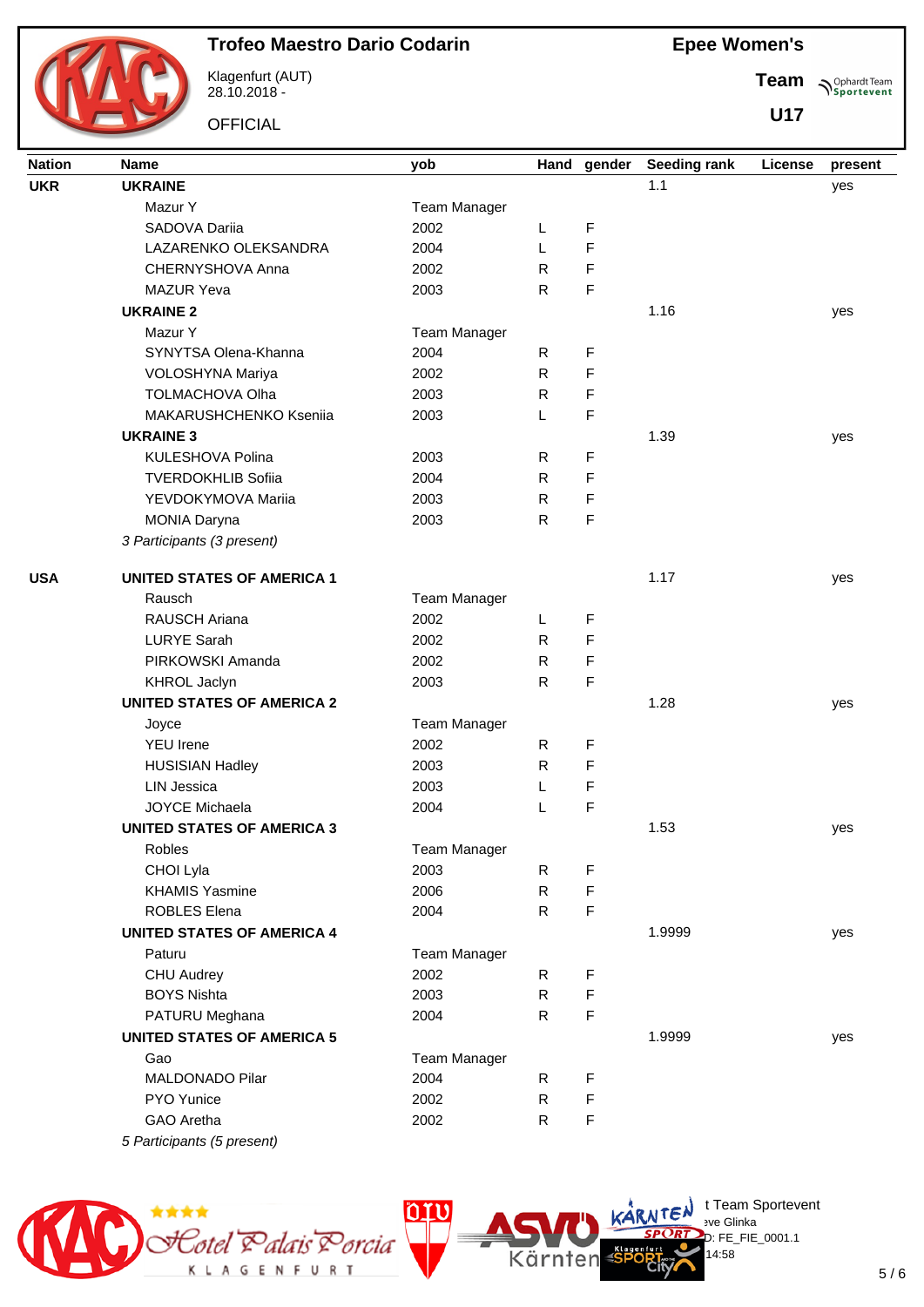

12 Nations, 28 Participants (28 present)

Klagenfurt (AUT) 28.10.2018 -

**OFFICIAL** 

**Epee Women's**

**Team Sportevent** 

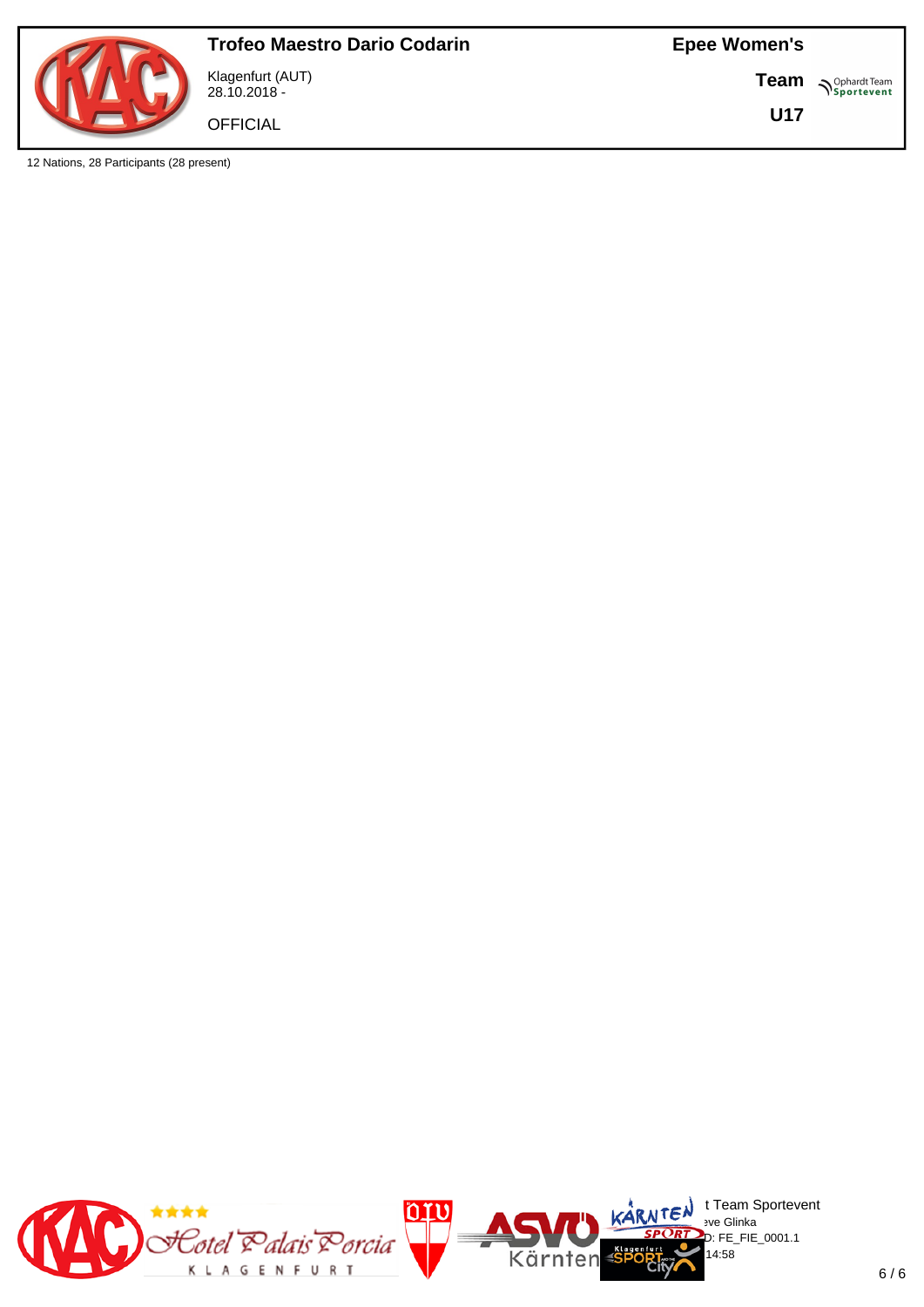**Team**

**U17**

**Sportevent** 



Klagenfurt (AUT) 28.10.2018 -

**OFFICIAL** 

# **Initial seeding**

|     | <b>Place Seeding</b> | points Nation Name |            |                                   | gender present |
|-----|----------------------|--------------------|------------|-----------------------------------|----------------|
| 1.  | 1 0 0 1              | 280.0              | UKR        | <b>UKRAINE</b>                    | yes            |
| 2.  | 1 0 0 2              | 256.0              | <b>HUN</b> | <b>HUNGARY</b>                    | yes            |
| 3.  | 1 0 0 3              | 245.0              | <b>EST</b> | <b>ESTONIA1</b>                   | yes            |
| 4.  | 1 0 0 4              | 230.0              | <b>ITA</b> | <b>ITALY</b>                      | yes            |
| 5.  | 1 0 0 5              | 224.0              | ROU        | <b>ROMANIA</b>                    | yes            |
| 6.  | 1 0 0 9              | 124.0              | <b>ITA</b> | <b>ITALY 2</b>                    | yes            |
| 7.  | 1 0 1 2              | 111.0              | POL        | <b>POLAND1</b>                    | yes            |
| 8.  | 1 0 1 3              | 97.0               | <b>ROU</b> | <b>ROMANIA 2</b>                  | yes            |
| 9.  | 1016                 | 93.0               | <b>UKR</b> | <b>UKRAINE 2</b>                  | yes            |
| 10. | 1 0 1 7              | 92.0               | <b>USA</b> | <b>UNITED STATES OF AMERICA 1</b> | yes            |
| 11. | 1018                 | 92.0               | <b>GRE</b> | <b>GREECE</b>                     | yes            |
| 12. | 1 0 1 9              | 91.0               | <b>BLR</b> | <b>BELARUS1</b>                   | yes            |
| 13. | 1 0 2 1              | 89.0               | <b>FIN</b> | <b>FINLAND</b>                    | yes            |
| 14. | 1 0 2 4              | 77.0               | <b>ITA</b> | <b>ITALY 3</b>                    | yes            |
| 15. | 1 0 2 8              | 60.0               | <b>USA</b> | <b>UNITED STATES OF AMERICA 2</b> | yes            |
| 16. | 1 0 3 9              | 37.0               | <b>UKR</b> | <b>UKRAINE 3</b>                  | yes            |
| 17. | 1 0 4 0              | 36.0               | ROU        | <b>ROMANIA 3</b>                  | yes            |
| 18. | 1 0 4 1              | 35.0               | <b>ROU</b> | <b>ROMANIA 4</b>                  | yes            |
| 19. | 1 0 4 5              | 30.0               | <b>AUT</b> | <b>AUSTRIA</b>                    | yes            |
| 20. | 1 0 4 8              | 24.0               | <b>POL</b> | <b>POLAND 2</b>                   | yes            |
| 21. | 1 0 5 3              | 16.0               | <b>USA</b> | <b>UNITED STATES OF AMERICA 3</b> | yes            |
| 22. | 1 0 5 4              | 16.0               | POL        | <b>POLAND 3</b>                   | yes            |
| 23. | 1 0 5 5              | 16.0               | POL        | <b>POLAND4</b>                    | yes            |
| 24. | 1 0 6 3              | 8.0                | <b>BLR</b> | <b>BELARUS 2</b>                  | yes            |
| 25. | 1 0 7 1              | 0.0                | <b>POL</b> | <b>POLAND 5</b>                   | yes            |
| Τ   | 9 0 0 0              | 0.0                | <b>USA</b> | <b>UNITED STATES OF AMERICA 4</b> | yes            |
| т   | 9 0 0 0              | 0.0                | <b>USA</b> | <b>UNITED STATES OF AMERICA 5</b> | yes            |
| T   | 9 0 0 0              |                    | srb        | <b>MIXED TEAM SERBIA/GREECE</b>   | yes            |

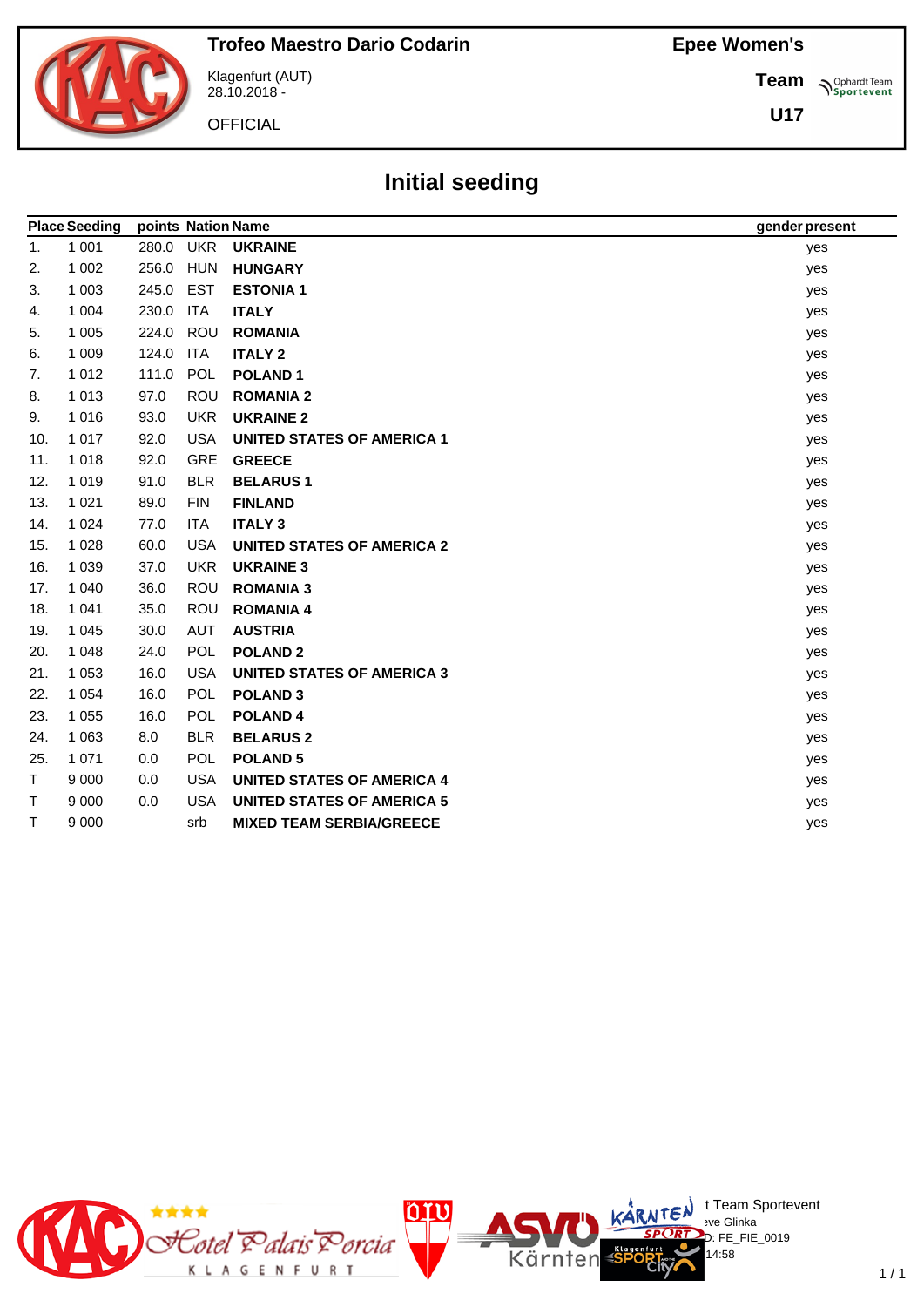



Klagenfurt (AUT) 28.10.2018 -

**OFFICIAL** 

**Team S**<sup>Ophardt Team</sub></sup>

**U17**

# **Technical directory and other commissions**

Matthias Henkelmann - Observer EFC

Dimitri Pauljev GER Jörg Fiedler GER Steve Glinka GER Karl Robatsch

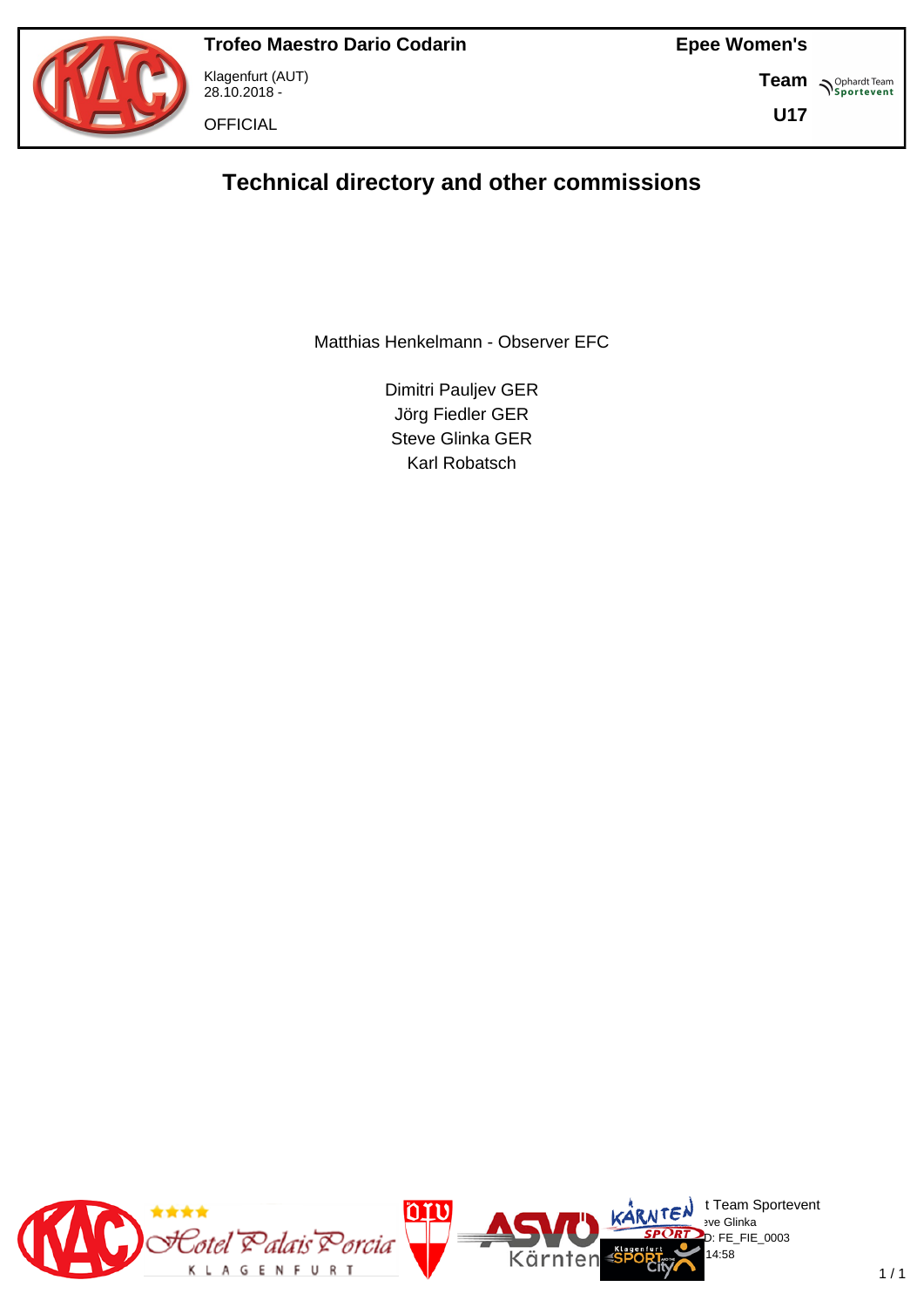

Klagenfurt (AUT) 28.10.2018 -

**OFFICIAL** 

**Team N**Sportevent

**U17**

# **Format**

**1 Direct eleminition** 28.10. 08:30

**Participants** 28 Participants **Table of 32 with place 1-16**

28 Qualifiers

Table of 32 Final of 4 Places 1-16 to be fenced

Hits: 45 Time: 3 min

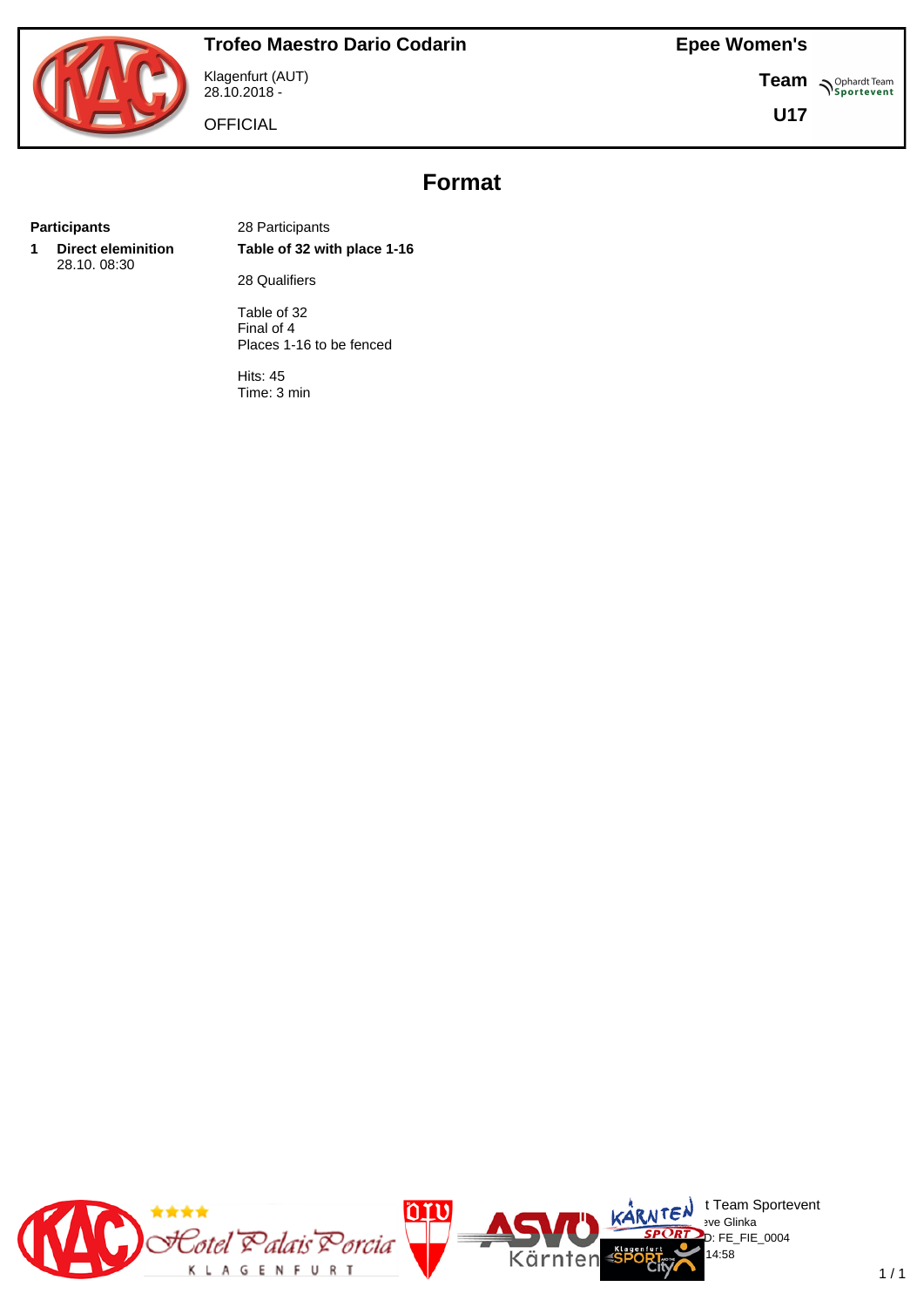**Team** *S<sup>Ophardt Team*<br> *S*<sup>P</sup> Sportevent</sup>

**U17**



Klagenfurt (AUT) 28.10.2018 -

**OFFICIAL** 

# **Seeding list Direct eleminition**

|              | <b>Place Nation Name</b> |                                 | Seeding Seeding Points |                |       |
|--------------|--------------------------|---------------------------------|------------------------|----------------|-------|
|              |                          |                                 | list                   | rank           |       |
| $\mathbf{1}$ | <b>UKR</b>               | <b>UKRAINE</b>                  | $\overline{2}$         | $\mathbf{1}$   | 280.0 |
| 2            | <b>HUN</b>               | <b>HUNGARY</b>                  | $\overline{2}$         | $\overline{2}$ | 256.0 |
| 3            | <b>EST</b>               | <b>ESTONIA1</b>                 | $\overline{2}$         | 3              | 245.0 |
| 4            | <b>ITA</b>               | <b>ITALY</b>                    | $\overline{2}$         | 4              | 230.0 |
| 5            | <b>ROU</b>               | <b>ROMANIA</b>                  | $\overline{2}$         | 5              | 224.0 |
| 6            | <b>ITA</b>               | <b>ITALY 2</b>                  | $\overline{2}$         | 9              | 124.0 |
| 7            | <b>POL</b>               | POLAND <sub>1</sub>             | $\overline{2}$         | 12             | 111.0 |
| 8            | <b>ROU</b>               | <b>ROMANIA 2</b>                | $\overline{2}$         | 13             | 97.0  |
| 9            | <b>UKR</b>               | <b>UKRAINE 2</b>                | $\overline{2}$         | 16             | 93.0  |
| 10           | <b>USA</b>               | UNITED STATES OF AMERICA 1      | $\overline{2}$         | 17             | 92.0  |
| 11           | <b>GRE</b>               | <b>GREECE</b>                   | $\overline{2}$         | 18             | 92.0  |
| 12           | <b>BLR</b>               | <b>BELARUS1</b>                 | $\overline{2}$         | 19             | 91.0  |
| 13           | <b>FIN</b>               | <b>FINLAND</b>                  | $\overline{2}$         | 21             | 89.0  |
| 14           | <b>ITA</b>               | <b>ITALY 3</b>                  | $\overline{2}$         | 24             | 77.0  |
| 15           | <b>USA</b>               | UNITED STATES OF AMERICA 2      | $\overline{2}$         | 28             | 60.0  |
| 16           | <b>UKR</b>               | <b>UKRAINE 3</b>                | $\overline{2}$         | 39             | 37.0  |
| 17           | <b>ROU</b>               | <b>ROMANIA 3</b>                | $\overline{2}$         | 40             | 36.0  |
| 18           | <b>ROU</b>               | <b>ROMANIA 4</b>                | $\overline{2}$         | 41             | 35.0  |
| 19           | AUT                      | <b>AUSTRIA</b>                  | $\overline{2}$         | 45             | 30.0  |
| 20           | <b>POL</b>               | POLAND <sub>2</sub>             | $\overline{2}$         | 48             | 24.0  |
| 21           | <b>USA</b>               | UNITED STATES OF AMERICA 3      | 2                      | 53             | 16.0  |
| 22           | <b>POL</b>               | POLAND <sub>3</sub>             | $\overline{2}$         | 54             | 16.0  |
| 23           | <b>POL</b>               | POLAND <sub>4</sub>             | 2                      | 55             | 16.0  |
| 24           | <b>BLR</b>               | <b>BELARUS 2</b>                | $\overline{2}$         | 63             | 8.0   |
| 25           | POL                      | POLAND <sub>5</sub>             | $\overline{2}$         | 71             | 0.0   |
| 26           | <b>USA</b>               | UNITED STATES OF AMERICA 4      | $\overline{2}$         | 9999           | 0.0   |
| 27           | <b>USA</b>               | UNITED STATES OF AMERICA 5      | 2                      | 9999           | 0.0   |
| 28           | srb                      | <b>MIXED TEAM SERBIA/GREECE</b> | $\overline{2}$         | 9999           |       |
|              |                          |                                 |                        |                |       |

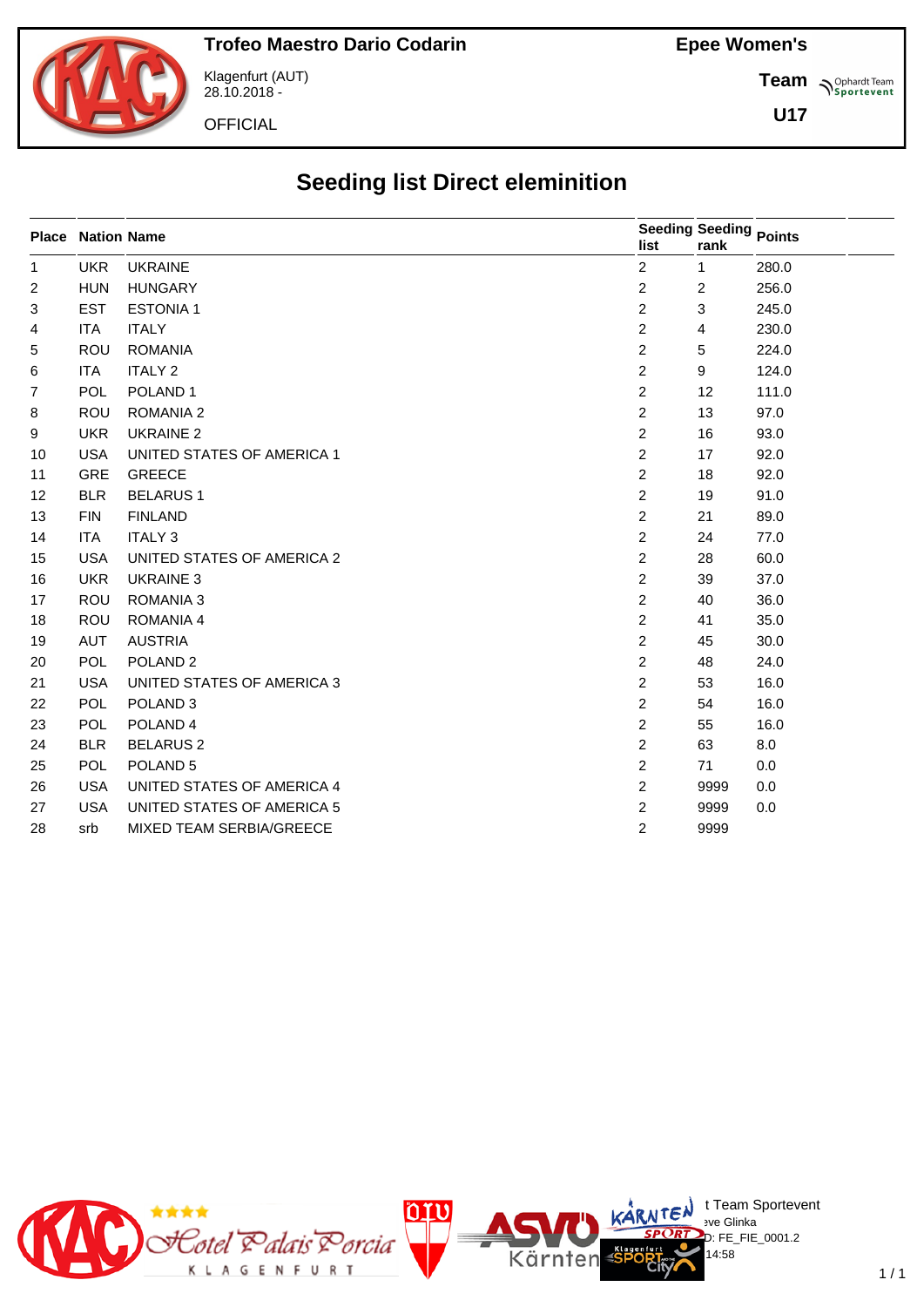

Klagenfurt (AUT) 28.10.2018 - 28.10.2018

**OFFICIAL** 

#### **B | Table of 32 C | Table of 16**

| 1  | UKRAINE                                                                               | <b>UKR</b>   |           |    |                                                                     |       |           |    |
|----|---------------------------------------------------------------------------------------|--------------|-----------|----|---------------------------------------------------------------------|-------|-----------|----|
| 32 |                                                                                       |              |           |    | Piste 22                                                            |       | Sun 09:45 |    |
|    | *** bye ***                                                                           |              |           |    | <b>UKRAINE</b>                                                      | UKR V |           | 45 |
|    | Piste 16                                                                              |              | Sun 08:30 |    | UKRAINE 3                                                           | UKR D |           | 32 |
| 17 | ROMANIA 3                                                                             | ROU D        |           | 39 | R: THORNTON Ronald (USA) / BATURA Ivan (BLR) / LACH Werner (AUT)    |       |           |    |
| 16 | <b>UKRAINE 3</b>                                                                      | UKR V        |           | 45 |                                                                     |       |           |    |
|    | R: SCHMEDLER Michael (AUT) / GON Anais Carla (ITA) / GRYT Maciej<br>(POL)<br>Piste 17 |              |           |    |                                                                     |       |           |    |
|    |                                                                                       |              | Sun 08:30 |    |                                                                     |       |           |    |
| 9  | UKRAINE 2                                                                             | UKR V        |           | 45 | Piste 23                                                            |       | Sun 09:45 |    |
| 24 | <b>BELARUS 2</b>                                                                      | BLR D        |           | 32 | UKRAINE <sub>2</sub><br>UKR V                                       |       |           | 45 |
|    | R: THORNTON Ronald (USA) / KORES Gaja (SLO) / PANKRATZ Joel (AUT)<br>Piste 18         |              | Sun 08:30 |    | ROU D<br>ROMANIA 2                                                  |       |           | 43 |
| 25 | POLAND 5                                                                              | POL D        |           | 40 | R: GON Anais Carla (ITA) / FAJKIS Krystian (POL) / VALC Jiri (CZE)  |       |           |    |
| 8  | <b>ROMANIA 2</b>                                                                      | ROU V        |           | 45 |                                                                     |       |           |    |
|    | R: MAUNZ Florian (GER) / VALC Jiri (CZE) / GOOSSENS Bruno (USA)                       |              |           |    |                                                                     |       |           |    |
|    | Piste 19                                                                              |              | Sun 08:30 |    |                                                                     |       |           |    |
| 5  | ROMANIA                                                                               | ROU V        |           | 45 | Piste 24                                                            |       | Sun 09:45 |    |
| 28 | MIXED TEAM SERBIA/GREECE                                                              | srb          | D         | 33 | <b>ROMANIA</b><br>ROU D                                             |       |           | 40 |
|    | R: VALENTE Vincent (AUT) / MIELNICZEK Ignacy (POL) / BETTINO Alessio<br>(ITA)         |              |           |    | <b>BELARUS1</b><br>BLR V                                            |       |           | 45 |
|    | Piste 22                                                                              |              | Sun 08:30 |    |                                                                     |       |           |    |
| 21 | UNITED STATES OF AMERICA 3                                                            | USA D        |           | 29 | R: PETRUS Dmytro (UKR) / GOOSSENS Bruno (USA) / MAUNZ Florian (GER) |       |           |    |
| 12 | <b>BELARUS1</b>                                                                       | <b>BLR V</b> |           | 34 |                                                                     |       |           |    |
|    | R: CELLEROVA Michala (SVK) / SZCZESNIAK Piotr (POL) / AYANWALE<br>Kola (GBR)          |              |           |    |                                                                     |       |           |    |
|    | Piste 23                                                                              |              | Sun 08:30 |    |                                                                     |       |           |    |
| 13 | <b>FINLAND</b>                                                                        | <b>FIN</b>   | D         | 35 | Piste 25                                                            |       | Sun 09:45 |    |
| 20 | POLAND <sub>2</sub>                                                                   | POL V        |           | 45 | <b>POLAND 2 (20)</b>                                                | POL D |           | 33 |
|    | R: JEZA Eva (SLO) / VARGA Katalin (HUN) / ION Mihaela (ROU)                           |              |           |    | <b>ITALY</b><br><b>ITA</b>                                          |       | V         | 45 |
|    |                                                                                       |              |           |    |                                                                     |       |           |    |





Copyright by Ophardt Team Sportevent License: Steve Glinka Document ID: FE\_FIE\_0021 28.10.2018 14:58

#### **Epee Women's**

**Team**  $\sum_{\text{Sportevent}}$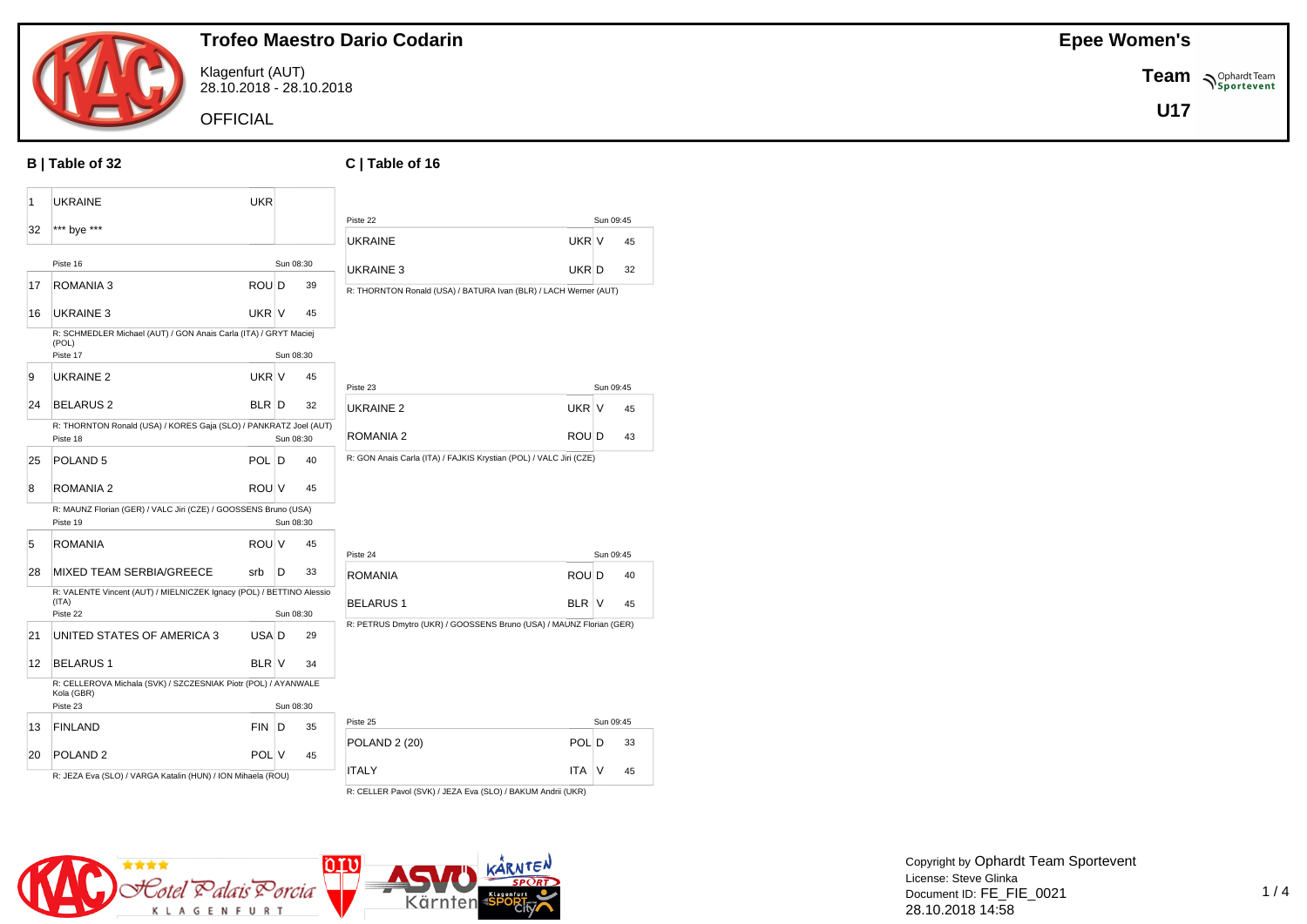

Klagenfurt (AUT) 28.10.2018 - 28.10.2018

**OFFICIAL** 

|                | B   Table of 32                                                   |            |           |    | C   Table of 16                                                                      |            |           |    |
|----------------|-------------------------------------------------------------------|------------|-----------|----|--------------------------------------------------------------------------------------|------------|-----------|----|
| 29             | *** bye ***                                                       |            |           |    |                                                                                      |            |           |    |
| 4              | <b>ITALY</b>                                                      | <b>ITA</b> |           |    | Piste 26                                                                             |            | Sun 09:45 |    |
|                |                                                                   |            |           |    | <b>ESTONIA1</b>                                                                      | EST D      |           | 38 |
|                |                                                                   |            |           |    | <b>ITALY 3</b>                                                                       | <b>ITA</b> | $\vee$    | 45 |
| 3              | <b>ESTONIA1</b>                                                   | <b>EST</b> |           |    | R: STAHNACHOV Yauheni (BLR) / BROSCHEID Frederik (GER) / MANOLACHE<br>Cristina (ROU) |            |           |    |
| 30             | *** bye ***                                                       |            |           |    |                                                                                      |            |           |    |
|                | Piste 24                                                          |            | Sun 08:30 |    |                                                                                      |            |           |    |
| 19             | <b>AUSTRIA</b>                                                    | AUT D      |           | 38 |                                                                                      |            |           |    |
|                |                                                                   |            |           |    |                                                                                      |            |           |    |
| 14             | <b>ITALY3</b>                                                     | <b>ITA</b> | $\vee$    | 45 | Piste 27                                                                             |            | Sun 09:45 |    |
|                | R: POP Adrian (ROU) / FAJKIS Krystian (POL) / WATERS Essene (USA) |            |           |    | GREECE                                                                               | GRE D      |           | 32 |
|                | Piste 25                                                          |            | Sun 08:30 |    |                                                                                      | USA V      |           | 45 |
| 11             | <b>GREECE</b>                                                     | GRE V      |           | 45 | UNITED STATES OF AMERICA 5 (27)                                                      |            |           |    |
| 22             | POLAND <sub>3</sub>                                               | POL D      |           | 43 | R: KORES Gaja (SLO) / GRYT Maciej (POL) / POP Adrian (ROU)                           |            |           |    |
|                | R: SEMEREDY Alexandra (HUN) / STAHNACHOV Yauheni (BLR) /          |            |           |    |                                                                                      |            |           |    |
|                | SCHMEDLER Katharina (AUT)<br>Piste 26                             |            | Sun 08:30 |    |                                                                                      |            |           |    |
| 27             | UNITED STATES OF AMERICA 5                                        | USA V      |           | 39 |                                                                                      |            |           |    |
|                |                                                                   |            |           |    | Piste 28                                                                             |            | Sun 09:45 |    |
| 6              | <b>ITALY 2</b>                                                    | ITA.       | ID.       | 31 |                                                                                      |            |           |    |
|                | R: GHEORGHE Marius (ROU) / BROSCHEID Frederik (GER) /             |            |           |    | POLAND <sub>1</sub>                                                                  | POL V      |           | 45 |
|                | BRUCKMUELLER Fabian (AUT)<br>Piste 27                             |            | Sun 08:30 |    | UNITED STATES OF AMERICA 1                                                           | USA D      |           | 33 |
| $\overline{7}$ | POLAND <sub>1</sub>                                               | POL V      |           | 39 | R: CELLEROVA Michala (SVK) / OREMUSH Heyza (UKR) / VALENTE Vincent<br>(AUT)          |            |           |    |
| 26             | UNITED STATES OF AMERICA 4                                        | USA D      |           | 30 |                                                                                      |            |           |    |
|                | R: PUIU Stefan (ROU) / LACH Werner (AUT) / BAKUM Andrii (UKR)     |            |           |    |                                                                                      |            |           |    |
|                | Piste 28                                                          |            | Sun 08:30 |    |                                                                                      |            |           |    |
| 23             | POLAND <sub>4</sub>                                               | POL D      |           | 25 |                                                                                      |            |           |    |
| 10             | UNITED STATES OF AMERICA 1                                        | USA V      |           | 45 | Piste 29                                                                             |            | Sun 09:45 |    |
|                | R: LANGEN Andreas (GER) / MANOLACHE Cristina (ROU) / BATURA Ivan  |            |           |    | UNITED STATES OF AMERICA 2                                                           | USA V      |           | 45 |
|                | (BLR)                                                             |            |           |    | <b>HUNGARY</b>                                                                       | HUN D      |           | 32 |
|                |                                                                   |            |           |    |                                                                                      |            |           |    |

R: SCHMEDLER Michael (AUT) / ION Mihaela (ROU) / LANGEN Andreas (GER)



**Team**  $\sum_{\text{Sportevent}}$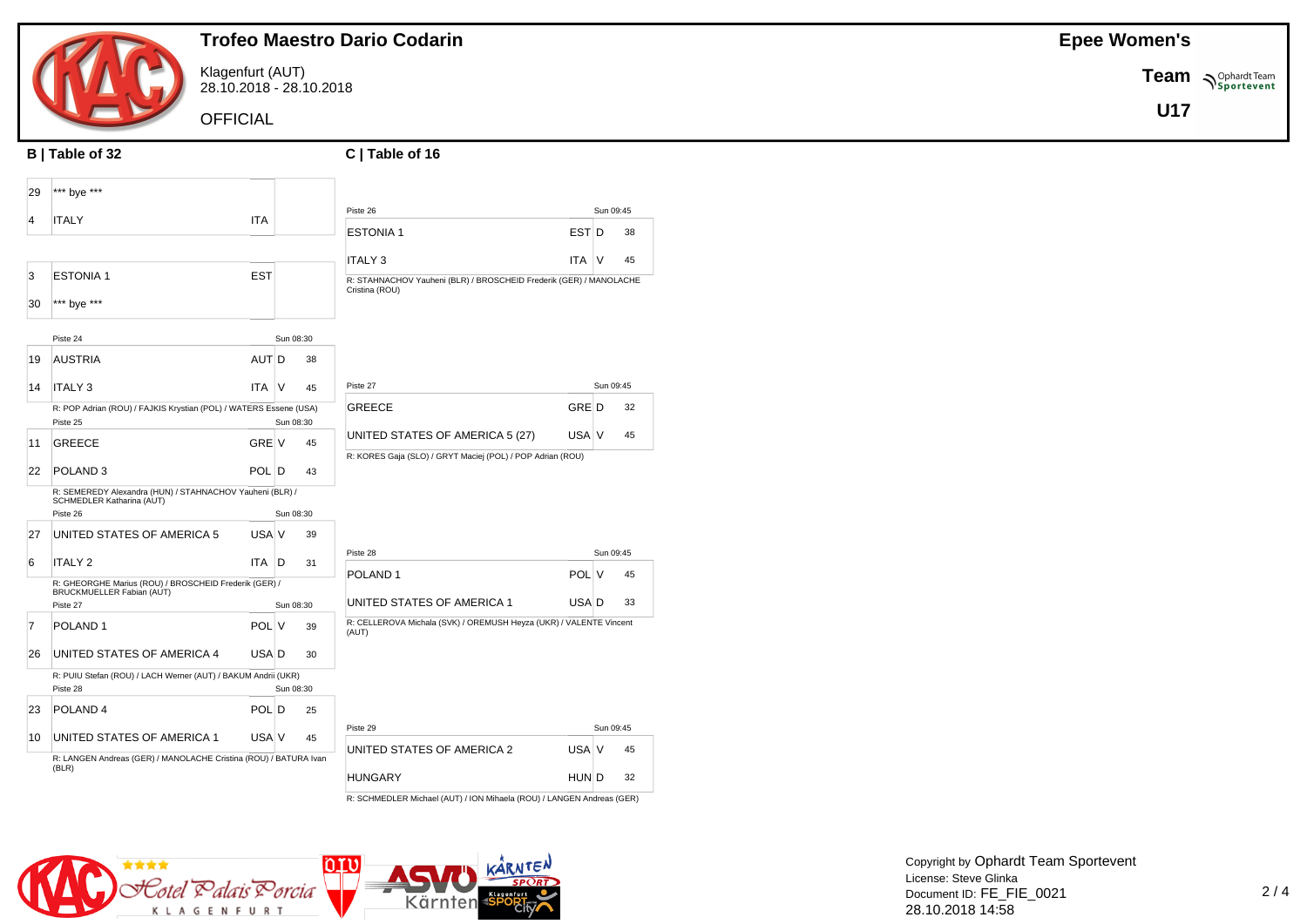|                                                                   | <b>Trofeo Maestro Dario Codarin</b>                                           | <b>Epee Women's</b>                                                         |
|-------------------------------------------------------------------|-------------------------------------------------------------------------------|-----------------------------------------------------------------------------|
| Klagenfurt (AUT)<br>28.10.2018 - 28.10.2018                       |                                                                               | Team Nophardt Team                                                          |
| <b>OFFICIAL</b>                                                   |                                                                               | <b>U17</b>                                                                  |
| B   Table of 32<br>Piste 29<br>Sun 08:30                          | C   Table of 16                                                               |                                                                             |
| UNITED STATES OF AMERICA 2<br>USA V<br>15                         |                                                                               |                                                                             |
| 18 ROMANIA 4<br>ROU D                                             |                                                                               |                                                                             |
| R: PETRUS Dmytro (UKR) / CELLER Pavol (SVK) / OPALKA Michal (POL) |                                                                               |                                                                             |
| *** bye ***<br>31                                                 |                                                                               |                                                                             |
| <b>HUN</b><br><b>HUNGARY</b><br>$\overline{2}$                    |                                                                               |                                                                             |
| $H$   Table 5-8                                                   | $E$   Table of 8<br>I   Semi-Final                                            | Q   Final                                                                   |
|                                                                   | Piste 22<br>Sun 11:00<br><b>UKRAINE</b><br>UKR V<br>45                        |                                                                             |
| Piste 22<br>Sun 12:00                                             | Piste BLUE<br>UKR D<br>UKRAINE 2 (9)<br>38<br>8                               | Sun 12:00                                                                   |
| UKRAINE 2 (9)<br>UKR D                                            | <b>UKRAINE</b><br>R: POP Adrian (ROU) / JEZA Eva (SLO)                        | UKR D<br>35                                                                 |
| BELARUS 1 (12)<br>BLR V                                           | Sun 11:00<br>Piste 23<br><b>ITALY</b>                                         | ITA V<br>45                                                                 |
| R: POP Adrian (ROU) / GON Anais Carla (ITA)                       | 5<br>BELARUS 1 (12)<br>BLR D<br>26                                            | R: CELLEROVA Michala (SVK) / VALENTE Vincent (AUT)<br>Piste FI<br>Sun 13:00 |
|                                                                   | <b>ITALY</b><br>$ITA$ $V$<br>45                                               | ITALY (4)<br>ITA<br>D<br>43                                                 |
|                                                                   | R: MAUNZ Florian (GER) / LANGEN Andreas (GER)<br>Piste 24<br>Sun 11:00        | POLAND 1 (7)<br>POL V<br>45                                                 |
|                                                                   | 3<br><b>ITALY 3 (14)</b><br>ITA<br>$\mathsf{V}$<br>45                         | R: GOOSSENS Bruno (USA) / AYANWALE Kola (GBR)                               |
| Sun 12:00<br>Piste 23                                             | Piste YELLOW<br>UNITED STATES OF AMERICA 5 (27) USA D<br>6<br>40              | Sun 12:00                                                                   |
| UNITED STATES OF AMERICA 5 (27)<br>USA D                          | <b>ITALY 3 (14)</b><br>R: OREMUSH Heyza (UKR) / ION Mihaela (ROU)             | ITA D<br>39                                                                 |
| UNITED STATES OF AMERICA 2 (15)<br>USA V                          | Piste 25<br>Sun 11:00<br>POLAND 1 (7)<br>POL V<br>POLAND <sub>1</sub><br>- 39 | POL V<br>45                                                                 |
| R: MARCUZ Elisa (ITA) / MANOLACHE Cristina (ROU)                  | UNITED STATES OF AMERICA 2 (15) USA D<br>$\overline{2}$                       | R: SCHMEDLER Michael (AUT) / LANGEN Andreas (GER)                           |
|                                                                   | 36<br>R: GON Anais Carla (ITA) / CELLEROVA Michala (SVK)                      |                                                                             |
| O   Place $5/6$                                                   | $N$   Place 7/8                                                               | $P$   Place 3/4                                                             |
| Piste 22<br>Sun 13:00                                             | Piste 24<br>Sun 13:00                                                         | Piste BLUE<br>Sun 13:00                                                     |
| BELARUS 1 (12)<br>BLR D<br>∣1                                     | UKRAINE 2 (9)<br>$UKR$ $D$ 44<br>-11                                          | <b>UKRAINE</b><br>UKR V<br>45                                               |
| $\overline{2}$<br>UNITED STATES OF AMERICA 2 (15) USA V           | $\vert$ 2<br>UNITED STATES OF AMERICA 5 (27) USA V 45                         | <b>ITALY 3 (14)</b><br>$\overline{2}$<br>ITA D<br>41                        |
| R: GRYT Maciej (POL) / CELLEROVA Michala (SVK)                    | R: CELLER Pavol (SVK) / MILONE Roberto (POL)                                  | R: MAUNZ Florian (GER) / FAJKIS Krystian (POL)                              |
|                                                                   |                                                                               |                                                                             |
|                                                                   |                                                                               |                                                                             |

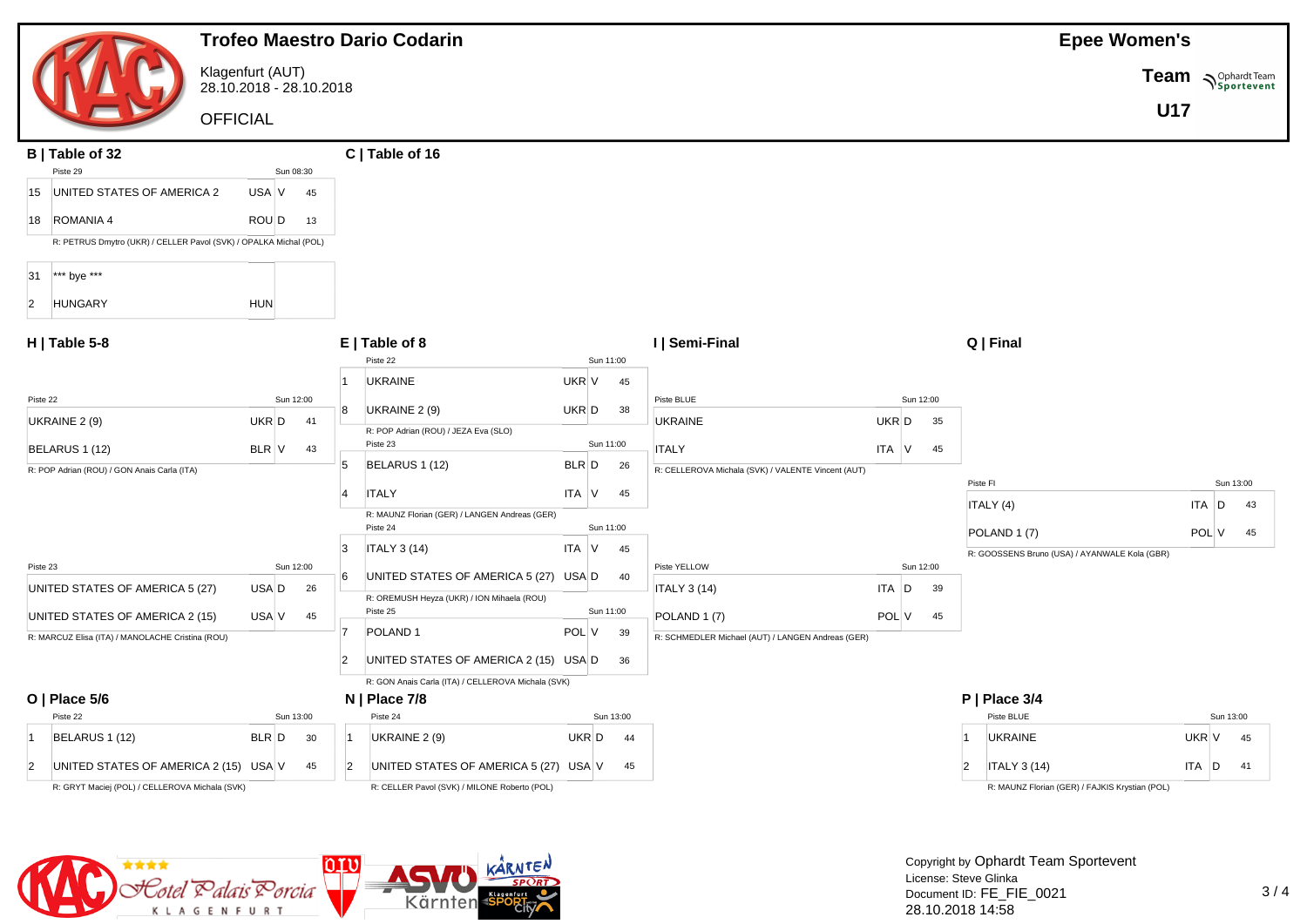

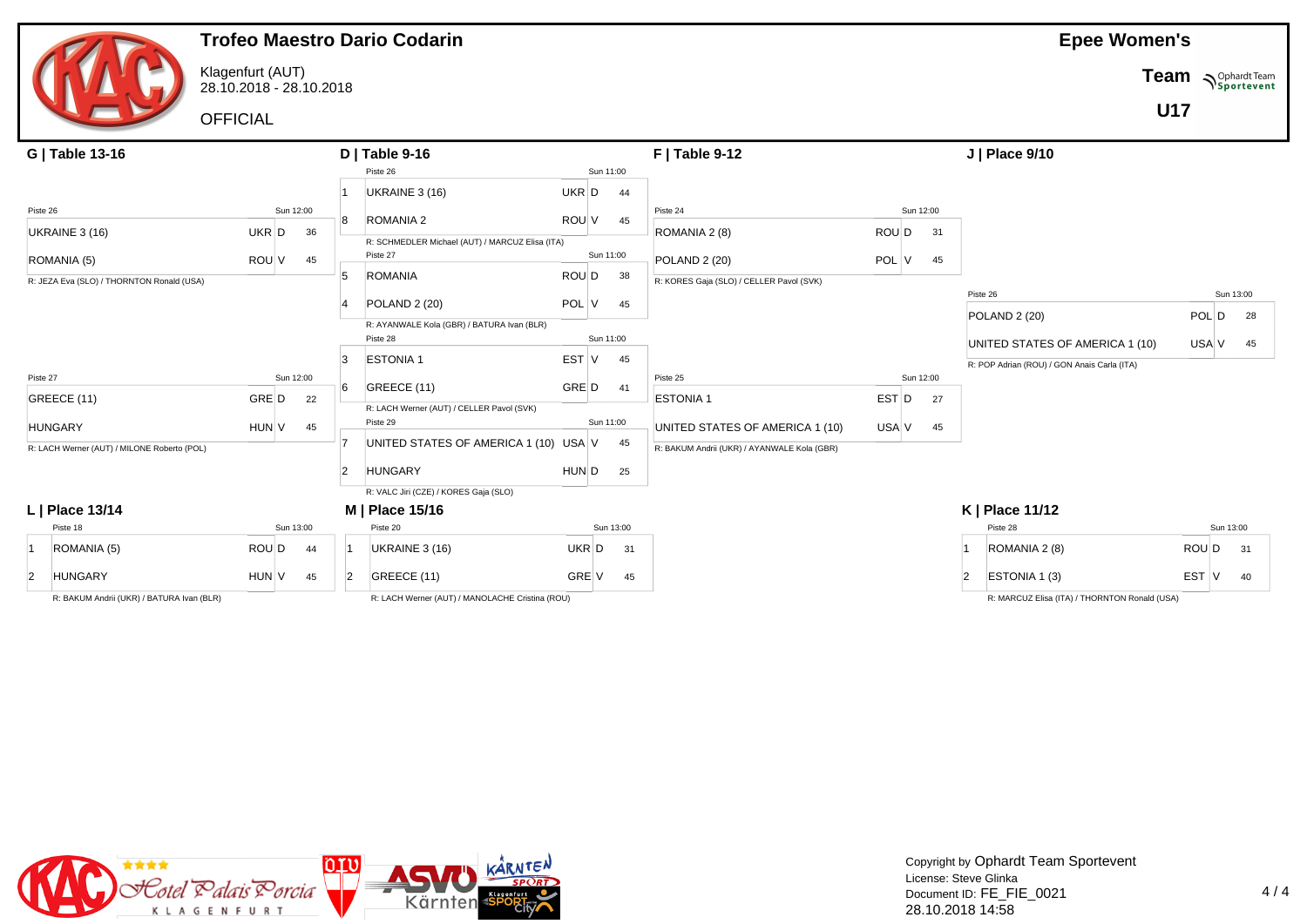

Klagenfurt (AUT) 28.10.2018 -

**OFFICIAL** 

**Team** *S<sup>Ophardt Team*<br>*S*<sup>P</sup> *Sportevent*</sup>

**U17**

# **Direct eleminition**

#### **Table of 32**

| 08:30   Piste 16     |    |    |    | R: SCHMEDLER Michael, AUT / GON Anais Carla, ITA |                      |
|----------------------|----|----|----|--------------------------------------------------|----------------------|
| <b>UKRAINE 3</b>     | 45 |    | 39 |                                                  | <b>ROMANIA 3</b>     |
| YEVDOKYMOVA Marija   | 4  | 4  | 5  | 5                                                | KATO Zsofia          |
| KULESHOVA Polina     | 4  | 8  | 10 | 5                                                | <b>OLTEANU Daria</b> |
| MONIA Daryna         | 6  | 14 | 12 | 2                                                | <b>ION Theodora</b>  |
| I YEVDOKYMOVA Marija | 5. | 18 | 20 | 8                                                | <b>OLTEANU Daria</b> |
| MONIA Daryna         | 4  | 22 | 24 | 4                                                | KATO Zsofia          |
| KULESHOVA Polina     | 4  | 26 | 26 | 2                                                | <b>ION Theodora</b>  |
| MONIA Daryna         | 6  | 32 | 29 | 3                                                | <b>OLTEANU Daria</b> |
| YEVDOKYMOVA Marija   |    | 39 | 38 | 9                                                | <b>ION Theodora</b>  |
| KULESHOVA Polina     | 6  | 45 | 39 |                                                  | <b>KATO Zsofia</b>   |

| 08:30   Piste 17     |   |    |    |   | R: THORNTON Ronald, USA / KORES Gaja, SLO |
|----------------------|---|----|----|---|-------------------------------------------|
| <b>BELARUS 2</b>     |   | 32 |    |   | <b>UKRAINE 2</b>                          |
| MIADZVEDZIAVA Sofiya | 5 | 5  | 4  | 4 | MAKARUSHCHENKO Ksenija                    |
| PARNIUK Maryia       | 3 | 8  | 10 | 6 | SYNYTSA Olena-Khanna                      |
| ALEKSEYEVA Ekaterina | 2 | 10 | 15 | 5 | <b>TOLMACHOVA Olha</b>                    |
| MIADZVEDZIAVA Sofiya | 4 | 14 | 20 | 5 | SYNYTSA Olena-Khanna                      |
| ALEKSEYEVA Ekaterina | 6 | 20 | 25 | 5 | MAKARUSHCHENKO Ksenija                    |
| PARNIUK Maryia       | 2 | 22 | 30 | 5 | <b>TOLMACHOVA Olha</b>                    |
| ALEKSEYEVA Ekaterina | 3 | 25 | 35 | 5 | SYNYTSA Olena-Khanna                      |
| MIADZVEDZIAVA Sofiya | 5 | 30 | 40 | 5 | <b>TOLMACHOVA Olha</b>                    |
| PARNIUK Maryia       | 2 | 32 | 45 | 5 | MAKARUSHCHENKO Ksenija                    |

| 08:30   Piste 18       |   |    | R: MAUNZ Florian, GER / VALC Jiri, CZE |    |                         |  |  |  |  |
|------------------------|---|----|----------------------------------------|----|-------------------------|--|--|--|--|
| <b>ROMANIA 2</b>       |   | 45 |                                        | 40 | <b>POLAND 5</b>         |  |  |  |  |
| MELINTESCU Ana Maria   | 3 | 3  | 5                                      | 5  | <b>KORKUS Emilia</b>    |  |  |  |  |
| IZOTA Diana            | 6 | 9  | 10                                     | 5  | <b>HALEMBA Antonina</b> |  |  |  |  |
| <b>IDRAGHICI Ioana</b> | 4 | 13 | 15                                     | 5  | PIOTROWSKA Aleksandra   |  |  |  |  |
| MELINTESCU Ana Maria   | 4 | 17 | 20                                     | 5  | <b>HALEMBA Antonina</b> |  |  |  |  |
| <b>IDRAGHICI Ioana</b> | 5 | 22 | 24                                     | 4  | <b>KORKUS Emilia</b>    |  |  |  |  |
| I GHICA Andrada        |   | 29 | 30                                     | 6  | PIOTROWSKA Aleksandra   |  |  |  |  |
| <b>IDRAGHICI Ioana</b> | 4 | 33 | 34                                     | 4  | <b>HALEMBA Antonina</b> |  |  |  |  |
| MELINTESCU Ana Maria   |   | 40 | 36                                     | 2  | PIOTROWSKA Aleksandra   |  |  |  |  |
| I GHICA Andrada        | 5 | 45 | 40                                     | 4  | <b>KORKUS Emilia</b>    |  |  |  |  |



 $\bigcup_{v \in \mathcal{F}} \mathsf{Id}$  t Team Sportevent

14:58

**N'Y'License:** Bye Glinka  $SPCRD<sub>D</sub>$ 

Kärnten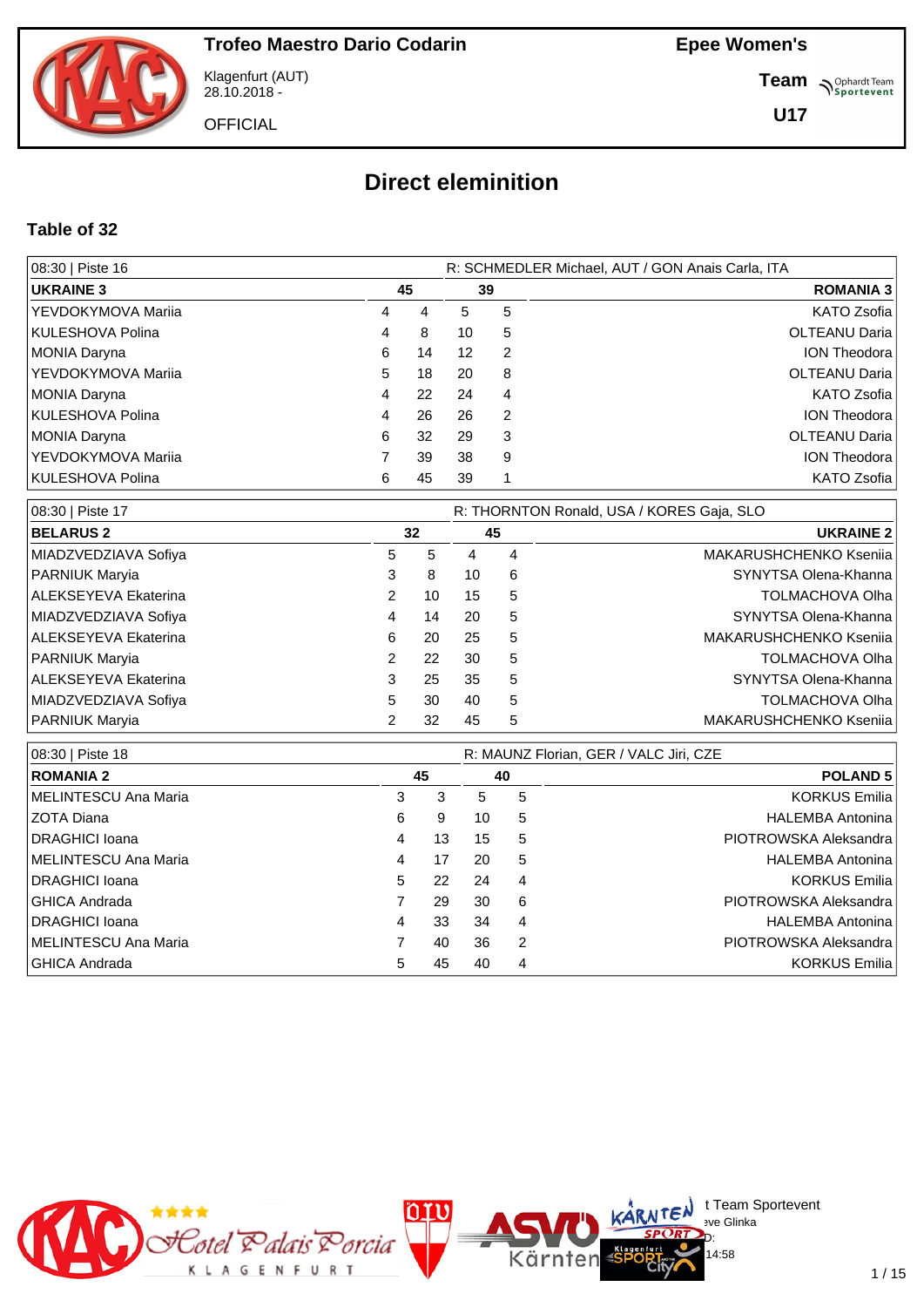

Klagenfurt (AUT) 28.10.2018 -

**OFFICIAL** 

**Team** *S<sup>Ophardt Team*<br>*S*<sup>P</sup> *Sportevent*</sup>

**U17**

| 08:30   Piste 19                |    |    |    |    | R: VALENTE Vincent, AUT / MIELNICZEK Ignacy, POL |
|---------------------------------|----|----|----|----|--------------------------------------------------|
| <b>MIXED TEAM SERBIA/GREECE</b> | 33 |    |    | 45 | <b>ROMANIA</b>                                   |
| <b>KECMAN Milica</b>            | 3  | 3  | 4  | 4  | <b>STAN Irina</b>                                |
| ANTIC Teodora                   | 3  | 6  | 10 | 6  | <b>CONSTANTINESCU Cristina</b>                   |
| <b>KRITOULI Styliani</b>        | 2  | 8  | 15 | 5  | <b>MOROIANU Bianca</b>                           |
| ANTIC Teodora                   | 3  | 11 | 20 | 5  | STAN Irina                                       |
| <b>KECMAN Milica</b>            |    | 12 | 25 | 5  | <b>MOROIANU Bianca</b>                           |
| <b>KRITOULI Styliani</b>        | 8  | 20 | 30 | 5  | <b>CONSTANTINESCU Cristina</b>                   |
| ANTIC Teodora                   |    | 21 | 35 | 5  | <b>MOROIANU Bianca</b>                           |
| <b>KRITOULI Styliani</b>        | 6  | 27 | 40 | 5  | STAN Irina                                       |
| <b>KECMAN Milica</b>            | 6  | 33 | 45 | 5  | <b>CONSTANTINESCU Cristina</b>                   |

| 08:30   Piste 22           |    |    |    |    | R: CELLEROVA Michala, SVK / SZCZESNIAK Piotr, POL |
|----------------------------|----|----|----|----|---------------------------------------------------|
| <b>BELARUS1</b>            |    | 34 |    | 29 | UNITED STATES OF AMERICA 3                        |
| MYSHKAVETS Darya           | 0  | 0  | 0  | 0  | <b>KHAMIS Yasmine</b>                             |
| DZEKEVICH Katsiaryna       | 0  | 0  | 0  | 0  | <b>ROBLES Elena</b>                               |
| ZARETSKAYA Lizaveta        | 0  | 0  | 0  | 0  | CHOI Lyla                                         |
| MYSHKAVETS Darya           | 3  | 3  | 2  | 2  | <b>ROBLES Elena</b>                               |
| <b>ZARETSKAYA Lizaveta</b> | 2  | 5  | 6  | 4  | <b>KHAMIS Yasmine</b>                             |
| DZEKEVICH Katsiaryna       |    | 12 | 11 | 5  | CHOI Lyla                                         |
| IZARETSKAYA Lizaveta       | 5  | 17 | 16 | 5  | <b>ROBLES Elena</b>                               |
| MYSHKAVETS Darya           | 3  | 20 | 18 | 2  | CHOI Lyla                                         |
| DZEKEVICH Katsiaryna       | 14 | 34 | 29 | 11 | <b>KHAMIS Yasmine</b>                             |

| 08:30   Piste 23      |    |    |    | R: JEZA Eva, SLO / VARGA Katalin, HUN |                    |  |  |  |  |  |
|-----------------------|----|----|----|---------------------------------------|--------------------|--|--|--|--|--|
| <b>POLAND 2</b>       |    | 45 | 35 |                                       | <b>FINLAND</b>     |  |  |  |  |  |
| <b>WIECZOREK Anna</b> | 5  | 5  | 3  | 3                                     | SOHLBERG Oona      |  |  |  |  |  |
| FRYSTACKA Patrycja    | 5  | 10 | 8  | 5                                     | PÖYSTI Laura       |  |  |  |  |  |
| WIKTOR Weronika       | 4  | 14 | 14 | 6                                     | <b>TERHO Liisa</b> |  |  |  |  |  |
| FRYSTACKA Patrycja    | 3  | 17 | 19 | 5                                     | SOHLBERG Oona      |  |  |  |  |  |
| <b>WIECZOREK Anna</b> | 6  | 23 | 20 | 1                                     | <b>TERHO Liisa</b> |  |  |  |  |  |
| WIKTOR Weronika       |    | 30 | 27 |                                       | PÖYSTI Laura       |  |  |  |  |  |
| FRYSTACKA Patrycja    | 5. | 35 | 30 | 3                                     | <b>TERHO Liisa</b> |  |  |  |  |  |
| WIKTOR Weronika       | 5  | 40 | 32 | 2                                     | SOHLBERG Oona      |  |  |  |  |  |
| <b>WIECZOREK Anna</b> | 5  | 45 | 35 | 3                                     | PÖYSTI Laura       |  |  |  |  |  |

| 08:30   Piste 24       |    |    | R: POP Adrian, ROU / FAJKIS Krystian, POL |    |                              |  |  |  |  |  |
|------------------------|----|----|-------------------------------------------|----|------------------------------|--|--|--|--|--|
| <b>ITALY 3</b>         |    | 45 |                                           | 38 | <b>AUSTRIA</b>               |  |  |  |  |  |
| <b>PAULIS Lucrezia</b> | 3  | 3  |                                           |    | <b>KNECHTL Lucia</b>         |  |  |  |  |  |
| l VERDESCA Liliana     |    | 10 | 6                                         | 5  | ZERLAUTH Anna-Lea            |  |  |  |  |  |
| FRANCHINI Alice        | 5. | 15 | 9                                         | 3  | <b>SCHWENNINGER Fabienne</b> |  |  |  |  |  |
| VERDESCA Liliana       | 5. | 20 | 14                                        | 5  | <b>KNECHTL Lucia</b>         |  |  |  |  |  |
| <b>PAULIS Lucrezia</b> | 3  | 23 | 17                                        | 3  | <b>SCHWENNINGER Fabienne</b> |  |  |  |  |  |
| FRANCHINI Alice        |    | 30 | 22                                        | 5  | ZERLAUTH Anna-Lea            |  |  |  |  |  |
| l VERDESCA Liliana     | 2  | 32 | 27                                        | 5  | <b>SCHWENNINGER Fabienne</b> |  |  |  |  |  |
| <b>FRANCHINI Alice</b> | 8  | 40 | 32                                        | 5  | <b>KNECHTL Lucia</b>         |  |  |  |  |  |
| <b>PAULIS Lucrezia</b> | 5  | 45 | 38                                        | 6  | ZERLAUTH Anna-Lea            |  |  |  |  |  |

Kärnten



 $\bigcup_{v \in \mathcal{F}} \mathsf{Id}$  t Team Sportevent

14:58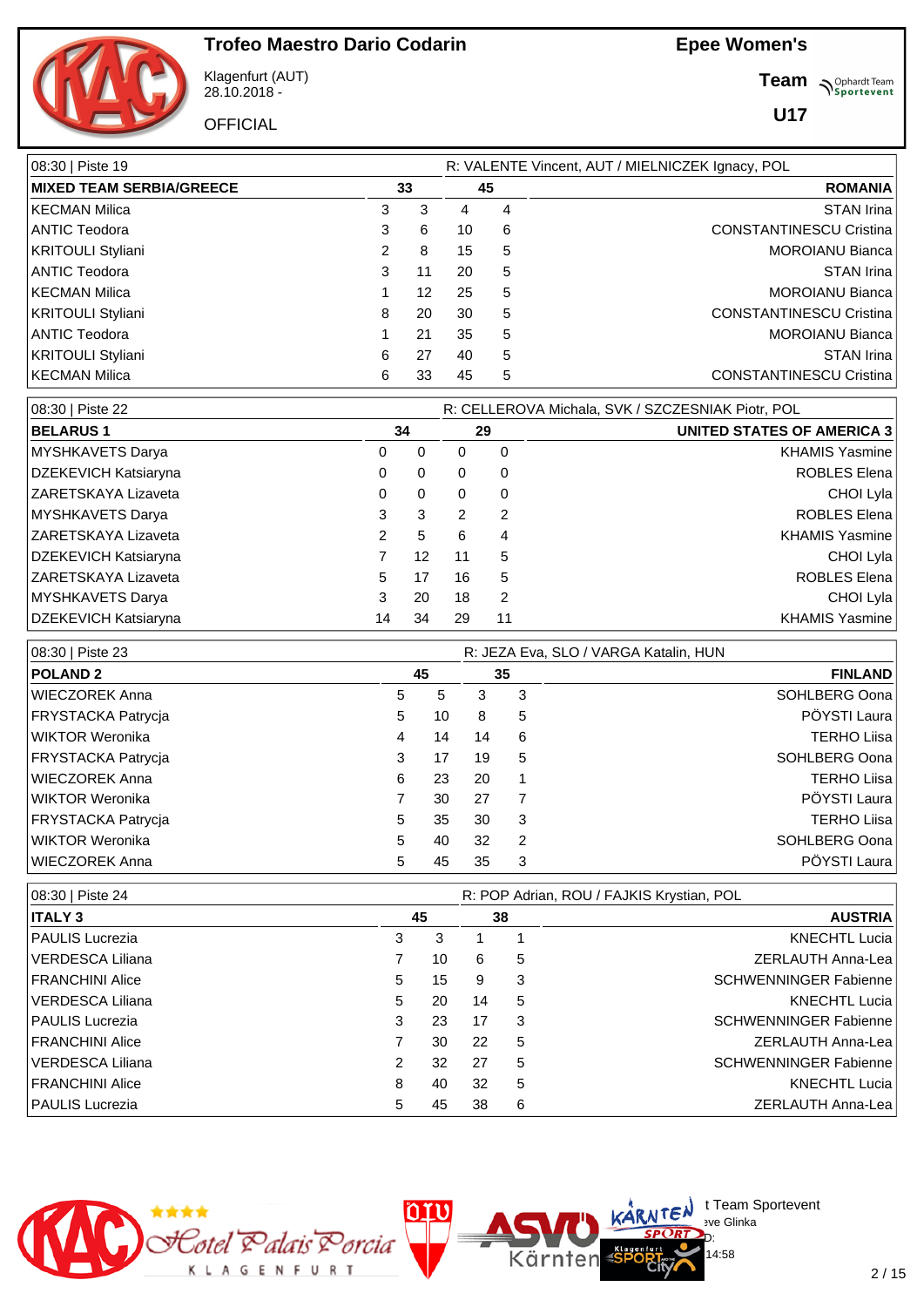

Klagenfurt (AUT) 28.10.2018 -

**OFFICIAL** 

**Team** *S<sup>Ophardt Team*<br>*S*<sup>P</sup> *Sportevent*</sup>

**U17**

| 08:30   Piste 25              |    | R: SEMEREDY Alexandra, HUN / STAHNACHOV Yauheni, BLR |    |    |                         |  |  |  |  |
|-------------------------------|----|------------------------------------------------------|----|----|-------------------------|--|--|--|--|
| <b>POLAND3</b>                |    | 43                                                   |    | 45 | <b>GREECE</b>           |  |  |  |  |
| OSADNIK Maja                  | 3  | 3                                                    | 5  | 5  | RODOPOULOU Nefeli       |  |  |  |  |
| <b>ZACHOROWSKA Aleksandra</b> | 2  | 5                                                    | 10 | 5  | <b>KARAMPINI Eirini</b> |  |  |  |  |
| l GWOZDZ Julia                | 8  | 13                                                   | 15 | 5  | KOLETSOU Evrydiki       |  |  |  |  |
| <b>ZACHOROWSKA Aleksandra</b> | 4  | 17                                                   | 18 | 3  | RODOPOULOU Nefeli       |  |  |  |  |
| OSADNIK Maja                  | 8  | 25                                                   | 22 | 4  | KOLETSOU Evrydiki       |  |  |  |  |
| l GWOZDZ Julia                | 5. | 30                                                   | 27 | 5  | <b>KARAMPINI Eirini</b> |  |  |  |  |
| IZACHOROWSKA Aleksandra       | 5. | 35                                                   | 34 | 7  | KOLETSOU Evrydiki       |  |  |  |  |
| l GWOZDZ Julia                | 3  | 38                                                   | 39 | 5  | RODOPOULOU Nefeli       |  |  |  |  |
| OSADNIK Maja                  | 5. | 43                                                   | 45 | 6  | <b>KARAMPINI Eirini</b> |  |  |  |  |

| 08:30   Piste 26 |   |    |    |    | R: GHEORGHE Marius, ROU / BROSCHEID Frederik, GER |
|------------------|---|----|----|----|---------------------------------------------------|
| <b>ITALY 2</b>   |   | 31 |    | 39 | UNITED STATES OF AMERICA 5                        |
| PELA' Matilde    | 3 | 3  | 4  | 4  | GAO Aretha                                        |
| MACCAGNO Carola  | 4 |    | 6  | 2  | <b>PYO</b> Yunice                                 |
| BUSCHINI Arianna |   | 8  | 10 | 4  | <b>MALDONADO Pilar</b>                            |
| PELA' Matilde    | 2 | 10 | 15 | 5  | <b>PYO</b> Yunice                                 |
| BUSCHINI Arianna | 3 | 13 | 23 | 8  | GAO Aretha                                        |
| MACCAGNO Carola  | 4 | 17 | 26 | 3  | <b>MALDONADO Pilar</b>                            |
| BUSCHINI Arianna | 8 | 25 | 30 | 4  | <b>PYO</b> Yunice                                 |
| PELA' Matilde    | 0 | 25 | 35 | 5  | <b>MALDONADO Pilar</b>                            |
| MACCAGNO Carola  | 6 | 31 | 39 | 4  | GAO Aretha                                        |

| 08:30   Piste 27                  | R: PUIU Stefan, ROU / LACH Werner, AUT |    |    |    |  |                             |  |  |  |  |
|-----------------------------------|----------------------------------------|----|----|----|--|-----------------------------|--|--|--|--|
| <b>UNITED STATES OF AMERICA 4</b> |                                        | 30 |    | 39 |  | POLAND <sub>1</sub>         |  |  |  |  |
| PATURU Meghana                    | 0                                      | 0  | 0  | 0  |  | <b>KLASIK Alicja</b>        |  |  |  |  |
| BOYS Nishta                       | 4                                      | 4  |    |    |  | STASZULONEK Karolina        |  |  |  |  |
| CHU Audrey                        | 4                                      | 8  | 8  |    |  | ZGRYZNIAK Kinga             |  |  |  |  |
| PATURU Meghana                    |                                        | 9  | 12 | 4  |  | <b>STASZULONEK Karolina</b> |  |  |  |  |
| CHU Audrey                        | 6                                      | 15 | 15 | 3  |  | <b>KLASIK Alicja</b>        |  |  |  |  |
| BOYS Nishta_                      | 6                                      | 21 | 19 | 4  |  | <b>ZGRYZNIAK Kinga</b>      |  |  |  |  |
| CHU Audrey                        | 4                                      | 25 | 24 | 5  |  | <b>STASZULONEK Karolina</b> |  |  |  |  |
| PATURU Meghana                    | 0                                      | 25 | 26 | 2  |  | ZGRYZNIAK Kinga             |  |  |  |  |
| <b>BOYS Nishta</b>                | 5                                      | 30 | 39 | 13 |  | <b>KLASIK Alicia</b>        |  |  |  |  |

| 08:30   Piste 28                  |    |    |    |    | R: LANGEN Andreas, GER / MANOLACHE Cristina, ROU |
|-----------------------------------|----|----|----|----|--------------------------------------------------|
| <b>UNITED STATES OF AMERICA 1</b> |    | 45 |    | 25 | <b>POLAND4</b>                                   |
| I RAUSCH Ariana                   | 5  | 5  |    |    | RAKOCZY Natalia                                  |
| KHROL Jaclyn                      | 5  | 10 | 3  | 2  | PIEJAK Zofia                                     |
| <b>PIRKOWSKI Amanda</b>           |    | 11 | 6  | 3  | <b>SABALSKA Ewelina</b>                          |
| I RAUSCH Ariana                   | 9  | 20 | 10 | 4  | PIEJAK Zofia                                     |
| <b>PIRKOWSKI Amanda</b>           | 5  | 25 | 14 | 4  | RAKOCZY Natalia                                  |
| KHROL Jaclyn                      | 5  | 30 | 14 | 0  | <b>SABALSKA Ewelina</b>                          |
| LURYE Sarah                       | 5  | 35 | 20 | 6  | PIEJAK Zofia                                     |
| I RAUSCH Ariana                   | 5. | 40 | 24 | 4  | OSTROWSKA Alicia                                 |
| KHROL Jaclyn                      | 5  | 45 | 25 |    | <b>RAKOCZY Natalia</b>                           |

Kärnten



 $\bigcup_{v \in \mathcal{F}} \mathsf{Id}$  t Team Sportevent

14:58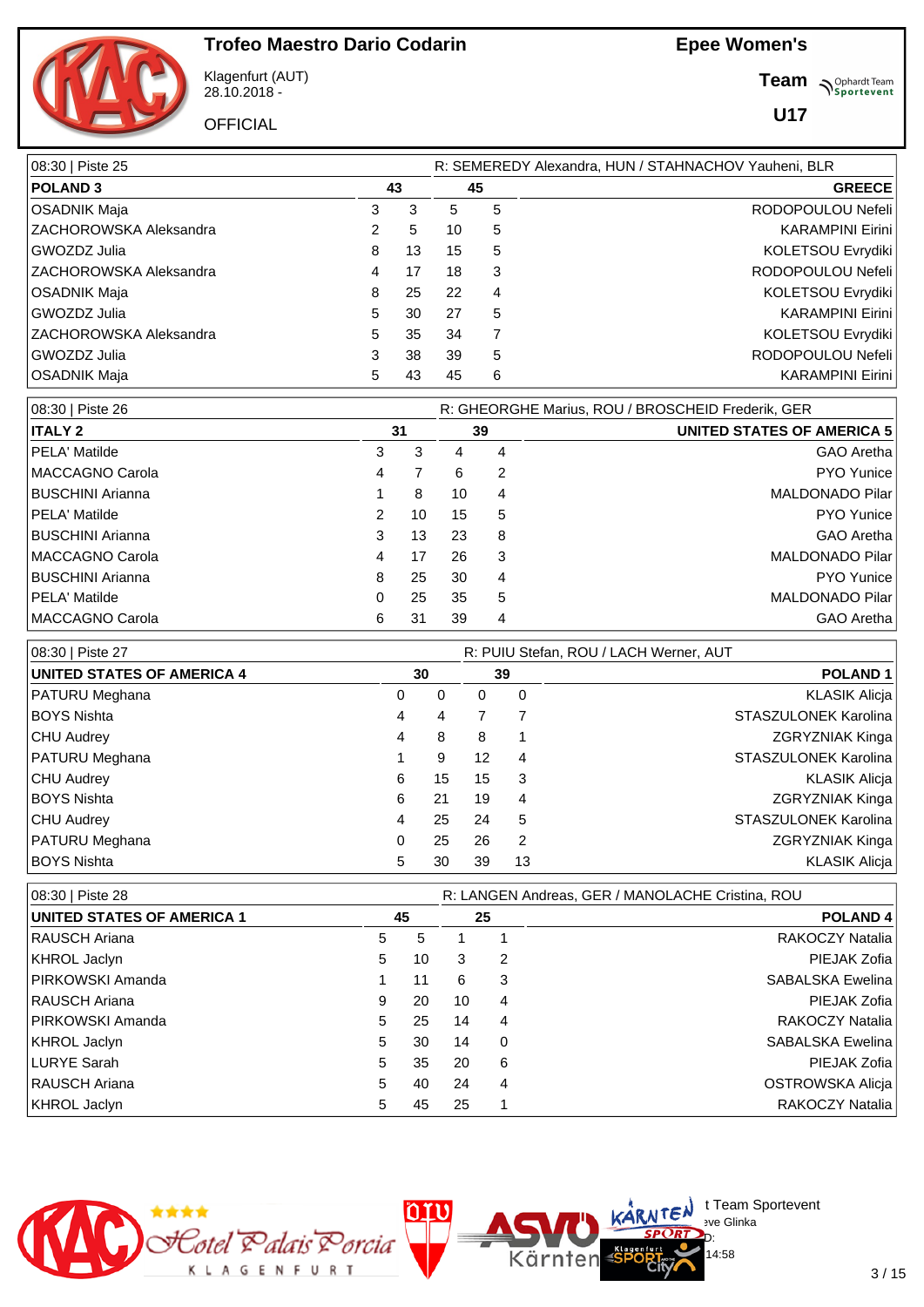

Klagenfurt (AUT) 28.10.2018 -

**OFFICIAL** 

**Team** *S<sup>Ophardt Team*<br>*S*<sup>P</sup> *Sportevent*</sup>

**U17**

| 08:30   Piste 29        |   |    |    |                | R: PETRUS Dmytro, UKR / CELLER Pavol, SVK |
|-------------------------|---|----|----|----------------|-------------------------------------------|
| <b>ROMANIA 4</b>        |   | 13 | 45 |                | <b>UNITED STATES OF AMERICA 2</b>         |
| <b>TATARU Georgiana</b> | 0 | 0  | 5  | 5              | LIN Jessica                               |
| <b>STANESCU Melissa</b> |   |    | 10 | 5              | <b>YEU</b> Irene                          |
| <b>CRACIUN Maria</b>    |   | 2  | 14 | $\overline{4}$ | <b>HUSISIAN Hadley</b>                    |
| <b>TATARU Georgiana</b> | 3 | 5  | 19 | 5              | <b>YEU</b> Irene                          |
| <b>CRACIUN Maria</b>    | 0 | 5. | 25 | 6              | LIN Jessica                               |
| <b>STANESCU Melissa</b> | 3 | 8  | 30 | 5              | <b>HUSISIAN Hadley</b>                    |
| <b>CRACIUN Maria</b>    | 2 | 10 | 35 | 5              | <b>YEU</b> Irene                          |
| <b>TATARU Georgiana</b> | 3 | 13 | 40 | 5              | <b>HUSISIAN Hadley</b>                    |
| <b>STANESCU Melissa</b> | 0 | 13 | 45 | 5              | <b>LIN Jessica</b>                        |

#### **Table of 16**

| 09:45   Piste 22   |      |    | R: THORNTON Ronald, USA / BATURA Ivan, BLR |                |                      |  |  |  |  |
|--------------------|------|----|--------------------------------------------|----------------|----------------------|--|--|--|--|
| <b>UKRAINE 3</b>   | 32   |    | 45                                         |                | <b>UKRAINE</b>       |  |  |  |  |
| KULESHOVA Polina   |      |    | 3                                          | 3              | <b>MAZUR Yeva</b>    |  |  |  |  |
| TVERDOKHLIB Sofiia | 4    | 5  | 8                                          | 5              | SADOVA Darija        |  |  |  |  |
| MONIA Daryna       | 2    |    | 15                                         |                | LAZARENKO OLEKSANDRA |  |  |  |  |
| TVERDOKHLIB Sofiia | 0    |    | 15                                         | 0              | <b>MAZUR Yeva</b>    |  |  |  |  |
| IKULESHOVA Polina  | 4    | 11 | 17                                         | $\overline{2}$ | LAZARENKO OLEKSANDRA |  |  |  |  |
| MONIA Daryna       | $-4$ |    | 25                                         | 8              | SADOVA Darija        |  |  |  |  |
| TVERDOKHLIB Sofiia | 13   | 20 | 34                                         | 9              | LAZARENKO OLEKSANDRA |  |  |  |  |
| MONIA Daryna       | 6    | 26 | 40                                         | 6              | <b>MAZUR Yeva</b>    |  |  |  |  |
| KULESHOVA Polina   | 6    | 32 | 45                                         | 5              | SADOVA Darija        |  |  |  |  |

| 09:45   Piste 23     | R: GON Anais Carla, ITA / FAJKIS Krystian, POL |    |    |    |                        |  |  |  |  |  |
|----------------------|------------------------------------------------|----|----|----|------------------------|--|--|--|--|--|
| <b>ROMANIA 2</b>     |                                                | 43 |    | 45 | <b>UKRAINE 2</b>       |  |  |  |  |  |
| l GHICA Andrada      | 4                                              | 4  | 2  | 2  | <b>TOLMACHOVA Olha</b> |  |  |  |  |  |
| ZOTA Diana           | 6                                              | 10 |    | 5  | MAKARUSHCHENKO Ksenija |  |  |  |  |  |
| MELINTESCU Ana Maria | 5                                              | 15 | 11 | 4  | VOLOSHYNA Mariya       |  |  |  |  |  |
| ZOTA Diana           | 3                                              | 18 | 14 | 3  | <b>TOLMACHOVA Olha</b> |  |  |  |  |  |
| l GHICA Andrada      | 3                                              | 21 | 18 | 4  | VOLOSHYNA Mariya       |  |  |  |  |  |
| MELINTESCU Ana Maria | 9                                              | 30 | 30 | 12 | MAKARUSHCHENKO Ksenija |  |  |  |  |  |
| l ZOTA Diana         | 5                                              | 35 | 33 | 3  | VOLOSHYNA Mariya       |  |  |  |  |  |
| MELINTESCU Ana Maria | 2                                              | 37 | 37 | 4  | <b>TOLMACHOVA Olha</b> |  |  |  |  |  |
| GHICA Andrada        | 6                                              | 43 | 45 | 8  | MAKARUSHCHENKO Ksenija |  |  |  |  |  |

| 09:45   Piste 24           |    | R: PETRUS Dmytro, UKR / GOOSSENS Bruno, USA |    |          |                                |  |  |  |  |  |  |
|----------------------------|----|---------------------------------------------|----|----------|--------------------------------|--|--|--|--|--|--|
| <b>BELARUS1</b>            |    | 45                                          |    |          | <b>ROMANIA</b>                 |  |  |  |  |  |  |
| DZEKEVICH Katsiaryna       | 4  | 4                                           | 4  | 4        | <b>STAN Irina</b>              |  |  |  |  |  |  |
| IZARETSKAYA Lizaveta       | 4  | 8                                           | 10 | 6        | <b>CONSTANTINESCU Cristina</b> |  |  |  |  |  |  |
| MYSHKAVETS Darya           | 5  | 13                                          | 14 | 4        | <b>MOROIANU Bianca</b>         |  |  |  |  |  |  |
| <b>ZARETSKAYA Lizaveta</b> | 4  | 17                                          | 19 | 5        | <b>STAN Irina</b>              |  |  |  |  |  |  |
| DZEKEVICH Katsiaryna       | 4  | 21                                          | 23 | 4        | MOROIANU Bianca                |  |  |  |  |  |  |
| MYSHKAVETS Darya           | 6  | 27                                          | 28 | 5        | <b>CONSTANTINESCU Cristina</b> |  |  |  |  |  |  |
| ZARETSKAYA Lizaveta        | 0  | 27                                          | 28 | $\Omega$ | <b>MOROIANU Bianca</b>         |  |  |  |  |  |  |
| MYSHKAVETS Darya           | 4  | 31                                          | 29 |          | <b>STAN Irina</b>              |  |  |  |  |  |  |
| DZEKEVICH Katsiaryna       | 14 | 45                                          | 40 | 11       | <b>CONSTANTINESCU Cristina</b> |  |  |  |  |  |  |

Kärnten



 $\bigcup_{v \in \mathcal{F}} \mathsf{Id}$  t Team Sportevent

14:58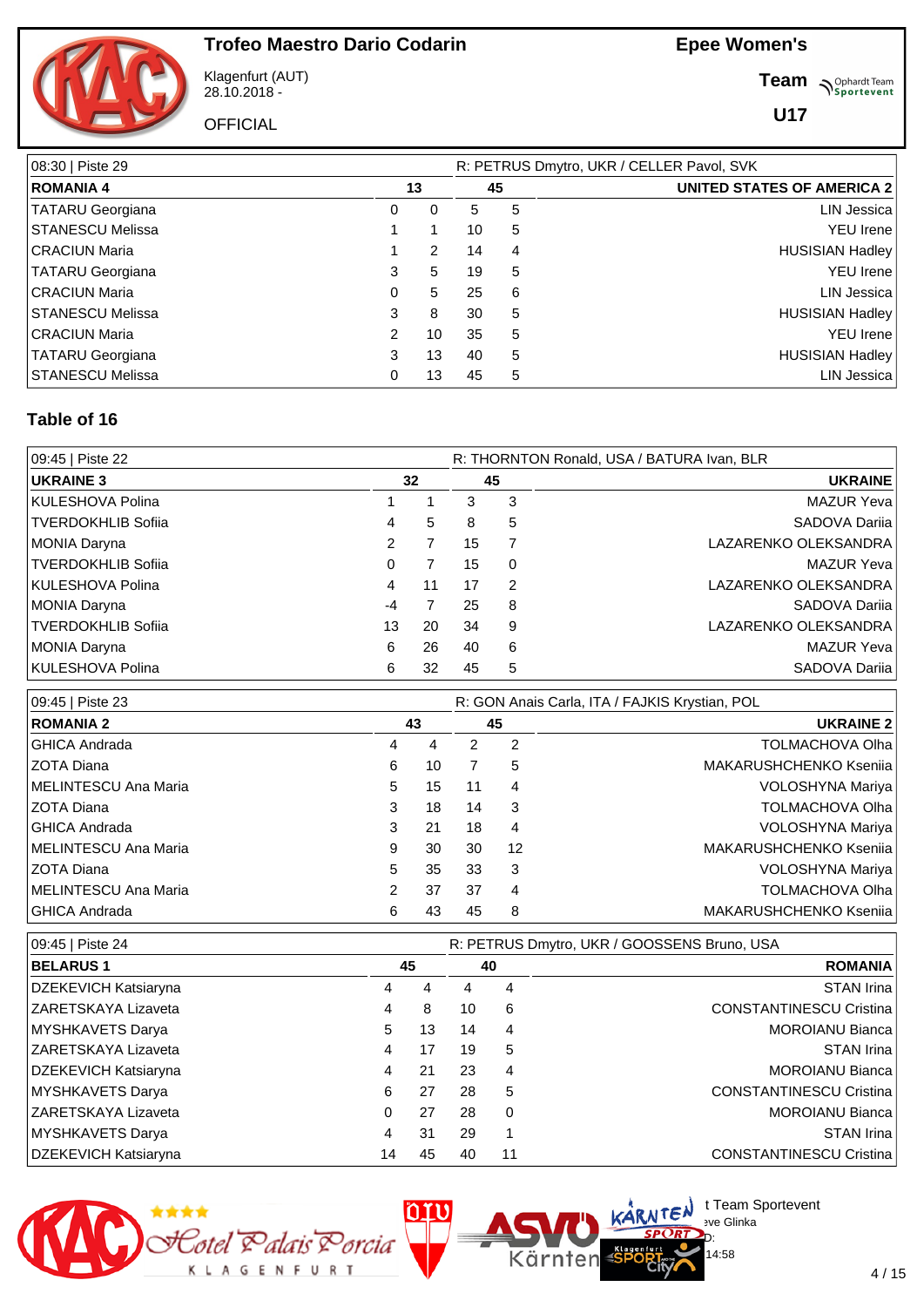

Klagenfurt (AUT) 28.10.2018 -

**OFFICIAL** 

**Team** *S<sup>Ophardt Team*<br>*S*<sup>P</sup> *Sportevent*</sup>

**U17**

| 09:45   Piste 25          |    |    |    | R: CELLER Pavol, SVK / JEZA Eva, SLO |                         |
|---------------------------|----|----|----|--------------------------------------|-------------------------|
| <b>ITALY</b>              | 45 |    | 33 |                                      | <b>POLAND 2</b>         |
| DE PICCOLI Chiara         | 5  | 5  |    |                                      | <b>KLUGHARDT Gloria</b> |
| <b>CENA Marzia</b>        | 5  | 10 | 3  | 2                                    | <b>WIECZOREK Anna</b>   |
| <b>BARATTA Margherita</b> | 5  | 15 | 12 | 9                                    | <b>WIKTOR Weronika</b>  |
| DE PICCOLI Chiara         | 4  | 19 | 15 | 3                                    | <b>WIECZOREK Anna</b>   |
| <b>BARATTA Margherita</b> | 4  | 23 | 19 | 4                                    | <b>KLUGHARDT Gloria</b> |
| <b>CENA Marzia</b>        | 7  | 30 | 21 | $\overline{2}$                       | <b>WIKTOR Weronika</b>  |
| <b>BARATTA Margherita</b> | 5  | 35 | 22 |                                      | <b>WIECZOREK Anna</b>   |
| DE PICCOLI Chiara         | 5  | 40 | 27 | 5                                    | <b>WIKTOR Weronika</b>  |
| CENA Marzia               | 5  | 45 | 33 | 6                                    | <b>KLUGHARDT Gloria</b> |

| 09:45   Piste 26       |   |    |    |    | R: STAHNACHOV Yauheni, BLR / BROSCHEID Frederik, GER |
|------------------------|---|----|----|----|------------------------------------------------------|
| <b>ITALY 3</b>         |   | 45 |    | 38 | <b>ESTONIA 1</b>                                     |
| FRANCHINI Alice        | 3 | 3  | 4  | 4  | <b>TRUUSE Gabriela</b>                               |
| VERDESCA Liliana       |   | 10 |    | 3  | PRELA Anna                                           |
| <b>PAULIS Lucrezia</b> | 3 | 13 | 12 | 5  | MELLES Anne-Mai                                      |
| VERDESCA Liliana       |   | 20 | 19 | 7  | <b>TRUUSE Gabriela</b>                               |
| FRANCHINI Alice        | 5 | 25 | 23 | 4  | MELLES Anne-Mai                                      |
| <b>PAULIS Lucrezia</b> | 0 | 25 | 26 | 3  | PRELA Anna                                           |
| VERDESCA Liliana       | 9 | 34 | 34 | 8  | MELLES Anne-Mai                                      |
| <b>PAULIS Lucrezia</b> | 6 | 40 | 37 | 3  | <b>TRUUSE Gabriela</b>                               |
| FRANCHINI Alice        | 5 | 45 | 38 |    | PRELA Anna                                           |

| 09:45   Piste 27                  |               |    |    |   | R: KORES Gaja, SLO / GRYT Maciej, POL |
|-----------------------------------|---------------|----|----|---|---------------------------------------|
| <b>UNITED STATES OF AMERICA 5</b> | 45            |    | 32 |   | <b>GREECE</b>                         |
| GAO Aretha                        | 3             | 3  | 2  | 2 | RODOPOULOU Nefeli                     |
| <b>PYO</b> Yunice                 | 5.            | 8  | 8  | 6 | <b>KARAMPINI Eirini</b>               |
| MALDONADO Pilar                   |               | 15 | 12 | 4 | <b>CHRISTOU Theodora</b>              |
| <b>PYO</b> Yunice                 | $\mathcal{P}$ | 17 | 13 | 1 | RODOPOULOU Nefeli                     |
| GAO Aretha                        | 8             | 25 | 16 | 3 | <b>CHRISTOU Theodora</b>              |
| <b>MALDONADO Pilar</b>            | 4             | 29 | 20 | 4 | <b>KARAMPINI Eirini</b>               |
| <b>PYO</b> Yunice                 | 5             | 34 | 26 | 6 | <b>CHRISTOU Theodora</b>              |
| <b>MALDONADO Pilar</b>            | 4             | 38 | 26 | 0 | RODOPOULOU Nefeli                     |
| GAO Aretha                        |               | 45 | 32 | 6 | <b>KARAMPINI Eirini</b>               |

| 09:45   Piste 28                  |               |    | R: CELLEROVA Michala, SVK / OREMUSH Heyza, UKR |    |                      |  |  |  |  |  |
|-----------------------------------|---------------|----|------------------------------------------------|----|----------------------|--|--|--|--|--|
| <b>UNITED STATES OF AMERICA 1</b> |               | 33 |                                                | 45 | <b>POLAND1</b>       |  |  |  |  |  |
| RAUSCH Ariana                     |               |    | 3                                              | 3  | <b>KLASIK Alicja</b> |  |  |  |  |  |
| KHROL Jaclyn                      | 3             | 4  | 10                                             |    | JANELLI Zofia        |  |  |  |  |  |
| <b>PIRKOWSKI Amanda</b>           | 6             | 10 | 12                                             | 2  | STASZULONEK Karolina |  |  |  |  |  |
| RAUSCH Ariana                     | 4             | 14 | 15                                             | 3  | JANELLI Zofia        |  |  |  |  |  |
| <b>IPIRKOWSKI Amanda</b>          | 2             | 16 | 18                                             | 3  | <b>KLASIK Alicja</b> |  |  |  |  |  |
| KHROL Jaclyn                      | $\mathcal{P}$ | 18 | 24                                             | 6  | STASZULONEK Karolina |  |  |  |  |  |
| <b>PIRKOWSKI Amanda</b>           | 4             | 22 | 30                                             | 6  | JANELLI Zofia        |  |  |  |  |  |
| <b>RAUSCH Ariana</b>              | 6             | 28 | 38                                             | 8  | STASZULONEK Karolina |  |  |  |  |  |
| KHROL Jaclyn                      | 5             | 33 | 45                                             |    | <b>KLASIK Alicia</b> |  |  |  |  |  |

Kärnten



 $\bigcup_{v \in \mathcal{F}} \mathsf{Id}$  t Team Sportevent

14:58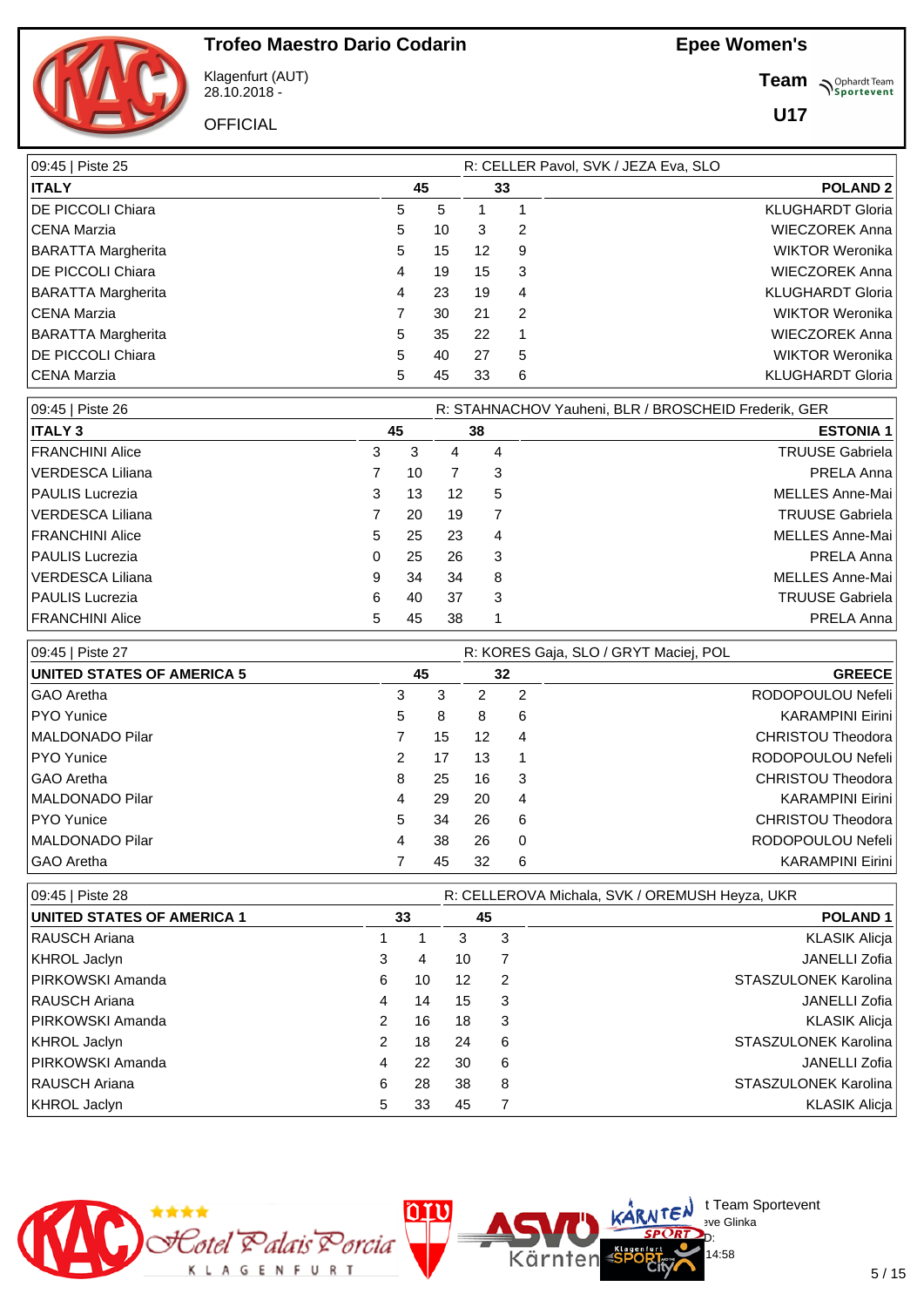

Klagenfurt (AUT) 28.10.2018 -

**OFFICIAL** 

**Team** *S<sup>Ophardt Team*<br>*S*<sup>P</sup> *Sportevent*</sup>

| 09:45   Piste 29       |                | R: SCHMEDLER Michael, AUT / ION Mihaela, ROU |    |   |                                   |  |  |  |  |  |
|------------------------|----------------|----------------------------------------------|----|---|-----------------------------------|--|--|--|--|--|
| <b>HUNGARY</b>         |                | 32                                           |    |   | <b>UNITED STATES OF AMERICA 2</b> |  |  |  |  |  |
| <b>DEMENY Kata</b>     |                |                                              | 5  | 5 | LIN Jessica                       |  |  |  |  |  |
| <b>SALAMON Reka</b>    | 4              | 5                                            | 10 | 5 | <b>YEU Irene</b>                  |  |  |  |  |  |
| <b>TANTMANN Evelin</b> | $\overline{2}$ | 7                                            | 15 | 5 | <b>HUSISIAN Hadley</b>            |  |  |  |  |  |
| <b>KOLLAR Kincso</b>   | 3              | 10                                           | 20 | 5 | <b>YEU</b> Irene                  |  |  |  |  |  |
| <b>TANTMANN Evelin</b> | 2              | 12                                           | 25 | 5 | <b>LIN Jessica</b>                |  |  |  |  |  |
| <b>SALAMON Reka</b>    | 6              | 18                                           | 30 | 5 | <b>HUSISIAN Hadley</b>            |  |  |  |  |  |
| <b>TANTMANN Evelin</b> | $\overline{2}$ | 20                                           | 35 | 5 | <b>YEU</b> Irene                  |  |  |  |  |  |
| <b>KOLLAR Kincso</b>   | 6              | 26                                           | 40 | 5 | <b>HUSISIAN Hadley</b>            |  |  |  |  |  |
| <b>SALAMON Reka</b>    | 6              | 32                                           | 45 | 5 | LIN Jessica                       |  |  |  |  |  |

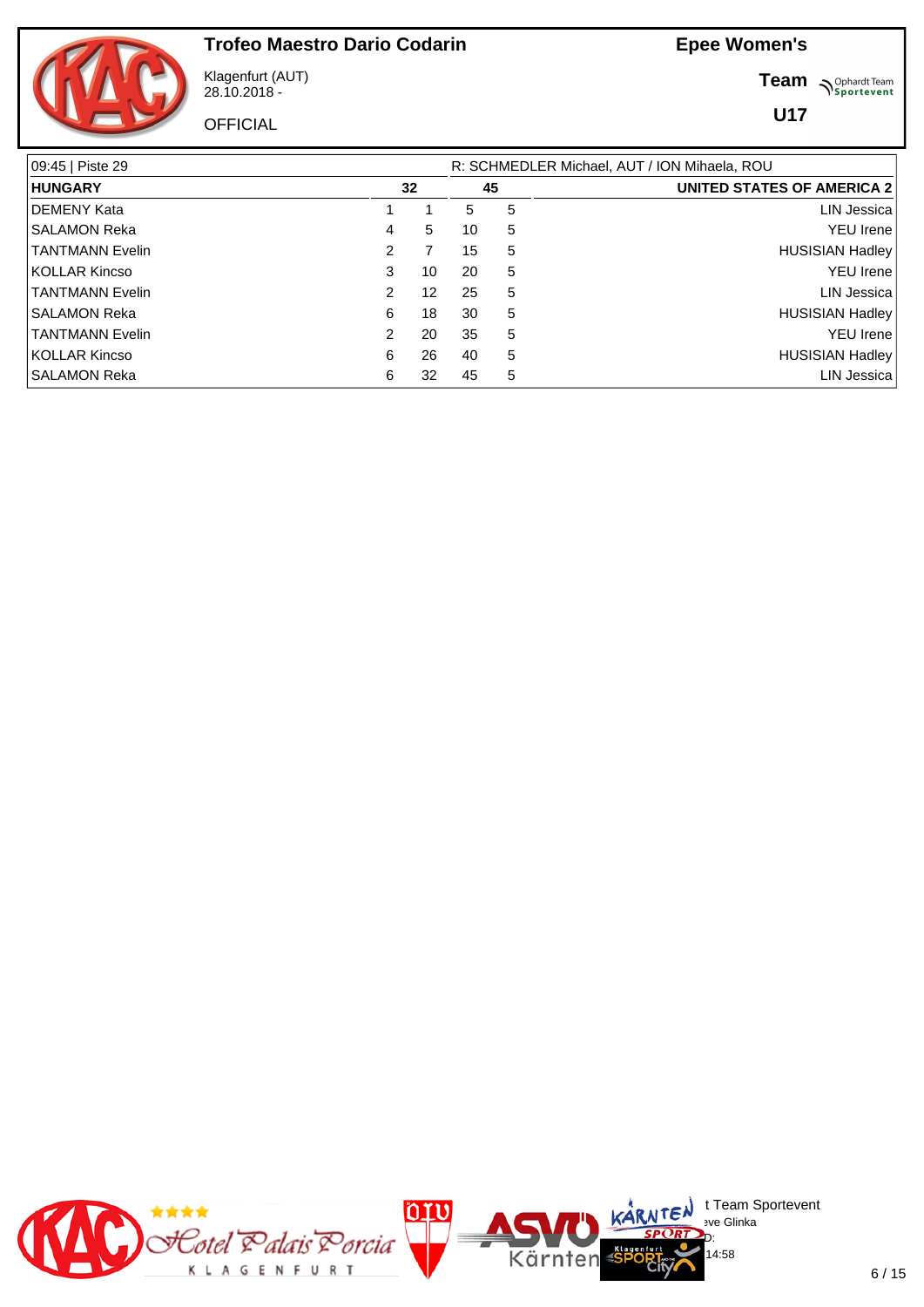Klagenfurt (AUT) 28.10.2018 -

**OFFICIAL** 

**Team** *S<sup>Ophardt Team*<br>*S*<sup>P</sup> *Sportevent*</sup>

**U17**

#### **Table of 8**

| 11:00   Piste 22       |   | R: POP Adrian, ROU / JEZA Eva, SLO |    |    |                      |  |  |
|------------------------|---|------------------------------------|----|----|----------------------|--|--|
| <b>UKRAINE 2</b>       |   | 38                                 |    | 45 | <b>UKRAINE</b>       |  |  |
| TOLMACHOVA Olha        | 0 | 0                                  | 5  | 5  | SADOVA Darija        |  |  |
| MAKARUSHCHENKO Ksenija | 4 | 4                                  | 10 | 5  | <b>MAZUR Yeva</b>    |  |  |
| SYNYTSA Olena-Khanna   | 3 |                                    | 14 | 4  | LAZARENKO OLEKSANDRA |  |  |
| <b>TOLMACHOVA Olha</b> | 7 | 14                                 | 20 | 6  | <b>MAZUR Yeva</b>    |  |  |
| SYNYTSA Olena-Khanna   | 4 | 18                                 | 25 | 5  | SADOVA Darija        |  |  |
| MAKARUSHCHENKO Ksenija | 6 | 24                                 | 30 | 5  | LAZARENKO OLEKSANDRA |  |  |
| SYNYTSA Olena-Khanna   | 8 | 32                                 | 35 | 5  | <b>MAZUR Yeva</b>    |  |  |
| TOLMACHOVA Olha        | 0 | 32                                 | 38 | 3  | LAZARENKO OLEKSANDRA |  |  |
| MAKARUSHCHENKO Ksenija | 6 | 38                                 | 45 | 7  | SADOVA Darija        |  |  |

| 11:00   Piste 23          |    |    |    |                | R: MAUNZ Florian, GER / LANGEN Andreas, GER |  |
|---------------------------|----|----|----|----------------|---------------------------------------------|--|
| <b>ITALY</b>              |    | 45 |    | 26             | <b>BELARUS1</b>                             |  |
| CENA Marzia               | 5  | 5  | 2  | $\overline{2}$ | <b>MYSHKAVETS Darya</b>                     |  |
| CAFORIO Gaia              | 5  | 10 | 6  | 4              | DZEKEVICH Katsiaryna                        |  |
| I DE PICCOLI Chiara       | 4  | 14 | 8  | 2              | ZARETSKAYA Lizaveta                         |  |
| CAFORIO Gaia              | 6  | 20 | 12 | 4              | <b>MYSHKAVETS Darya</b>                     |  |
| CENA Marzia               | 5  | 25 | 14 | 2              | ZARETSKAYA Lizaveta                         |  |
| I DE PICCOLI Chiara       | 5  | 30 | 19 | 5              | DZEKEVICH Katsiaryna                        |  |
| CAFORIO Gaia              | 5  | 35 | 25 | 6              | ZARETSKAYA Lizaveta                         |  |
| <b>IDE PICCOLI Chiara</b> | 5  | 40 | 25 | $\Omega$       | <b>MYSHKAVETS Darya</b>                     |  |
| CENA Marzia               | 5. | 45 | 26 |                | DZEKEVICH Katsiaryna                        |  |

| 11:00   Piste 24                  | R: OREMUSH Heyza, UKR / ION Mihaela, ROU |    |    |    |                         |  |  |  |  |  |
|-----------------------------------|------------------------------------------|----|----|----|-------------------------|--|--|--|--|--|
| <b>UNITED STATES OF AMERICA 5</b> |                                          | 40 |    | 45 | <b>ITALY 3</b>          |  |  |  |  |  |
| l GAO Aretha                      | 3                                        | 3  | 3  | 3  | <b>PAULIS Lucrezia</b>  |  |  |  |  |  |
| PYO Yunice                        | 2                                        | 5  | 9  | 6  | <b>FRANCHINI Alice</b>  |  |  |  |  |  |
| MALDONADO Pilar                   | 3                                        | 8  | 10 |    | <b>BRUNELLI Matilde</b> |  |  |  |  |  |
| PYO Yunice                        | 0                                        | 8  | 10 | 0  | <b>PAULIS Lucrezia</b>  |  |  |  |  |  |
| l GAO Aretha                      | 8                                        | 16 | 16 | 6  | <b>VERDESCA Liliana</b> |  |  |  |  |  |
| MALDONADO Pilar                   |                                          | 23 | 30 | 14 | <b>FRANCHINI Alice</b>  |  |  |  |  |  |
| PYO Yunice                        |                                          | 24 | 35 | 5  | <b>VERDESCA Liliana</b> |  |  |  |  |  |
| MALDONADO Pilar                   | 8                                        | 32 | 40 | 5  | <b>PAULIS Lucrezia</b>  |  |  |  |  |  |
| l GAO Aretha                      | 8                                        | 40 | 45 | 5  | <b>FRANCHINI Alice</b>  |  |  |  |  |  |

| 11:00   Piste 25                  | R: GON Anais Carla, ITA / CELLEROVA Michala, SVK |    |    |    |                        |  |  |  |  |
|-----------------------------------|--------------------------------------------------|----|----|----|------------------------|--|--|--|--|
| <b>UNITED STATES OF AMERICA 2</b> | 36                                               |    |    | 39 | <b>POLAND1</b>         |  |  |  |  |
| LIN Jessica                       | 5                                                | 5  |    |    | ZGRYZNIAK Kinga        |  |  |  |  |
| <b>YEU</b> Irene                  |                                                  | 6  | 6  | 5  | <b>KLASIK Alicia</b>   |  |  |  |  |
| HUSISIAN Hadley                   | 5.                                               | 11 | 13 |    | JANELLI Zofia          |  |  |  |  |
| YEU Irene                         | 5                                                | 16 | 20 |    | <b>ZGRYZNIAK Kinga</b> |  |  |  |  |
| LIN Jessica                       |                                                  | 17 | 22 | 2  | JANELLI Zofia          |  |  |  |  |
| HUSISIAN Hadley                   |                                                  | 24 | 28 | 6  | <b>KLASIK Alicja</b>   |  |  |  |  |
| ∣YEU Irene                        | 5                                                | 29 | 31 | 3  | JANELLI Zofia          |  |  |  |  |
| HUSISIAN Hadley                   |                                                  | 31 | 33 | 2  | <b>ZGRYZNIAK Kinga</b> |  |  |  |  |
| LIN Jessica                       | 5                                                | 36 | 39 | 6  | <b>KLASIK Alicia</b>   |  |  |  |  |

Kärnten



 $\bigcup_{v \in \mathcal{F}} \mathsf{Id}$  t Team Sportevent

14:58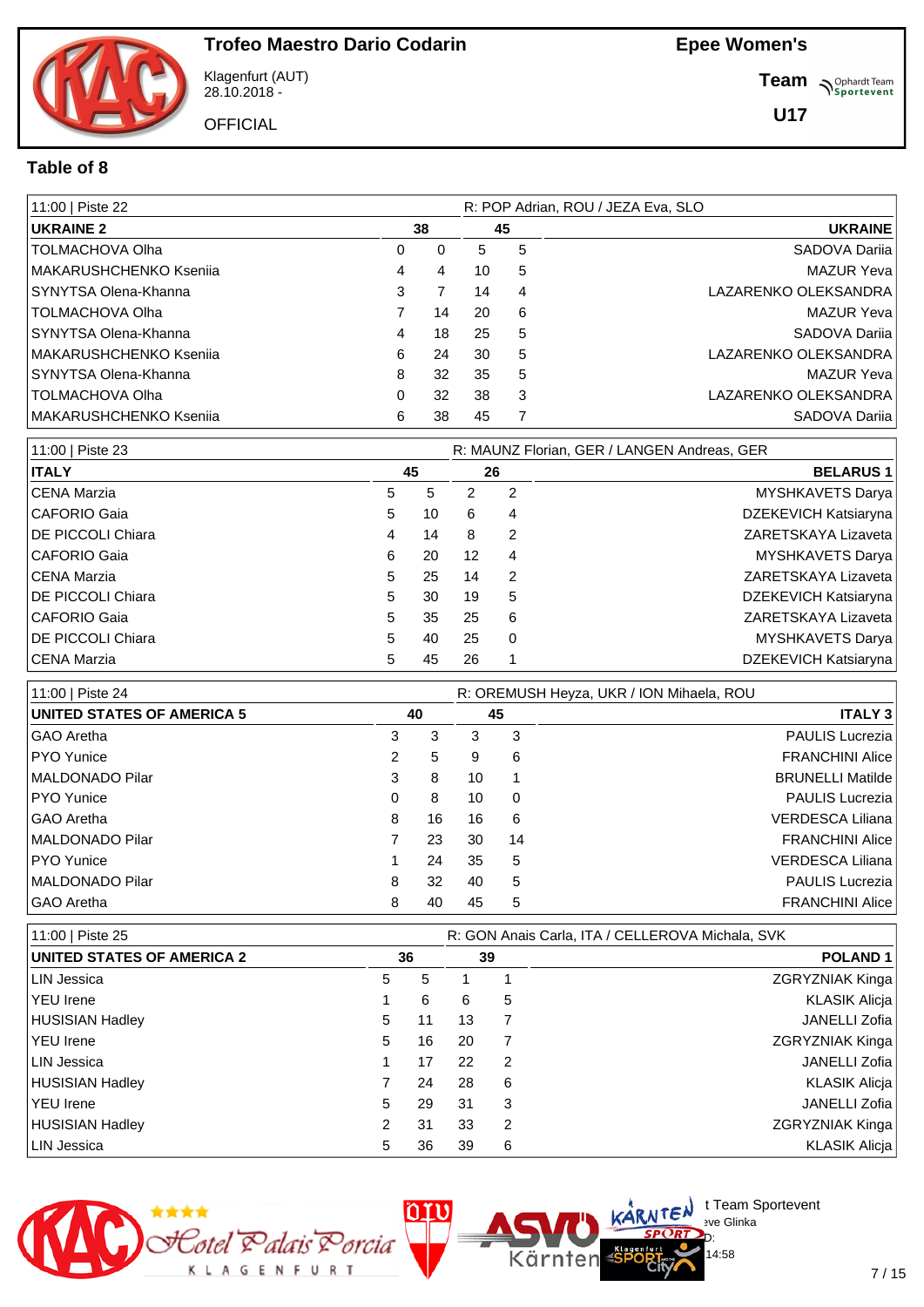

Klagenfurt (AUT) 28.10.2018 -

**OFFICIAL** 

**Team** *S<sup>Ophardt Team*<br>*S*<sup>P</sup> *Sportevent*</sup>

**U17**

#### **Table 9-16**

| 11:00   Piste 26      |    |    |    |   | R: SCHMEDLER Michael, AUT / MARCUZ Elisa, ITA |
|-----------------------|----|----|----|---|-----------------------------------------------|
| <b>ROMANIA 2</b>      |    | 45 | 44 |   | <b>UKRAINE 3</b>                              |
| DRAGHICI Ioana        | 5. | 5  | 3  | 3 | KULESHOVA Polina                              |
| <b>GHICA Andrada</b>  | 5  | 10 | 6  | 3 | YEVDOKYMOVA Marija                            |
| ZOTA Diana            | 5  | 15 | 10 | 4 | <b>MONIA Daryna</b>                           |
| DRAGHICI Ioana        | 5  | 20 | 14 | 4 | YEVDOKYMOVA Marija                            |
| <b>ZOTA Diana</b>     | 5  | 25 | 18 | 4 | KULESHOVA Polina                              |
| <b>GHICA Andrada</b>  | 5  | 30 | 25 | 7 | <b>MONIA Daryna</b>                           |
| ZOTA Diana            | 5  | 35 | 29 | 4 | YEVDOKYMOVA Marija                            |
| <b>DRAGHICI</b> Ioana | 5  | 40 | 38 | 9 | <b>MONIA Daryna</b>                           |
| <b>GHICA Andrada</b>  | 5. | 45 | 44 | 6 | KULESHOVA Polina                              |

| 11:00   Piste 27 |   |    |    |    | R: AYANWALE Kola, GBR / BATURA Ivan, BLR |
|------------------|---|----|----|----|------------------------------------------|
| <b>POLAND 2</b>  |   | 45 |    | 38 | <b>ROMANIA</b>                           |
| WIKTOR Weronika  | 5 | 5  | 4  | 4  | <b>CONSTANTINESCU Cristina</b>           |
| KLUGHARDT Gloria | 5 | 10 | 6  | 2  | <b>MOROIANU Bianca</b>                   |
| WIECZOREK Anna   | 5 | 15 | 11 | 5  | STAN Irina                               |
| WIKTOR Weronika  | 5 | 20 | 16 | 5  | <b>MOROIANU Bianca</b>                   |
| WIECZOREK Anna   | 5 | 25 | 21 | 5  | <b>CONSTANTINESCU Cristina</b>           |
| KLUGHARDT Gloria | 3 | 28 | 25 | 4  | STAN Irina                               |
| WIECZOREK Anna   | 6 | 34 | 30 | 5  | <b>MOROIANU Bianca</b>                   |
| WIKTOR Weronika  | 6 | 40 | 33 | 3  | STAN Irina                               |
| KLUGHARDT Gloria | 5 | 45 | 38 | 5  | <b>CONSTANTINESCU Cristina</b>           |

| 11:00   Piste 28  |   |    | R: LACH Werner, AUT / CELLER Pavol, SVK |   |                          |  |  |  |  |
|-------------------|---|----|-----------------------------------------|---|--------------------------|--|--|--|--|
| <b>GREECE</b>     |   | 41 | 45                                      |   | <b>ESTONIA 1</b>         |  |  |  |  |
| CHRISTOU Theodora | 3 | 3  | 5.                                      | 5 | <b>TRUUSE Gabriela</b>   |  |  |  |  |
| KARAMPINI Eirini  | 6 | 9  | 9                                       | 4 | <b>MELLES Anne-Mai</b>   |  |  |  |  |
| KOLETSOU Evrydiki | 4 | 13 | 15                                      | 6 | PRELA Anna               |  |  |  |  |
| CHRISTOU Theodora | 3 | 16 | 20                                      | 5 | <b>MELLES Anne-Mai</b>   |  |  |  |  |
| KOLETSOU Evrydiki | 4 | 20 | 25                                      | 5 | <b>TRUUSE Gabriela</b>   |  |  |  |  |
| KARAMPINI Eirini  | 4 | 24 | 28                                      | 3 | PRELA Anna               |  |  |  |  |
| KOLETSOU Evrydiki | 8 | 32 | 35                                      | 7 | <b>BOBROVA Elizaveta</b> |  |  |  |  |
| CHRISTOU Theodora | 4 | 36 | 37                                      | 2 | PRELA Anna               |  |  |  |  |
| KARAMPINI Eirini  | 5 | 41 | 45                                      | 8 | <b>TRUUSE Gabriela</b>   |  |  |  |  |

| 11:00   Piste 29    |   | R: VALC Jiri, CZE / KORES Gaja, SLO |    |   |                                   |  |  |  |  |  |  |
|---------------------|---|-------------------------------------|----|---|-----------------------------------|--|--|--|--|--|--|
| <b>HUNGARY</b>      |   | 25                                  | 45 |   | <b>UNITED STATES OF AMERICA 1</b> |  |  |  |  |  |  |
| KOLLAR Kincso       | 4 | 4                                   | 5  | 5 | <b>LURYE Sarah</b>                |  |  |  |  |  |  |
| SALAMON Reka        | 6 | 10                                  | 10 | 5 | PIRKOWSKI Amanda                  |  |  |  |  |  |  |
| <b>IDEMENY Kata</b> | 2 | 12                                  | 15 | 5 | <b>KHROL Jaclyn</b>               |  |  |  |  |  |  |
| KOLLAR Kincso       | 0 | 12                                  | 20 | 5 | PIRKOWSKI Amanda                  |  |  |  |  |  |  |
| <b>IDEMENY Kata</b> | 2 | 14                                  | 25 | 5 | <b>LURYE Sarah</b>                |  |  |  |  |  |  |
| <b>SALAMON Reka</b> | 3 | 17                                  | 30 | 5 | <b>KHROL Jaclyn</b>               |  |  |  |  |  |  |
| <b>IDEMENY Kata</b> | 4 | 21                                  | 35 | 5 | PIRKOWSKI Amanda                  |  |  |  |  |  |  |
| KOLLAR Kincso       | 4 | 25                                  | 40 | 5 | <b>KHROL Jaclyn</b>               |  |  |  |  |  |  |
| SALAMON Reka        | 0 | 25                                  | 45 | 5 | <b>LURYE Sarah</b>                |  |  |  |  |  |  |

Kärnten



 $\bigcup_{v \in \mathcal{F}} \mathsf{Id}$  t Team Sportevent

14:58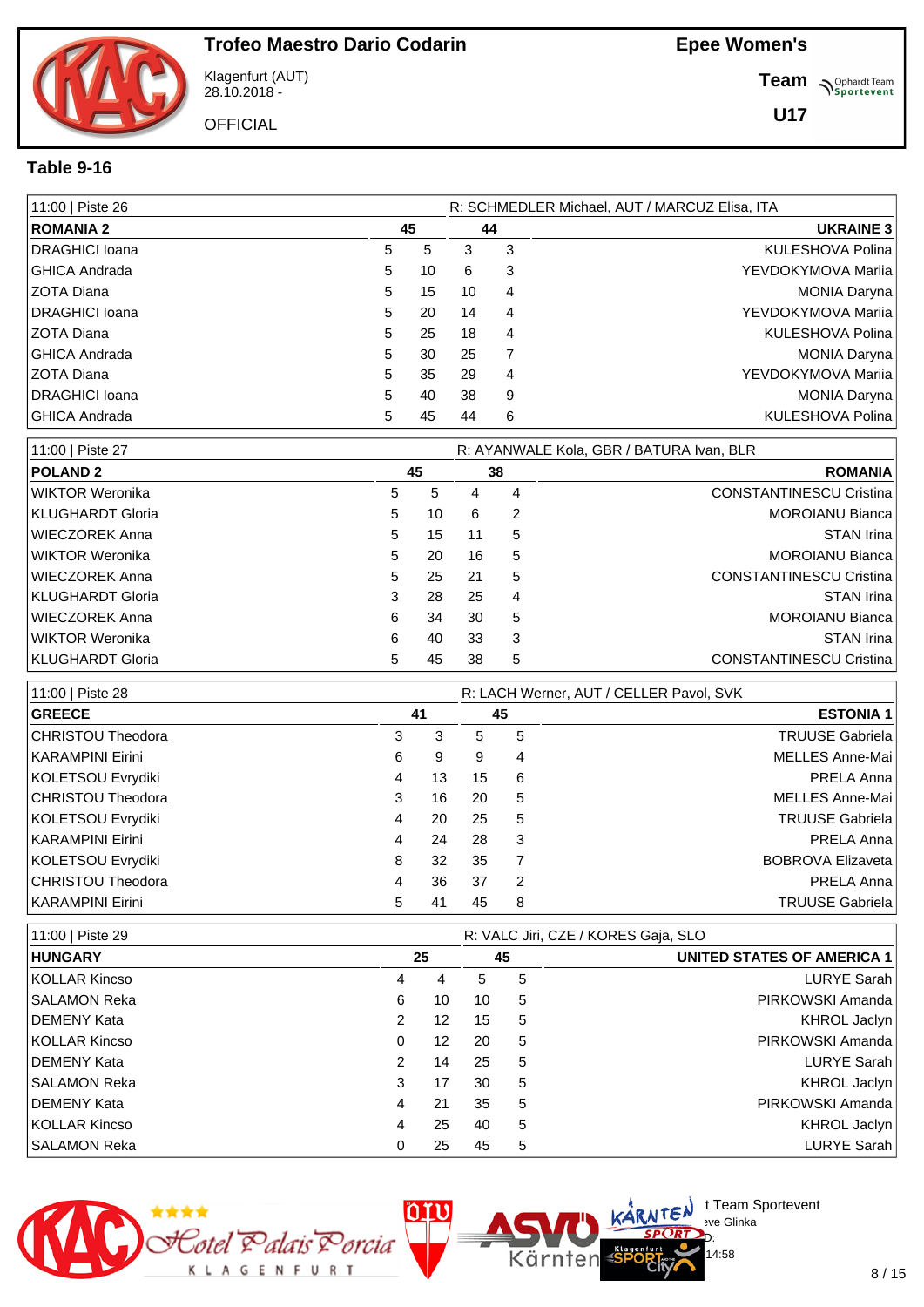Klagenfurt (AUT) 28.10.2018 -

**OFFICIAL** 

**Team** *S<sup>Ophardt Team*<br>*S*<sup>P</sup> *Sportevent*</sup>

**U17**

#### **Semi-Final**

| 12:00   Piste BLUE        |    |    | R: CELLEROVA Michala, SVK / VALENTE Vincent, AUT |    |                  |  |  |  |  |
|---------------------------|----|----|--------------------------------------------------|----|------------------|--|--|--|--|
| <b>ITALY</b>              |    | 45 |                                                  | 35 | <b>UKRAINE</b>   |  |  |  |  |
| <b>IDE PICCOLI Chiara</b> | 0  | 0  | 0                                                | 0  | SADOVA Darija    |  |  |  |  |
| CENA Marzia               | 8  | 8  | 4                                                | 4  | CHERNYSHOVA Anna |  |  |  |  |
| CAFORIO Gaia              | 2  | 10 | 8                                                | 4  | MAZUR Yeva       |  |  |  |  |
| <b>IDE PICCOLI Chiara</b> | 4  | 14 | 11                                               | 3  | CHERNYSHOVA Anna |  |  |  |  |
| CAFORIO Gaia              | 4  | 18 | 16                                               | 5  | SADOVA Darija    |  |  |  |  |
| CENA Marzia               | 5  | 23 | 21                                               | 5  | MAZUR Yeva       |  |  |  |  |
| CAFORIO Gaia              | 0  | 23 | 21                                               | 0  | CHERNYSHOVA Anna |  |  |  |  |
| <b>IDE PICCOLI Chiara</b> | 17 | 40 | 33                                               | 12 | MAZUR Yeva       |  |  |  |  |
| CENA Marzia               | 5  | 45 | 35                                               | 2  | SADOVA Darija    |  |  |  |  |

| 12:00   Piste YELLOW   |    |    | R: SCHMEDLER Michael, AUT / LANGEN Andreas, GER |   |                         |  |  |  |  |  |
|------------------------|----|----|-------------------------------------------------|---|-------------------------|--|--|--|--|--|
| <b>POLAND1</b>         |    | 45 | 39                                              |   | <b>ITALY 3</b>          |  |  |  |  |  |
| ZGRYZNIAK Kinga        | 3  | 3  | 2                                               | 2 | <b>FRANCHINI Alice</b>  |  |  |  |  |  |
| KLASIK Alicja          | 6  | 9  | 8                                               | 6 | VERDESCA Liliana        |  |  |  |  |  |
| JANELLI Zofia          | 4  | 13 | 14                                              | 6 | PAULIS Lucrezia         |  |  |  |  |  |
| <b>ZGRYZNIAK Kinga</b> | 0  | 13 | 17                                              | 3 | <b>VERDESCA Liliana</b> |  |  |  |  |  |
| JANELLI Zofia          | 6  | 19 | 22                                              | 5 | <b>FRANCHINI Alice</b>  |  |  |  |  |  |
| KLASIK Alicia          | 3  | 22 | 24                                              | 2 | <b>PAULIS Lucrezia</b>  |  |  |  |  |  |
| JANELLI Zofia          | 13 | 35 | 32                                              | 8 | VERDESCA Liliana        |  |  |  |  |  |
| ZGRYZNIAK Kinga        | 5  | 40 | 37                                              | 5 | <b>PAULIS Lucrezia</b>  |  |  |  |  |  |
| KLASIK Alicia          | 5  | 45 | 39                                              | 2 | <b>FRANCHINI Alice</b>  |  |  |  |  |  |

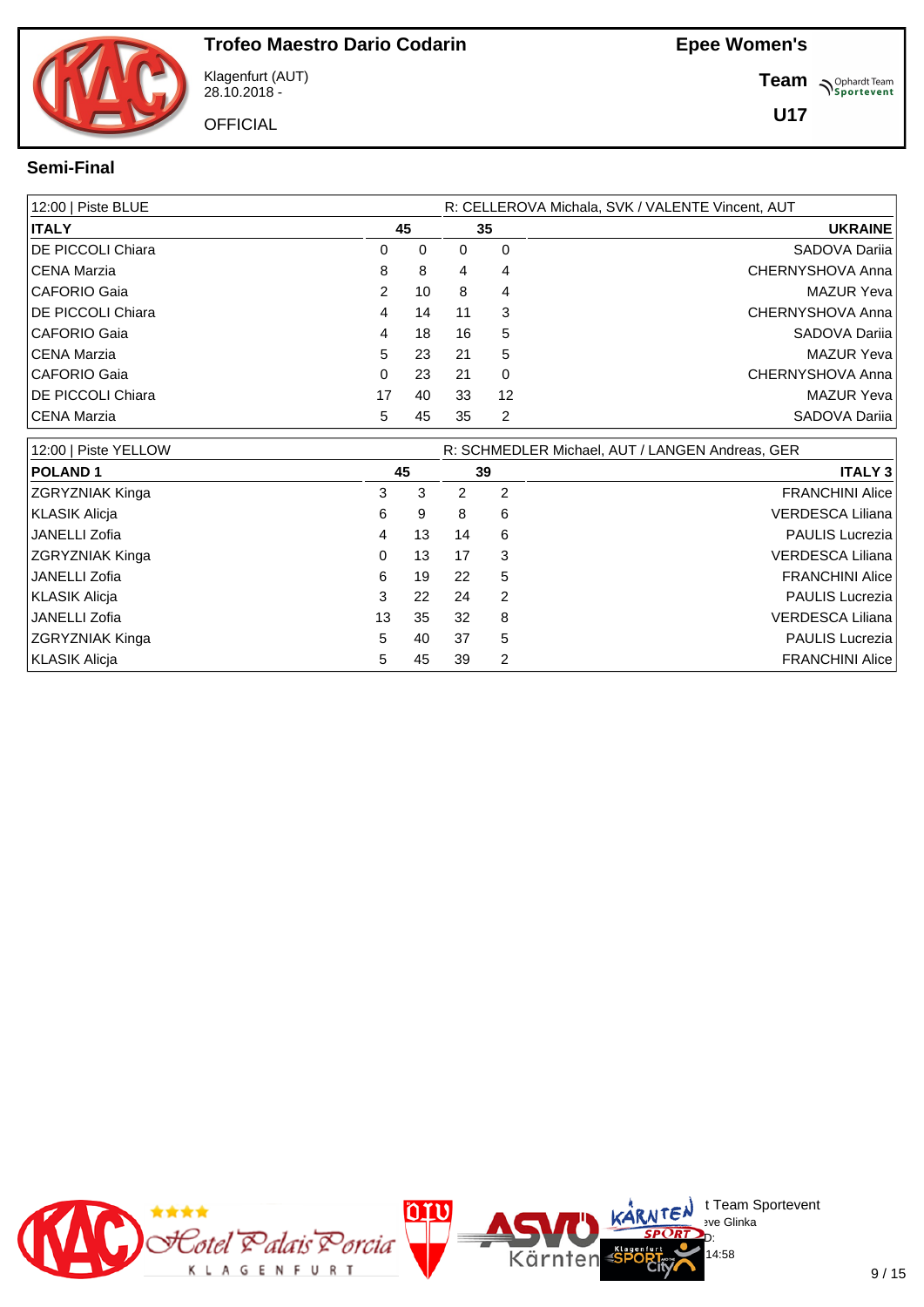Klagenfurt (AUT) 28.10.2018 -

**OFFICIAL** 

**Team** *S<sup>Ophardt Team*<br>*S*<sup>P</sup> *Sportevent*</sup>

**U17**

#### **Table 5-8**

| 12:00   Piste 22     |    |    | R: POP Adrian, ROU / GON Anais Carla, ITA |                |                               |  |  |  |  |
|----------------------|----|----|-------------------------------------------|----------------|-------------------------------|--|--|--|--|
| <b>BELARUS1</b>      |    | 43 |                                           | 41             | <b>UKRAINE 2</b>              |  |  |  |  |
| DZEKEVICH Katsiaryna | 4  | 4  | 4                                         | 4              | VOLOSHYNA Mariya              |  |  |  |  |
| ZARETSKAYA Lizaveta  | 4  | 8  | 10                                        | 6              | MAKARUSHCHENKO Ksenija        |  |  |  |  |
| MYSHKAVETS Darya     | 5  | 13 | 14                                        | 4              | SYNYTSA Olena-Khanna          |  |  |  |  |
| ZARETSKAYA Lizaveta  | 0  | 13 | 14                                        | 0              | VOLOSHYNA Mariya              |  |  |  |  |
| DZEKEVICH Katsiaryna |    | 20 | 18                                        | $\overline{4}$ | SYNYTSA Olena-Khanna          |  |  |  |  |
| MYSHKAVETS Darya     | 4  | 24 | 24                                        | 6              | MAKARUSHCHENKO Ksenija        |  |  |  |  |
| ZARETSKAYA Lizaveta  | 3  | 27 | 29                                        | 5              | <b>TOLMACHOVA Olha</b>        |  |  |  |  |
| MYSHKAVETS Darya     | 4  | 31 | 31                                        | 2              | VOLOSHYNA Mariya              |  |  |  |  |
| DZEKEVICH Katsiaryna | 12 | 43 | 41                                        | 10             | <b>MAKARUSHCHENKO Ksenija</b> |  |  |  |  |

| 12:00   Piste 23                  | R: MARCUZ Elisa, ITA / MANOLACHE Cristina, ROU |    |    |    |                                   |  |  |  |  |  |
|-----------------------------------|------------------------------------------------|----|----|----|-----------------------------------|--|--|--|--|--|
| <b>UNITED STATES OF AMERICA 2</b> |                                                | 45 |    | 26 | <b>UNITED STATES OF AMERICA 5</b> |  |  |  |  |  |
| <b>JOYCE Michaela</b>             | 5                                              | 5  | 5  | 5  | GAO Aretha                        |  |  |  |  |  |
| <b>LIN Jessica</b>                | 5                                              | 10 |    | 2  | PYO Yunice                        |  |  |  |  |  |
| <b>HUSISIAN Hadley</b>            | 5                                              | 15 | 11 | 4  | MALDONADO Pilar                   |  |  |  |  |  |
| <b>JOYCE Michaela</b>             | 5                                              | 20 | 12 | 1  | <b>PYO Yunice</b>                 |  |  |  |  |  |
| <b>HUSISIAN Hadley</b>            | 5                                              | 25 | 13 |    | GAO Aretha                        |  |  |  |  |  |
| LIN Jessica                       | 5                                              | 30 | 15 | 2  | MALDONADO Pilar                   |  |  |  |  |  |
| <b>HUSISIAN Hadley</b>            | 5                                              | 35 | 19 | 4  | <b>PYO Yunice</b>                 |  |  |  |  |  |
| <b>JOYCE Michaela</b>             | 5                                              | 40 | 24 | 5  | MALDONADO Pilar                   |  |  |  |  |  |
| LIN Jessica                       | 5                                              | 45 | 26 | 2  | GAO Aretha                        |  |  |  |  |  |

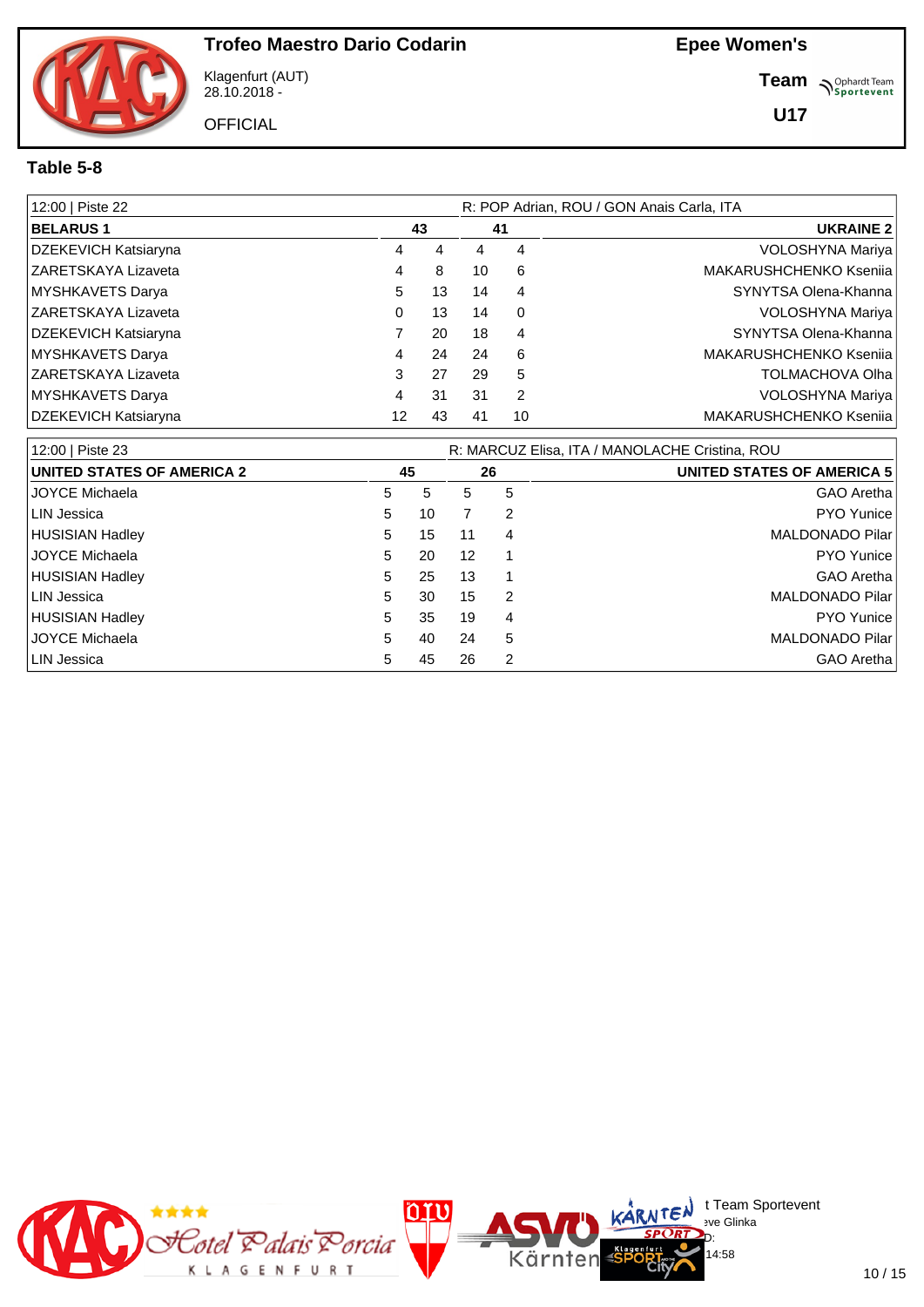Klagenfurt (AUT) 28.10.2018 -

**OFFICIAL** 

**Team** *S<sup>Ophardt Team*<br>*S*<sup>P</sup> *Sportevent*</sup>

**U17**

#### **Table 9-12**

| 12:00   Piste 24 |   |    | R: KORES Gaja, SLO / CELLER Pavol, SVK |    |                             |  |  |  |  |
|------------------|---|----|----------------------------------------|----|-----------------------------|--|--|--|--|
| <b>POLAND 2</b>  |   | 45 |                                        | 31 | <b>ROMANIA 2</b>            |  |  |  |  |
| KLUGHARDT Gloria | 4 | 4  | 5                                      | 5  | MELINTESCU Ana Maria        |  |  |  |  |
| WIECZOREK Anna   | 4 | 8  | 10                                     | 5  | <b>GHICA Andrada</b>        |  |  |  |  |
| WIKTOR Weronika  | 3 | 11 | 15                                     | 5  | ZOTA Diana                  |  |  |  |  |
| WIECZOREK Anna   | 6 | 17 | 18                                     | 3  | MELINTESCU Ana Maria        |  |  |  |  |
| KLUGHARDT Gloria |   | 24 | 23                                     | 5  | <b>ZOTA Diana</b>           |  |  |  |  |
| WIKTOR Weronika  | 6 | 30 | 25                                     | -2 | <b>GHICA Andrada</b>        |  |  |  |  |
| WIECZOREK Anna   | 5 | 35 | 28                                     | 3  | ZOTA Diana                  |  |  |  |  |
| WIKTOR Weronika  | 5 | 40 | 29                                     | 1  | <b>MELINTESCU Ana Maria</b> |  |  |  |  |
| KLUGHARDT Gloria | 5 | 45 | 31                                     | 2  | <b>GHICA Andrada</b>        |  |  |  |  |

| 12:00   Piste 25                  |   |    | R: BAKUM Andrii, UKR / AYANWALE Kola, GBR |   |                        |  |  |  |  |  |
|-----------------------------------|---|----|-------------------------------------------|---|------------------------|--|--|--|--|--|
| <b>UNITED STATES OF AMERICA 1</b> |   | 45 | 27                                        |   | <b>ESTONIA 1</b>       |  |  |  |  |  |
| LURYE Sarah                       | 4 | 4  | 5                                         | 5 | PRELA Anna             |  |  |  |  |  |
| <b>PIRKOWSKI Amanda</b>           | 4 | 8  | 5                                         | 0 | <b>TRUUSE Gabriela</b> |  |  |  |  |  |
| <b>RAUSCH Ariana</b>              | 5 | 13 | 10                                        | 5 | MELLES Anne-Mai        |  |  |  |  |  |
| <b>IPIRKOWSKI Amanda</b>          | 4 | 17 | 12                                        | 2 | PRELA Anna             |  |  |  |  |  |
| LURYE Sarah                       | 4 | 21 | 17                                        | 5 | MELLES Anne-Mai        |  |  |  |  |  |
| RAUSCH Ariana                     | 9 | 30 | 20                                        | 3 | <b>TRUUSE Gabriela</b> |  |  |  |  |  |
| <b>IPIRKOWSKI Amanda</b>          | 5 | 35 | 22                                        | 2 | MELLES Anne-Mai        |  |  |  |  |  |
| I RAUSCH Ariana                   | 5 | 40 | 24                                        | 2 | PRELA Anna             |  |  |  |  |  |
| LURYE Sarah                       | 5 | 45 | 27                                        | 3 | <b>TRUUSE Gabriela</b> |  |  |  |  |  |

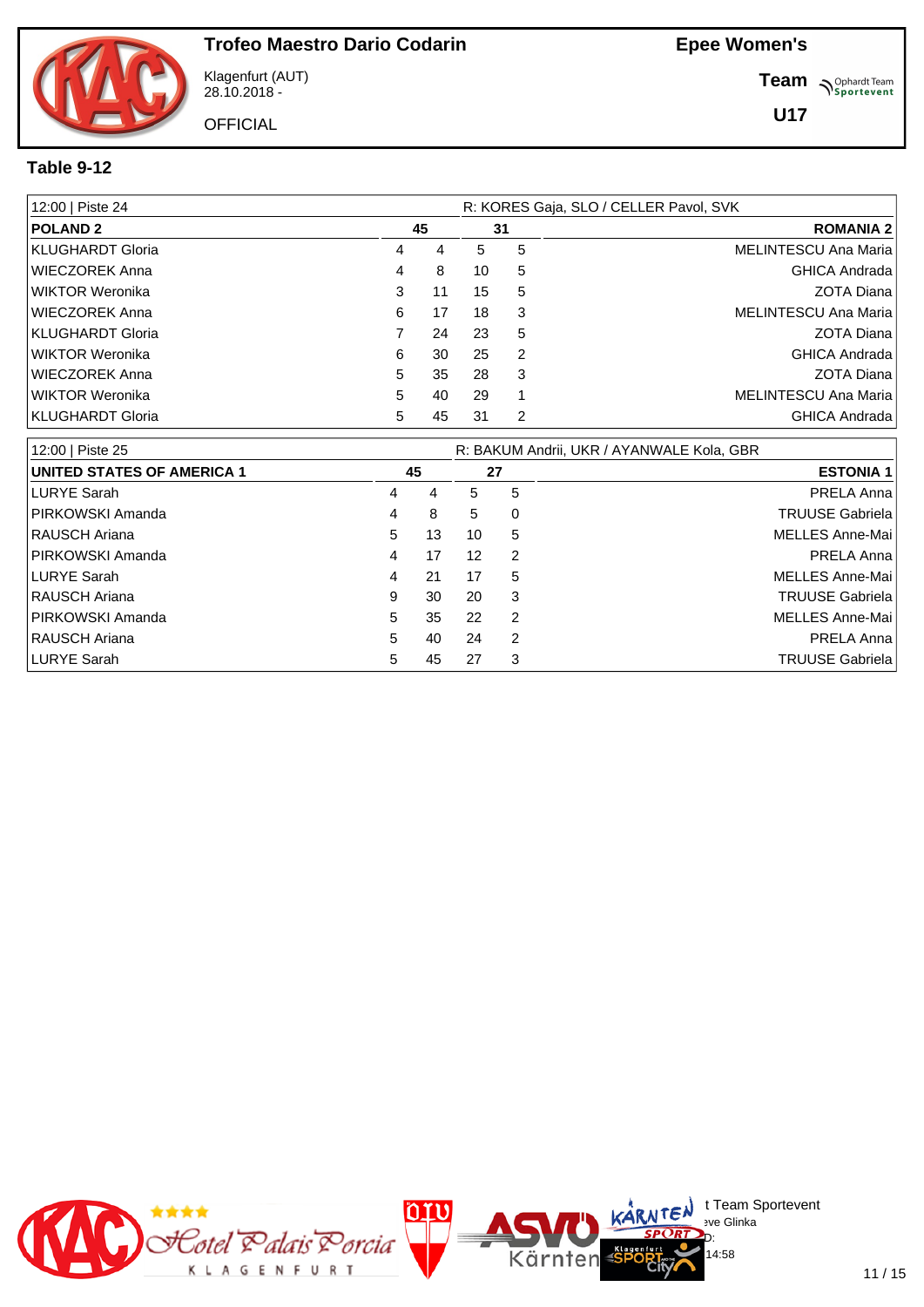Klagenfurt (AUT) 28.10.2018 -

**OFFICIAL** 

**Team** *S<sup>Ophardt Team*<br> *S*<sup>P</sup> Sportevent</sup>

**U17**

#### **Table 13-16**

| 12:00   Piste 26               | R: JEZA Eva, SLO / THORNTON Ronald, USA |    |    |    |                           |  |  |  |  |
|--------------------------------|-----------------------------------------|----|----|----|---------------------------|--|--|--|--|
| <b>ROMANIA</b>                 |                                         | 45 |    | 36 | <b>UKRAINE 3</b>          |  |  |  |  |
| STAN Irina                     | 5                                       | 5  | 2  | 2  | <b>TVERDOKHLIB Sofija</b> |  |  |  |  |
| <b>CONSTANTINESCU Cristina</b> | 5                                       | 10 | 4  | 2  | YEVDOKYMOVA Marija        |  |  |  |  |
| <b>MOROIANU Bianca</b>         | 5                                       | 15 | 8  | 4  | <b>MONIA Daryna</b>       |  |  |  |  |
| STAN Irina                     | 5                                       | 20 | 12 | 4  | YEVDOKYMOVA Marija        |  |  |  |  |
| <b>MOROIANU Bianca</b>         | 5                                       | 25 | 14 | 2  | <b>TVERDOKHLIB Sofija</b> |  |  |  |  |
| <b>CONSTANTINESCU Cristina</b> | 5                                       | 30 | 19 | 5  | <b>MONIA Daryna</b>       |  |  |  |  |
| <b>MOROIANU Bianca</b>         | 3                                       | 33 | 26 | 7  | YEVDOKYMOVA Marija        |  |  |  |  |
| STAN Irina                     |                                         | 40 | 34 | 8  | <b>MONIA Daryna</b>       |  |  |  |  |
| <b>CONSTANTINESCU Cristina</b> | 5                                       | 45 | 36 | 2  | <b>TVERDOKHLIB Sofija</b> |  |  |  |  |

| 12:00   Piste 27       |   |    | R: LACH Werner, AUT / MILONE Roberto, POL |          |                          |  |  |  |  |
|------------------------|---|----|-------------------------------------------|----------|--------------------------|--|--|--|--|
| <b>HUNGARY</b>         |   | 45 |                                           | 22       | <b>GREECE</b>            |  |  |  |  |
| SALAMON Reka           | 5 | 5  | 3                                         | 3        | KOLETSOU Evrydiki        |  |  |  |  |
| <b>TANTMANN Evelin</b> | 4 | 9  | 4                                         |          | RODOPOULOU Nefeli        |  |  |  |  |
| KOLLAR Kincso          | 6 | 15 |                                           | 3        | <b>CHRISTOU Theodora</b> |  |  |  |  |
| <b>TANTMANN Evelin</b> | 5 | 20 | 9                                         | 2        | KOLETSOU Evrydiki        |  |  |  |  |
| SALAMON Reka           | 5 | 25 | $12 \overline{ }$                         | 3        | CHRISTOU Theodora        |  |  |  |  |
| KOLLAR Kincso          | 5 | 30 | 16                                        | 4        | RODOPOULOU Nefeli        |  |  |  |  |
| <b>TANTMANN Evelin</b> | 5 | 35 | 22                                        | 6        | CHRISTOU Theodora        |  |  |  |  |
| KOLLAR Kincso          | 5 | 40 | 22                                        | $\Omega$ | KOLETSOU Evrydiki        |  |  |  |  |
| SALAMON Reka           | 5 | 45 | 22                                        | 0        | RODOPOULOU Nefeli        |  |  |  |  |

#### **Place 3/4**

| 13:00   Piste BLUE     |   |    | R: MAUNZ Florian, GER / FAJKIS Krystian, POL |   |                      |  |  |  |
|------------------------|---|----|----------------------------------------------|---|----------------------|--|--|--|
| <b>ITALY 3</b>         |   | 41 | 45                                           |   | <b>UKRAINE</b>       |  |  |  |
| <b>PAULIS Lucrezia</b> | 4 | 4  | 5                                            | 5 | SADOVA Darija        |  |  |  |
| VERDESCA Liliana       | 3 |    | 10                                           | 5 | <b>MAZUR Yeva</b>    |  |  |  |
| FRANCHINI Alice        | 6 | 13 | 15                                           | 5 | LAZARENKO OLEKSANDRA |  |  |  |
| l VERDESCA Liliana     | 4 | 17 | 20                                           | 5 | SADOVA Darija        |  |  |  |
| <b>PAULIS Lucrezia</b> |   | 24 | 24                                           | 4 | LAZARENKO OLEKSANDRA |  |  |  |
| FRANCHINI Alice        | 4 | 28 | 28                                           | 4 | <b>MAZUR Yeva</b>    |  |  |  |
| l VERDESCA Liliana     |   | 35 | 34                                           | 6 | LAZARENKO OLEKSANDRA |  |  |  |
| FRANCHINI Alice        | 3 | 38 | 40                                           | 6 | SADOVA Darija        |  |  |  |
| <b>PAULIS Lucrezia</b> | 3 | 41 | 45                                           | 5 | <b>MAZUR Yeva</b>    |  |  |  |



 $\bigcup_{v \in \mathcal{F}} \mathsf{Id}$  t Team Sportevent

14:58

**N'Y'License:** Bye Glinka  $SPCRD<sub>D</sub>$ 

Kärnten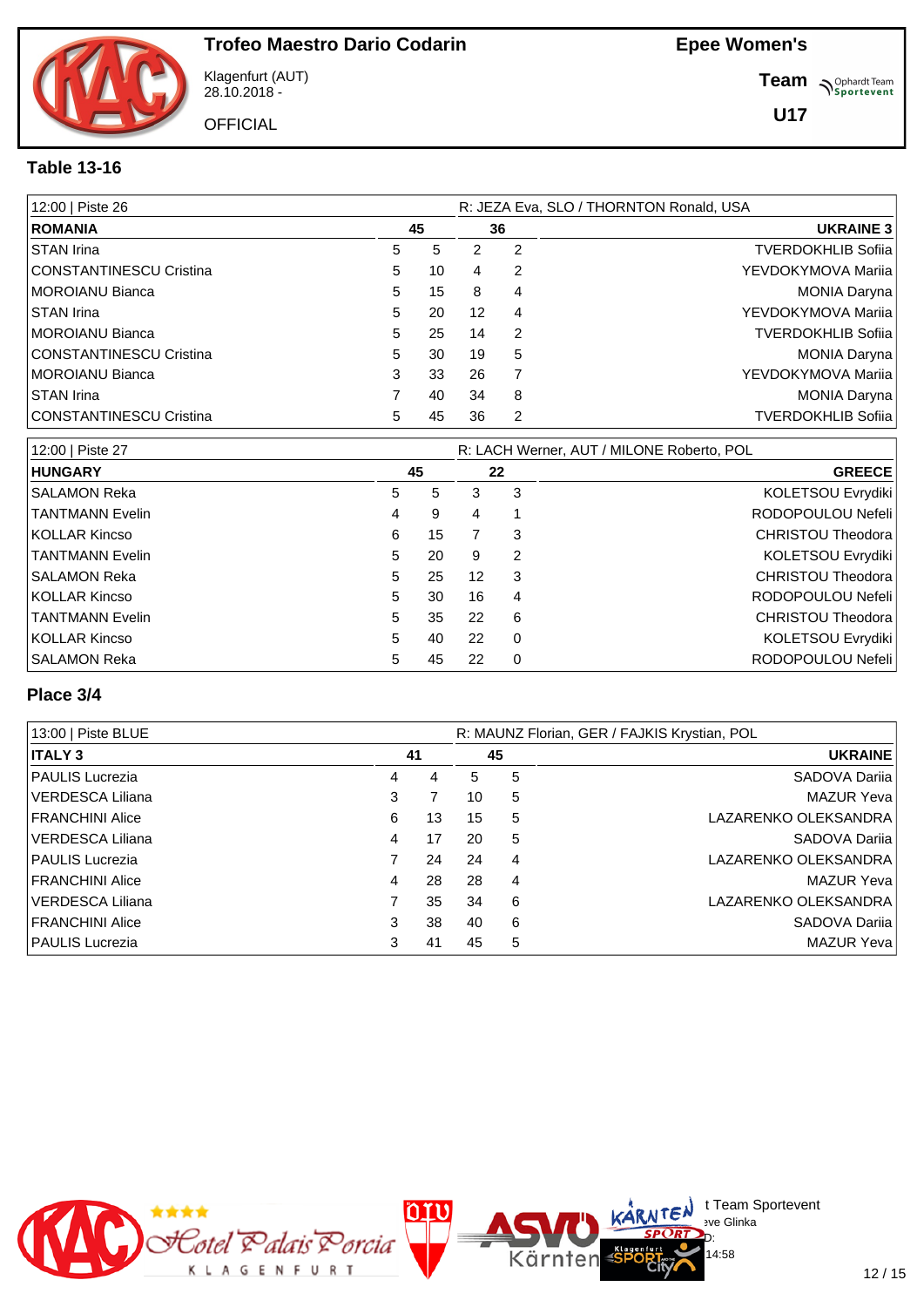

Klagenfurt (AUT) 28.10.2018 -

**OFFICIAL** 

**Team** *S<sup>Ophardt Team*<br> *S*<sup>P</sup> Sportevent</sup>

**U17**

#### **Place 5/6**

| 13:00   Piste 22                  |          |    |    |          | R: GRYT Maciej, POL / CELLEROVA Michala, SVK |
|-----------------------------------|----------|----|----|----------|----------------------------------------------|
| <b>UNITED STATES OF AMERICA 2</b> |          | 45 |    | 30       | <b>BELARUS1</b>                              |
| JOYCE Michaela                    | 5        | 5  | 3  | 3        | DZEKEVICH Katsiaryna                         |
| LIN Jessica                       | 5        | 10 | 6  | 3        | ZARETSKAYA Lizaveta                          |
| HUSISIAN Hadley                   | 0        | 10 | 6  | 0        | <b>MYSHKAVETS Darya</b>                      |
| I JOYCE Michaela                  | $\Omega$ | 10 | 6  | $\Omega$ | ZARETSKAYA Lizaveta                          |
| HUSISIAN Hadley                   | 10       | 20 | 16 | 10       | DZEKEVICH Katsiaryna                         |
| LIN Jessica                       | 10       | 30 | 21 | 5        | <b>MYSHKAVETS Darya</b>                      |
| HUSISIAN Hadley                   | 5        | 35 | 24 | 3        | ZARETSKAYA Lizaveta                          |
| <b>JOYCE Michaela</b>             | 5        | 40 | 28 | 4        | <b>MYSHKAVETS Darya</b>                      |
| LIN Jessica                       | 5        | 45 | 30 | 2        | DZEKEVICH Katsiaryna                         |

#### **Place 7/8**

| 13:00   Piste 24                  |   |    |    |    | R: CELLER Pavol, SVK / MILONE Roberto, POL |
|-----------------------------------|---|----|----|----|--------------------------------------------|
| <b>UNITED STATES OF AMERICA 5</b> |   | 45 |    | 44 | <b>UKRAINE 2</b>                           |
| MALDONADO Pilar                   | 3 | 3  | 5  | 5  | <b>TOLMACHOVA Olha</b>                     |
| l GAO Aretha                      | 5 | 8  | 9  | 4  | SYNYTSA Olena-Khanna                       |
| <b>PYO Yunice</b>                 |   | 15 | 13 | 4  | MAKARUSHCHENKO Kseniia                     |
| MALDONADO Pilar                   | 5 | 20 | 17 | 4  | SYNYTSA Olena-Khanna                       |
| <b>PYO Yunice</b>                 | 5 | 25 | 22 | 5  | <b>TOLMACHOVA Olha</b>                     |
| I GAO Aretha                      | 5 | 30 | 27 | 5  | MAKARUSHCHENKO Ksenija                     |
| <b>PYO Yunice</b>                 | 4 | 34 | 30 | 3  | SYNYTSA Olena-Khanna                       |
| MALDONADO Pilar                   | 6 | 40 | 38 | 8  | MAKARUSHCHENKO Ksenija                     |
| I GAO Aretha                      | 5 | 45 | 44 | 6  | <b>TOLMACHOVA Olha</b>                     |

#### **Place 9/10**

| 13:00   Piste 26           |    |    |    |   | R: POP Adrian, ROU / GON Anais Carla, ITA |
|----------------------------|----|----|----|---|-------------------------------------------|
| UNITED STATES OF AMERICA 1 |    | 45 | 28 |   | <b>POLAND 2</b>                           |
| <b>RAUSCH Ariana</b>       | 5. | 5  | 3  | 3 | <b>KLUGHARDT Gloria</b>                   |
| LURYE Sarah                | 5. | 10 | 6  | 3 | <b>WIECZOREK Anna</b>                     |
| KHROL Jaclyn               | 5. | 15 |    |   | WIKTOR Weronika                           |
| <b>RAUSCH Ariana</b>       | 5. | 20 | 8  | 1 | <b>WIECZOREK Anna</b>                     |
| KHROL Jaclyn               | 5. | 25 | 15 |   | <b>KLUGHARDT Gloria</b>                   |
| LURYE Sarah                | 5. | 30 | 20 | 5 | WIKTOR Weronika                           |
| KHROL Jaclyn               | 5  | 35 | 21 | 1 | WIECZOREK Anna                            |
| RAUSCH Ariana              | 5. | 40 | 25 | 4 | WIKTOR Weronika                           |
| LURYE Sarah                | 5  | 45 | 28 | 3 | <b>KLUGHARDT Gloria</b>                   |

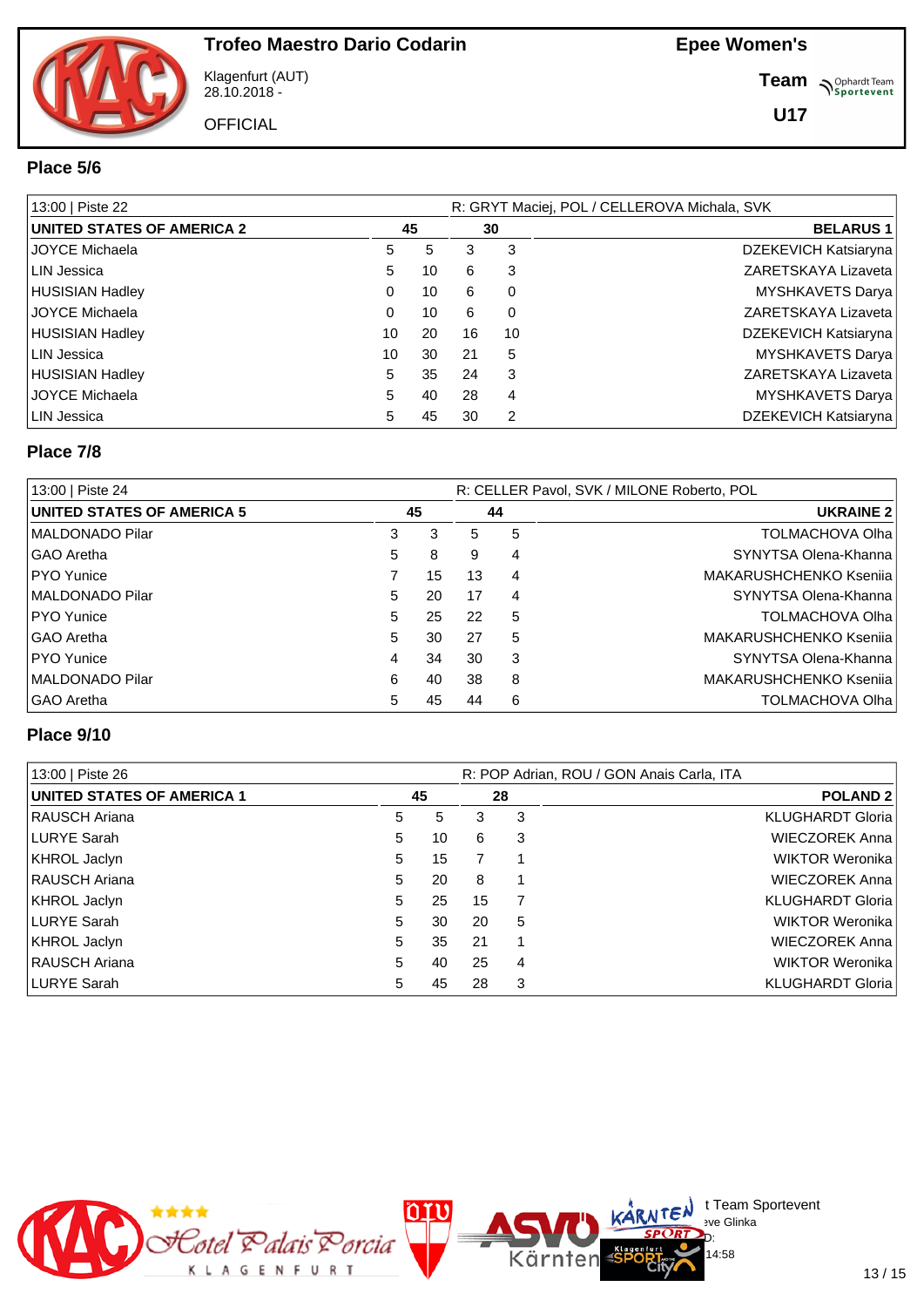

Klagenfurt (AUT) 28.10.2018 -

**OFFICIAL** 

**Team** *S<sup>Ophardt Team*<br> *S*<sup>P</sup> Sportevent</sup>

**U17**

#### **Place 11/12**

| 13:00   Piste 28         |    |    |    |          | R: MARCUZ Elisa, ITA / THORNTON Ronald, USA |
|--------------------------|----|----|----|----------|---------------------------------------------|
| <b>ESTONIA 1</b>         |    | 40 |    | 31       | <b>ROMANIA 2</b>                            |
| MELLES Anne-Mai          | 5  | 5  | 2  | 2        | MELINTESCU Ana Maria                        |
| <b>TRUUSE Gabriela</b>   | 5  | 10 | 6  | 4        | ZOTA Diana                                  |
| <b>IPRELA Anna</b>       |    | 11 | 9  | 3        | DRAGHICI Ioana                              |
| TRUUSE Gabriela          | 9  | 20 | 12 | 3        | MELINTESCU Ana Maria                        |
| MELLES Anne-Mai          | 5. | 25 | 22 | 10       | DRAGHICI Ioana                              |
| <b>IPRELA Anna</b>       | 5  | 30 | 25 | 3        | <b>ZOTA Diana</b>                           |
| <b>TRUUSE Gabriela</b>   | 5. | 35 | 28 | 3        | DRAGHICI Ioana                              |
| <b>BOBROVA Elizaveta</b> | 0  | 35 | 28 | $\Omega$ | MELINTESCU Ana Maria                        |
| MELLES Anne-Mai          | 5  | 40 | 31 | 3        | GHICA Andrada                               |

#### **Place 13/14**

| 13:00   Piste 18       |    |    |    |    | R: BAKUM Andrii, UKR / BATURA Ivan, BLR |
|------------------------|----|----|----|----|-----------------------------------------|
| <b>HUNGARY</b>         |    | 45 |    | 44 | <b>ROMANIA</b>                          |
| KOLLAR Kincso          | 3  | 3  | 5. | 5  | <b>CONSTANTINESCU Cristina</b>          |
| SALAMON Reka           | 5  | 8  |    | 2  | <b>MOROIANU Bianca</b>                  |
| <b>TANTMANN Evelin</b> | 6  | 14 | 15 | 8  | <b>STAN Irina</b>                       |
| KOLLAR Kincso          | 4  | 18 | 20 | 5  | <b>MOROIANU Bianca</b>                  |
| TANTMANN Evelin        | 0  | 18 | 25 | 5  | <b>CONSTANTINESCU Cristina</b>          |
| SALAMON Reka           |    | 25 | 29 | 4  | <b>STAN Irina</b>                       |
| TANTMANN Evelin        | 2  | 27 | 35 | 6  | <b>MOROIANU Bianca</b>                  |
| KOLLAR Kincso          | 10 | 37 | 40 | 5  | <b>STAN Irina</b>                       |
| SALAMON Reka           | 8  | 45 | 44 | 4  | <b>CONSTANTINESCU Cristina</b>          |

#### **Place 15/16**

| 13:00   Piste 20  |    |    |    |          | R: LACH Werner, AUT / MANOLACHE Cristina, ROU |
|-------------------|----|----|----|----------|-----------------------------------------------|
| <b>GREECE</b>     |    | 45 |    | 31       | <b>UKRAINE 3</b>                              |
| KARAMPINI Eirini  | 5. | 5  | 2  | 2        | MONIA Daryna                                  |
| CHRISTOU Theodora | 4  | 9  | 5  | 3        | <b>TVERDOKHLIB Sofiia</b>                     |
| RODOPOULOU Nefeli | 4  | 13 | 8  | 3        | YEVDOKYMOVA Mariia                            |
| CHRISTOU Theodora |    | 20 | 16 | 8        | MONIA Daryna                                  |
| KARAMPINI Eirini  | 5  | 25 | 16 | 0        | YEVDOKYMOVA Mariia                            |
| RODOPOULOU Nefeli | 0  | 25 | 16 | $\Omega$ | <b>TVERDOKHLIB Sofiia</b>                     |
| CHRISTOU Theodora | 10 | 35 | 24 | 8        | YEVDOKYMOVA Mariia                            |
| RODOPOULOU Nefeli | 5. | 40 | 29 | 5        | MONIA Daryna                                  |
| KARAMPINI Eirini  | 5  | 45 | 31 | 2        | <b>TVERDOKHLIB Sofiia</b>                     |

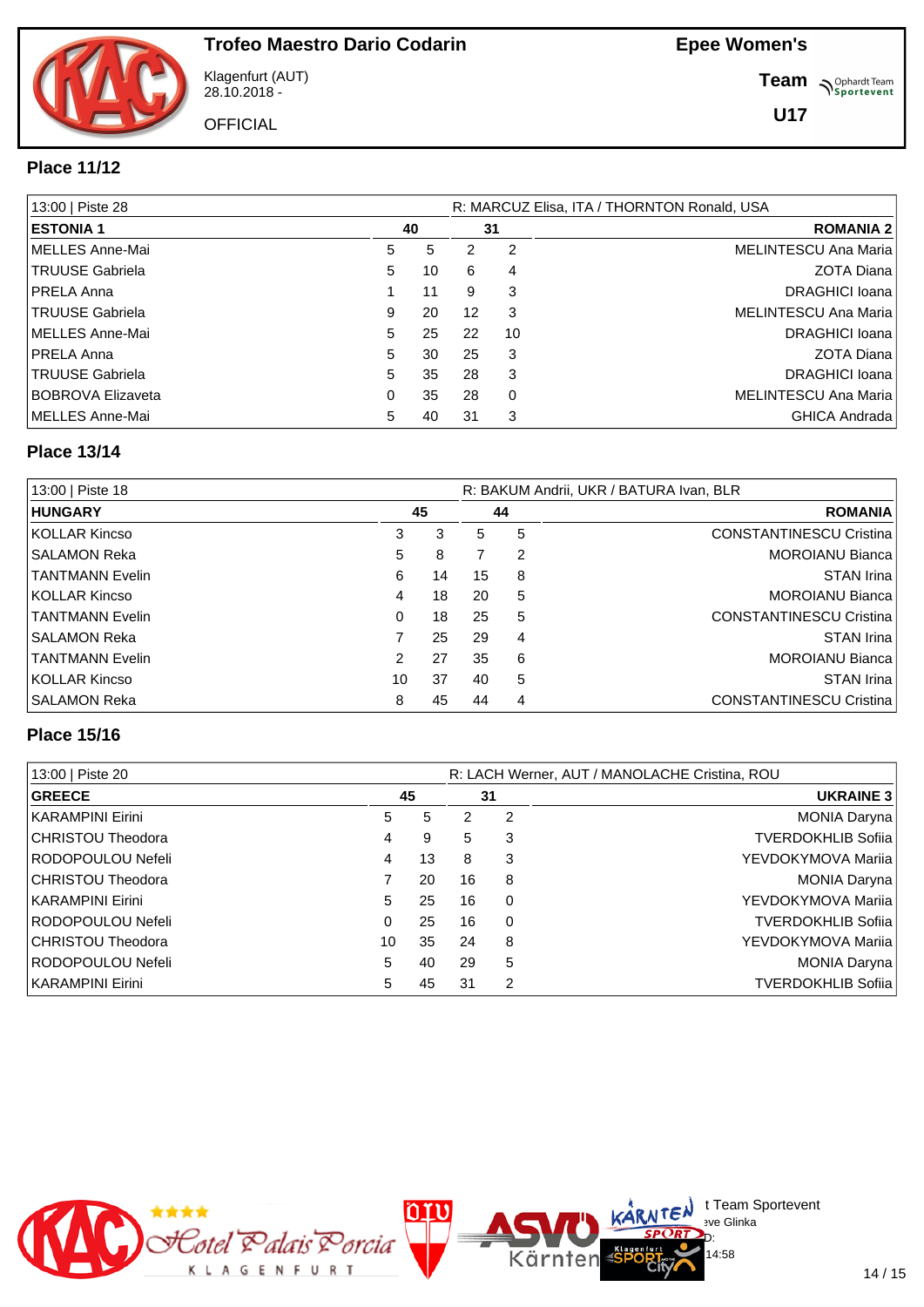Klagenfurt (AUT) 28.10.2018 -

**OFFICIAL** 

**Team** *S<sup>Ophardt Team*<br>*S*<sup>P</sup> *Sportevent*</sup>

#### **Final**

| 13:00   Piste FI            |    |    | R: GOOSSENS Bruno, USA / AYANWALE Kola, GBR |              |                           |  |  |  |  |  |  |  |
|-----------------------------|----|----|---------------------------------------------|--------------|---------------------------|--|--|--|--|--|--|--|
| <b>POLAND1</b>              | 45 |    | 43                                          | <b>ITALY</b> |                           |  |  |  |  |  |  |  |
| <b>KLASIK Alicja</b>        | 4  | 4  |                                             |              | DE PICCOLI Chiara         |  |  |  |  |  |  |  |
| <b>JANELLI Zofia</b>        | 6  | 10 | 6                                           | 5            | CENA Marzia               |  |  |  |  |  |  |  |
| <b>ZGRYZNIAK Kinga</b>      | 5  | 15 | 9                                           | 3            | <b>BARATTA Margherita</b> |  |  |  |  |  |  |  |
| <b>JANELLI Zofia</b>        | 5. | 20 | 12                                          | 3            | DE PICCOLI Chiara         |  |  |  |  |  |  |  |
| <b>KLASIK Alicja</b>        | 5  | 25 | 15                                          | 3            | BARATTA Margherita        |  |  |  |  |  |  |  |
| <b>ZGRYZNIAK Kinga</b>      | 5. | 30 | 27                                          | 12           | <b>CENA Marzia</b>        |  |  |  |  |  |  |  |
| <b>JANELLI Zofia</b>        | 5  | 35 | 31                                          | 4            | <b>BARATTA Margherita</b> |  |  |  |  |  |  |  |
| <b>STASZULONEK Karolina</b> | 5  | 40 | 34                                          | 3            | CAFORIO Gaia              |  |  |  |  |  |  |  |
| KLASIK Alicia               | 5  | 45 | 43                                          | 9            | <b>CENA Marzia</b>        |  |  |  |  |  |  |  |

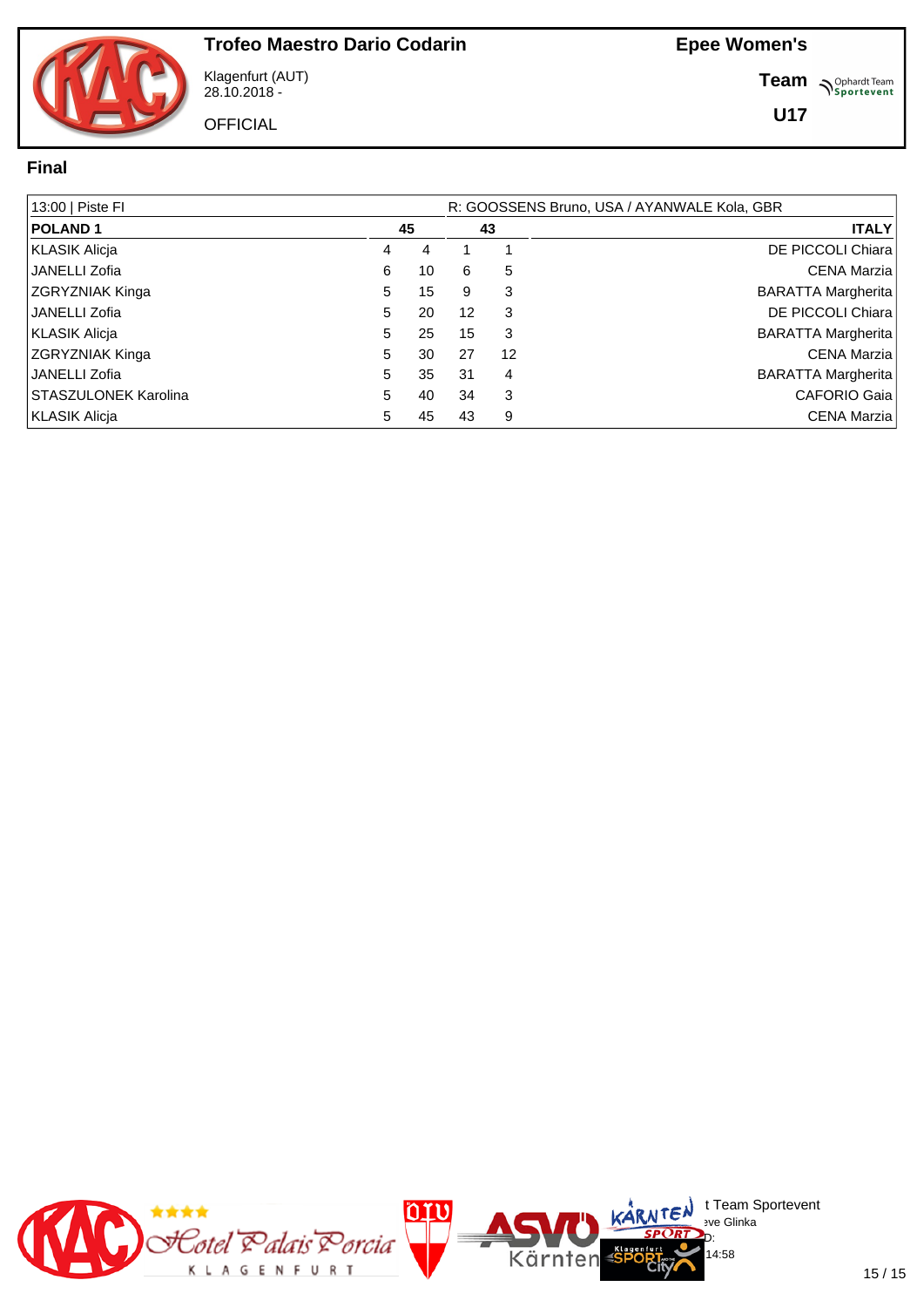#### **Epee Women's**

**Team**

**U17**

**Sportevent** 



Klagenfurt (AUT) 28.10.2018 -

K L A G E N F U R T

**OFFICIAL** 

# **Final placement**

| <b>Place</b> | <b>Nation</b> | <b>Name</b>                | yob                          |
|--------------|---------------|----------------------------|------------------------------|
| 1            | POL           | POLAND <sub>1</sub>        |                              |
|              |               | STASZULONEK Karolina       | 2002                         |
|              |               | <b>KLASIK Alicja</b>       | 2004                         |
|              |               | <b>JANELLI Zofia</b>       | 2002                         |
|              |               | ZGRYZNIAK Kinga            | 2003                         |
| 2            | <b>ITA</b>    | <b>ITALY</b>               |                              |
|              |               | <b>BARATTA Margherita</b>  | 2003                         |
|              |               | <b>CAFORIO Gaia</b>        | 2003                         |
|              |               | <b>CENA Marzia</b>         | 2002                         |
|              |               | DE PICCOLI Chiara          | 2003                         |
| 3            | <b>UKR</b>    | <b>UKRAINE</b>             |                              |
|              |               | SADOVA Dariia              | 2002                         |
|              |               | LAZARENKO OLEKSANDRA       | 2004                         |
|              |               | CHERNYSHOVA Anna           | 2002                         |
|              |               | <b>MAZUR Yeva</b>          | 2003                         |
| 4            | <b>ITA</b>    | <b>ITALY 3</b>             |                              |
|              |               | <b>BRUNELLI Matilde</b>    | 2002                         |
|              |               | <b>PAULIS Lucrezia</b>     | 2003                         |
|              |               | <b>VERDESCA Liliana</b>    | 2003                         |
|              |               | <b>FRANCHINI Alice</b>     | 2002                         |
| 5            | <b>USA</b>    | UNITED STATES OF AMERICA 2 |                              |
|              |               | <b>YEU Irene</b>           | 2002                         |
|              |               | <b>HUSISIAN Hadley</b>     | 2003                         |
|              |               | <b>LIN Jessica</b>         | 2003                         |
|              |               | <b>JOYCE Michaela</b>      | 2004                         |
| 6            | <b>BLR</b>    | <b>BELARUS1</b>            |                              |
|              |               | ZARETSKAYA Lizaveta        | 2003                         |
|              |               | TSURSKAYA Aliaksandra      | 2003                         |
|              |               | MYSHKAVETS Darya           | 2002                         |
|              |               | DZEKEVICH Katsiaryna       | 2002                         |
| 7            | <b>USA</b>    | UNITED STATES OF AMERICA 5 |                              |
|              |               | MALDONADO Pilar            | 2004                         |
|              |               | PYO Yunice                 | 2002                         |
|              |               | GAO Aretha                 | 2002                         |
| 8            | <b>UKR</b>    | <b>UKRAINE 2</b>           |                              |
|              |               | SYNYTSA Olena-Khanna       | 2004                         |
|              |               | VOLOSHYNA Mariya           | 2002                         |
|              |               | TOLMACHOVA Olha            | 2003                         |
|              |               | MAKARUSHCHENKO Kseniia     | 2003                         |
| 9            | <b>USA</b>    | UNITED STATES OF AMERICA 1 |                              |
|              |               | <b>RAUSCH Ariana</b>       | 2002                         |
|              |               | <b>LURYE Sarah</b>         | 2002                         |
|              |               | PIRKOWSKI Amanda           | 2002                         |
|              |               | KHROL Jaclyn               | 2003                         |
| 10           | <b>POL</b>    | POLAND <sub>2</sub>        |                              |
|              |               | <b>KLUGHARDT Gloria</b>    | 2003                         |
|              |               |                            | t Team Sportevent<br>KARNTEN |
|              |               |                            | eve Glinka                   |
|              |               | Eotel Palais Porcia        | $D: FE_FIE_0012$<br>14:30    |

Kärnten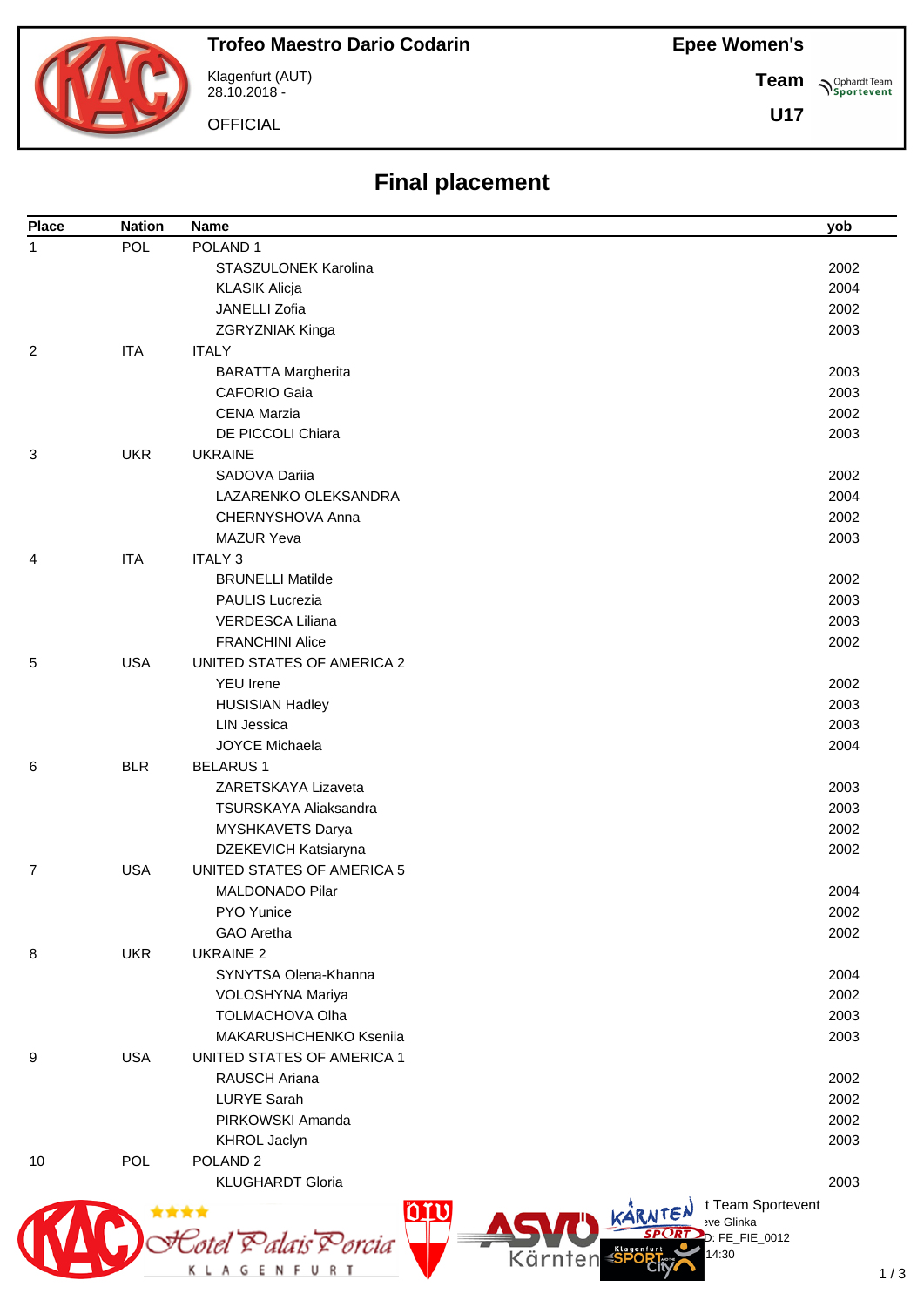**Epee Women's**



## **Trofeo Maestro Dario Codarin**

Klagenfurt (AUT) 28.10.2018 -

OFFICIAL

**Team Sportevent** 

| <b>Place</b> | <b>Nation</b> | <b>Name</b>                                               | yob  |
|--------------|---------------|-----------------------------------------------------------|------|
|              |               | <b>WIKTOR Weronika</b>                                    | 2002 |
|              |               | FRYSTACKA Patrycja                                        | 2003 |
|              |               | <b>WIECZOREK Anna</b>                                     | 2003 |
| 11           | <b>EST</b>    | <b>ESTONIA1</b>                                           |      |
|              |               | MELLES Anne-Mai                                           | 2003 |
|              |               | <b>BOBROVA Elizaveta</b>                                  | 2005 |
|              |               | PRELA Anna                                                | 2002 |
|              |               | <b>TRUUSE Gabriela</b>                                    | 2004 |
| 12           | ROU           | <b>ROMANIA 2</b>                                          |      |
|              |               | <b>GHICA Andrada</b>                                      | 2003 |
|              |               | <b>ZOTA Diana</b>                                         | 2003 |
|              |               | MELINTESCU Ana Maria                                      | 2003 |
|              |               | <b>DRAGHICI Ioana</b>                                     | 2004 |
| 13           | <b>HUN</b>    | <b>HUNGARY</b>                                            |      |
|              |               | <b>DEMENY Kata</b>                                        | 2002 |
|              |               | <b>SALAMON Reka</b>                                       | 2004 |
|              |               | <b>TANTMANN Evelin</b>                                    | 2002 |
|              |               | <b>KOLLAR Kincso</b>                                      | 2002 |
| 14           | ROU           | <b>ROMANIA</b>                                            |      |
|              |               | <b>STAN Irina</b>                                         | 2002 |
|              |               | <b>CONSTANTINESCU Cristina</b>                            | 2002 |
|              |               | <b>MOROIANU Bianca</b>                                    | 2003 |
| 15           | <b>GRE</b>    | GREECE                                                    |      |
|              |               | <b>CHRISTOU Theodora</b>                                  | 2002 |
|              |               | RODOPOULOU Nefeli                                         | 2003 |
|              |               | <b>KARAMPINI Eirini</b>                                   | 2002 |
|              |               | KOLETSOU Evrydiki                                         | 2003 |
| 16           | <b>UKR</b>    | <b>UKRAINE 3</b>                                          |      |
|              |               | KULESHOVA Polina                                          | 2003 |
|              |               | <b>TVERDOKHLIB Sofiia</b>                                 | 2004 |
|              |               | YEVDOKYMOVA Mariia                                        | 2003 |
|              |               | <b>MONIA Daryna</b>                                       | 2003 |
| Table of 32  |               |                                                           |      |
| 17           | <b>ITA</b>    | <b>ITALY 2</b>                                            |      |
|              |               | MACCAGNO Carola                                           | 2003 |
|              |               | PENNISI Alessandra                                        | 2002 |
|              |               | PELA' Matilde                                             | 2003 |
|              |               | <b>BUSCHINI Arianna</b>                                   | 2002 |
| 18           | <b>FIN</b>    | <b>FINLAND</b>                                            |      |
|              |               | <b>TERHO Liisa</b>                                        | 2002 |
|              |               | PÖYSTI Laura                                              | 2002 |
|              |               | SOHLBERG Oona                                             | 2002 |
| 19           | ROU           | <b>ROMANIA 3</b>                                          |      |
|              |               | <b>OLTEANU Daria</b>                                      | 2003 |
|              |               | <b>ION Theodora</b>                                       | 2004 |
|              |               | KATO Zsofia                                               | 2002 |
|              |               | <b>NURCIU Elena</b>                                       | 2004 |
| 20           | ROU           | ROMANIA 4                                                 |      |
|              |               | <b>AXINTE Renata</b>                                      | 2004 |
|              |               | t Team Sportevent<br>nru<br>KARNTEN<br>医室室宫<br>eve Glinka |      |
|              |               | D: FE_FIE_0012                                            |      |
|              |               | <sup>o</sup> rcia<br>Kärnten<br>14:30                     |      |
|              |               | <b>KLAGENFURT</b>                                         | 2/   |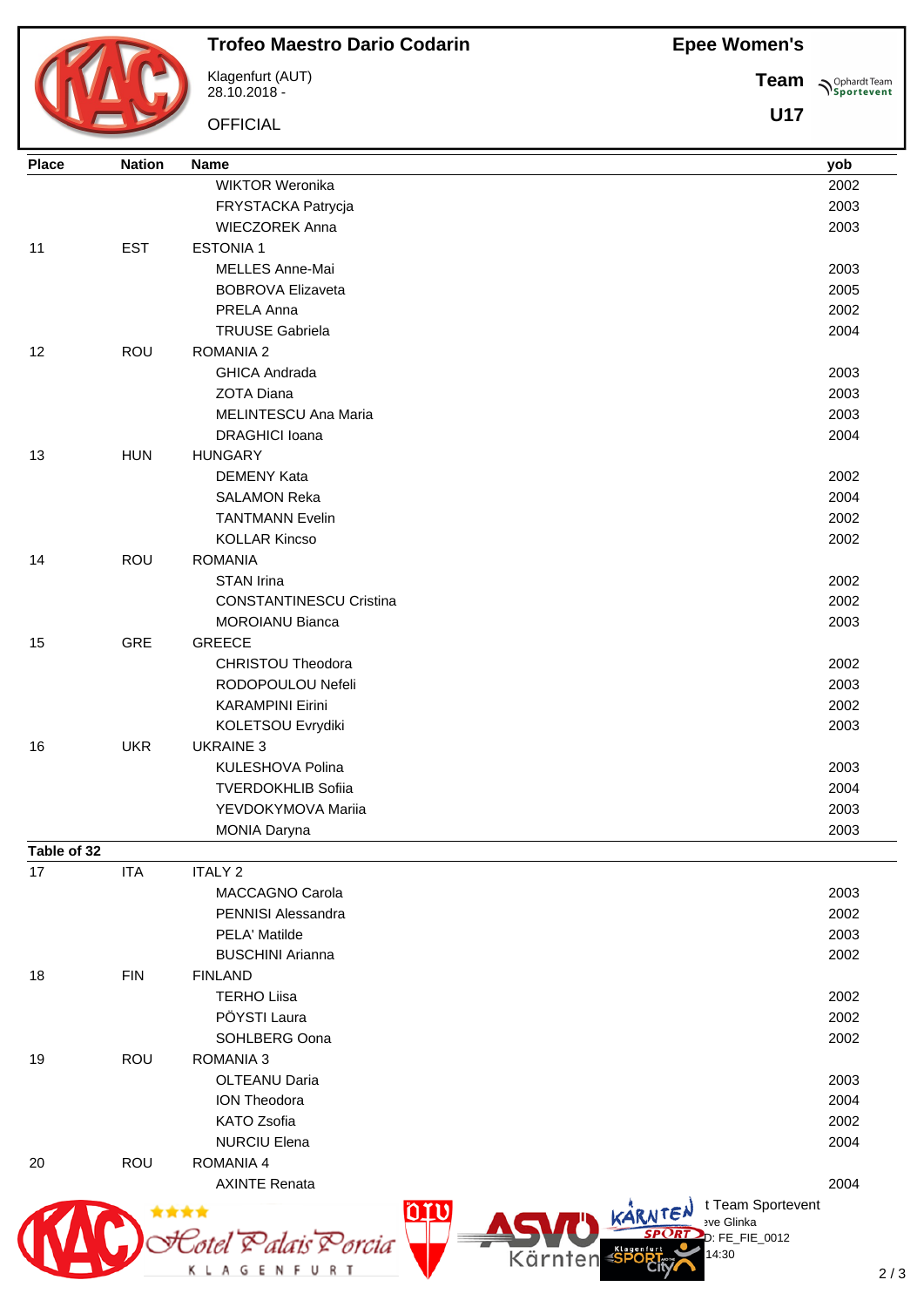**Epee Women's**



# **Trofeo Maestro Dario Codarin**

Klagenfurt (AUT) 28.10.2018 -

**OFFICIAL** 

**Team Sportevent** 

| <b>Place</b> | <b>Nation</b> | <b>Name</b>                  | yob  |
|--------------|---------------|------------------------------|------|
|              |               | <b>TATARU Georgiana</b>      | 2003 |
|              |               | <b>CRACIUN Maria</b>         | 2003 |
|              |               | <b>STANESCU Melissa</b>      | 2003 |
| 21           | <b>AUT</b>    | <b>AUSTRIA</b>               |      |
|              |               | <b>SCHWENNINGER Fabienne</b> | 2003 |
|              |               | <b>TASCHEK Katharina</b>     | 2002 |
|              |               | ZERLAUTH Anna-Lea            | 2003 |
|              |               | <b>KNECHTL Lucia</b>         | 2003 |
| 22           | <b>USA</b>    | UNITED STATES OF AMERICA 3   |      |
|              |               | CHOI Lyla                    | 2003 |
|              |               | <b>KHAMIS Yasmine</b>        | 2006 |
|              |               | <b>ROBLES Elena</b>          | 2004 |
| 23           | POL           | POLAND <sub>3</sub>          |      |
|              |               | ZACHOROWSKA Aleksandra       | 2002 |
|              |               | <b>OSADNIK Maja</b>          | 2004 |
|              |               | GWOZDZ Julia                 | 2002 |
|              |               | ZIETEK Patrycja              | 2002 |
| 24           | POL           | POLAND <sub>4</sub>          |      |
|              |               | OSTROWSKA Alicja             | 2003 |
|              |               | RAKOCZY Natalia              | 2002 |
|              |               | <b>SABALSKA Ewelina</b>      | 2003 |
|              |               | PIEJAK Zofia                 | 2003 |
| 25           | <b>BLR</b>    | <b>BELARUS 2</b>             |      |
|              |               | MIADZVEDZIAVA Sofiya         | 2004 |
|              |               | ALEKSEYEVA Ekaterina         | 2004 |
|              |               | PARNIUK Maryia               | 2004 |
| 26           | POL           | POLAND <sub>5</sub>          |      |
|              |               | PIOTROWSKA Aleksandra        | 2003 |
|              |               | <b>HALEMBA Antonina</b>      | 2006 |
|              |               | PEKALA Beata                 | 2002 |
|              |               | <b>KORKUS Emilia</b>         | 2004 |
| 27           | <b>USA</b>    | UNITED STATES OF AMERICA 4   |      |
|              |               | <b>CHU Audrey</b>            | 2002 |
|              |               | <b>BOYS Nishta</b>           | 2003 |
|              |               | PATURU Meghana               | 2004 |
| 28           | srb           | MIXED TEAM SERBIA/GREECE     |      |
|              |               | <b>ANTIC Teodora</b>         | 2003 |
|              |               | <b>KRITOULI Styliani</b>     | 2003 |
|              |               | <b>KECMAN Milica</b>         | 2002 |
|              |               |                              |      |

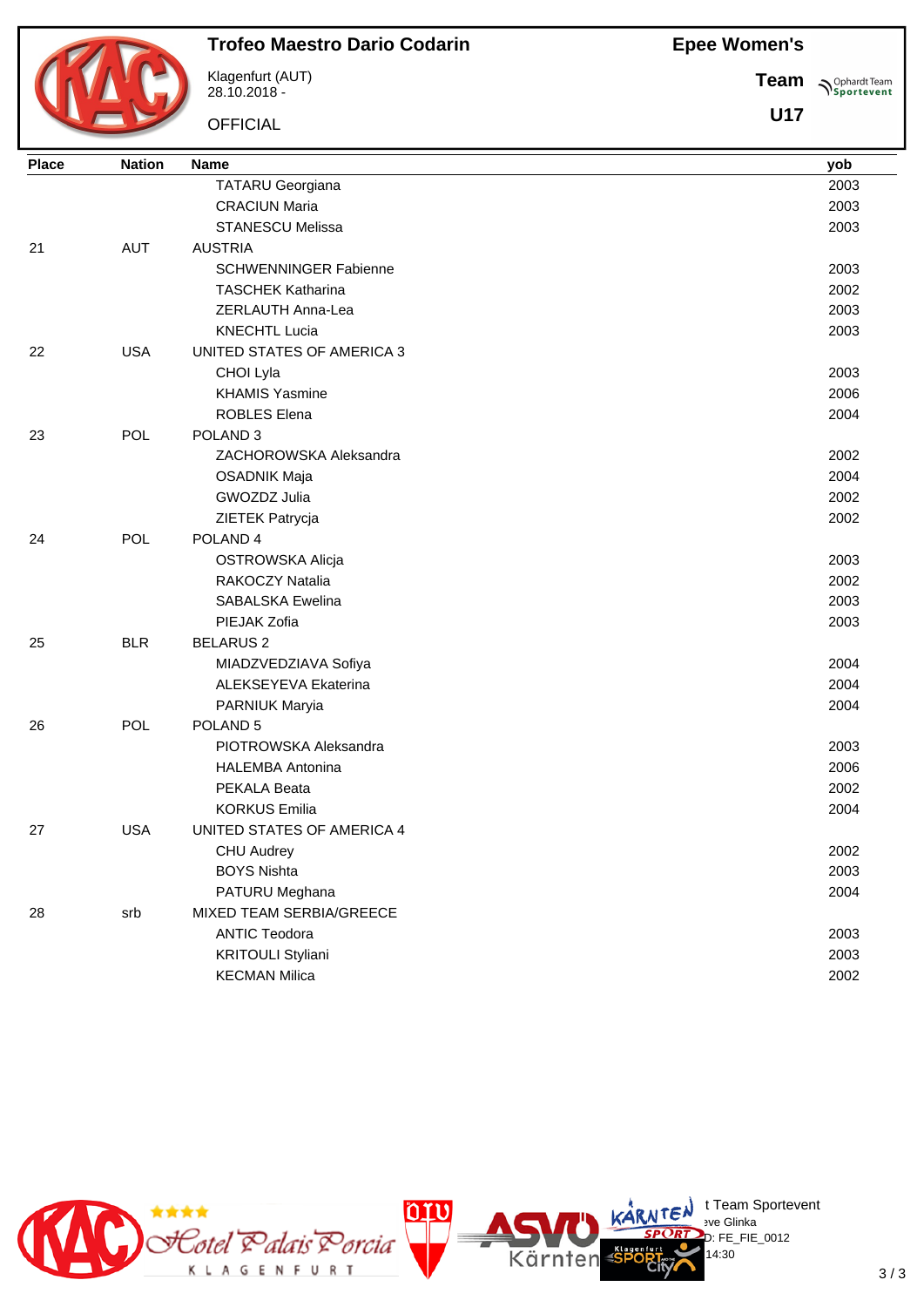**Team**

**U17**

**Sportevent** 



Klagenfurt (AUT) 28.10.2018 -

**OFFICIAL** 

**Referees activity**

|            |              |              | <b>Nation Foil Epee Sabre Name</b> | B            | $\mathbf c$  | E            | D            | L            | н            | F | G | P           | $\mathbf{o}$ | $\boldsymbol{\mathsf{N}}$ | J | K | L | M            | $\mathbf Q$ |                | Ref Vid             | Ass              |
|------------|--------------|--------------|------------------------------------|--------------|--------------|--------------|--------------|--------------|--------------|---|---|-------------|--------------|---------------------------|---|---|---|--------------|-------------|----------------|---------------------|------------------|
| <b>AUT</b> |              |              | <b>BRUCKMUELLER 1</b><br>Fabian    |              |              |              |              |              |              |   |   |             |              |                           |   |   |   |              |             | $\mathbf{1}$   | $\mathbf 0$         | 0                |
|            |              |              | <b>LACH Werner</b>                 | $\mathbf{1}$ | 1            |              | 1            |              |              |   | 1 |             |              |                           |   |   |   | 1            |             | 5              | 0                   | $\mathbf 0$      |
|            |              |              | <b>MAIRITSCH</b><br>Carina         |              |              |              |              |              |              |   |   |             |              |                           |   |   |   |              |             | $\mathbf 0$    | 0                   | 0                |
|            |              |              | PANKRATZ Joel                      | $\mathbf{1}$ |              |              |              |              |              |   |   |             |              |                           |   |   |   |              |             | 1              | $\mathbf 0$         | 0                |
|            |              | D            | <b>SCHMEDLER</b><br>Katharina      | 1            |              |              |              |              |              |   |   |             |              |                           |   |   |   |              |             | $\mathbf{1}$   | $\mathbf 0$         | 0                |
|            |              | CN           | <b>SCHMEDLER</b><br>Michael        | $\mathbf{1}$ | $\mathbf{1}$ |              | 1            | $\mathbf{1}$ |              |   |   |             |              |                           |   |   |   |              |             | 4              | $\pmb{0}$           | 1                |
|            |              |              | <b>VALENTE Vincent 1</b>           |              | $\mathbf{1}$ |              |              | 1            |              |   |   |             |              |                           |   |   |   |              |             | $\mathbf{3}$   | $\mathbf 0$         | 1                |
| <b>BLR</b> |              |              | <b>BATURA</b> Ivan                 | $\mathbf{1}$ | 1            |              | 1            |              |              |   |   |             |              |                           |   |   | 1 |              |             | 4              | $\mathbf 0$         | $\mathbf 0$      |
|            |              |              | <b>STAHNACHOV</b><br>Yauheni       | $\mathbf{1}$ | 1            |              |              |              |              |   |   |             |              |                           |   |   |   |              |             | 2              | $\mathbf 0$         | 0                |
| <b>CZE</b> |              |              | <b>VALC Jiri</b>                   | 1            | $\mathbf{1}$ |              | 1            |              |              |   |   |             |              |                           |   |   |   |              |             | 3              | $\mathbf 0$         | $\mathbf 0$      |
| <b>FIN</b> |              |              | <b>PAAKKONEN</b><br>Juhani         |              |              |              |              |              |              |   |   |             |              |                           |   |   |   |              |             | 0              | 0                   | $\mathbf 0$      |
| <b>GBR</b> |              | $\mathsf C$  | AYANWALE Kola 1                    |              |              |              | 1            |              |              | 1 |   |             |              |                           |   |   |   |              | 1           | 4              | 0                   | $\pmb{0}$        |
| <b>GER</b> |              | CN CN        | <b>BROSCHEID</b><br>Frederik       | $\mathbf{1}$ | $\mathbf{1}$ |              |              |              |              |   |   |             |              |                           |   |   |   |              |             | $\overline{c}$ | $\mathbf 0$         | $\mathbf 0$      |
|            | D            | $\mathsf{C}$ | <b>LANGEN Andreas 1</b>            |              | $\mathbf{1}$ | $\mathbf{1}$ |              | 1            |              |   |   |             |              |                           |   |   |   |              |             | 4              | $\mathbf 0$         | $\mathbf 0$      |
|            |              | CN           | <b>MAUNZ Florian</b>               | $\mathbf{1}$ | 1            | $\mathbf 1$  |              |              |              |   |   | $\mathbf 1$ |              |                           |   |   |   |              |             | 4              | 0                   | 0                |
| <b>HUN</b> |              |              | <b>SEMEREDY</b><br>Alexandra       | 1            |              |              |              |              |              |   |   |             |              |                           |   |   |   |              |             | 1              | $\mathbf 0$         | 0                |
|            | $\mathsf{B}$ |              | <b>VARGA Katalin</b>               | 1            |              |              |              |              |              |   |   |             |              |                           |   |   |   |              |             | 1              | $\mathbf 0$         | $\mathbf 0$      |
| <b>ITA</b> |              |              | <b>BETTINO Alessio 1</b>           |              |              |              |              |              |              |   |   |             |              |                           |   |   |   |              |             | 1              | 0                   | 0                |
|            |              |              | DAL POZZOLO<br>Marco               |              |              |              |              |              |              |   |   |             |              |                           |   |   |   |              |             | 0              | $\mathbf 0$         | $\mathbf 0$      |
|            |              |              | GON Anais Carla 1                  |              | $\mathbf{1}$ | $\mathbf{1}$ |              |              | $\mathbf 1$  |   |   |             |              |                           | 1 |   |   |              |             | 5              | $\mathbf 0$         | $\mathbf 0$      |
|            | B            |              | <b>MARCUZ Elisa</b>                |              |              |              | $\mathbf{1}$ |              | 1            |   |   |             |              |                           |   | 1 |   |              |             | 3              | $\mathbf 0$         | $\mathbf 0$      |
| <b>POL</b> |              |              | <b>FAJKIS Krystian</b>             | $\mathbf{1}$ | 1            |              |              |              |              |   |   | 1           |              |                           |   |   |   |              |             | 3              | 0                   | 0                |
|            |              |              | <b>GRYT Maciej</b>                 | 1            | 1            |              |              |              |              |   |   |             | 1            |                           |   |   |   |              |             | 3              | 0                   | 0                |
|            |              |              | <b>MIELNICZEK</b><br>Ignacy        | 1            |              |              |              |              |              |   |   |             |              |                           |   |   |   |              |             | 1              | $\mathbf 0$         | 0                |
|            |              |              | <b>MILONE</b><br>Dominika          |              |              |              |              |              |              |   |   |             |              |                           |   |   |   |              |             | 0              | $\mathsf{O}\xspace$ | $\pmb{0}$        |
|            |              |              | <b>MILONE Roberto</b>              |              |              |              |              |              |              |   | 1 |             |              | $\mathbf{1}$              |   |   |   |              |             | $\overline{2}$ | 0                   | $\mathbf 0$      |
|            |              |              | <b>OPALKA Michal</b>               | $\mathbf{1}$ |              |              |              |              |              |   |   |             |              |                           |   |   |   |              |             | 1              | 0                   | 0                |
|            |              | $\, {\bf B}$ | <b>SZCZESNIAK</b><br>Piotr         | $\mathbf{1}$ |              |              |              |              |              |   |   |             |              |                           |   |   |   |              |             | 1              | 0                   | 0                |
| <b>ROU</b> | $\mathsf{C}$ |              | <b>GHEORGHE</b><br>Marius          | $\mathbf{1}$ |              |              |              |              |              |   |   |             |              |                           |   |   |   |              |             | $\mathbf{1}$   | $\mathbf 0$         | $\mathbf 0$      |
|            |              |              | <b>ION Mihaela</b>                 | $\mathbf{1}$ | $\mathbf 1$  | $\mathbf{1}$ |              |              |              |   |   |             |              |                           |   |   |   |              |             | $\mathbf{3}$   | 0                   | $\boldsymbol{0}$ |
|            |              |              | <b>MANOLACHE</b><br>Cristina       | $\mathbf{1}$ | $\mathbf{1}$ |              |              |              | $\mathbf{1}$ |   |   |             |              |                           |   |   |   | $\mathbf{1}$ |             | 4              | $\mathbf 0$         | $\pmb{0}$        |
|            |              |              | <b>MINCU Madalina</b>              |              |              |              |              |              |              |   |   |             |              |                           |   |   |   |              |             | 0              | $\mathbf 0$         | 0                |
|            |              |              | PIRVULEASA<br>Ovidiu               |              |              |              |              |              |              |   |   |             |              |                           |   |   |   |              |             | 0              | $\mathsf{O}\xspace$ | $\pmb{0}$        |



 $\bigcup_{v \in \mathcal{F}} \mathsf{Id}$  t Team Sportevent

14:58

 $D: FE$  FIE 0017

**N'Y'License:** Bye Glinka

Kärnten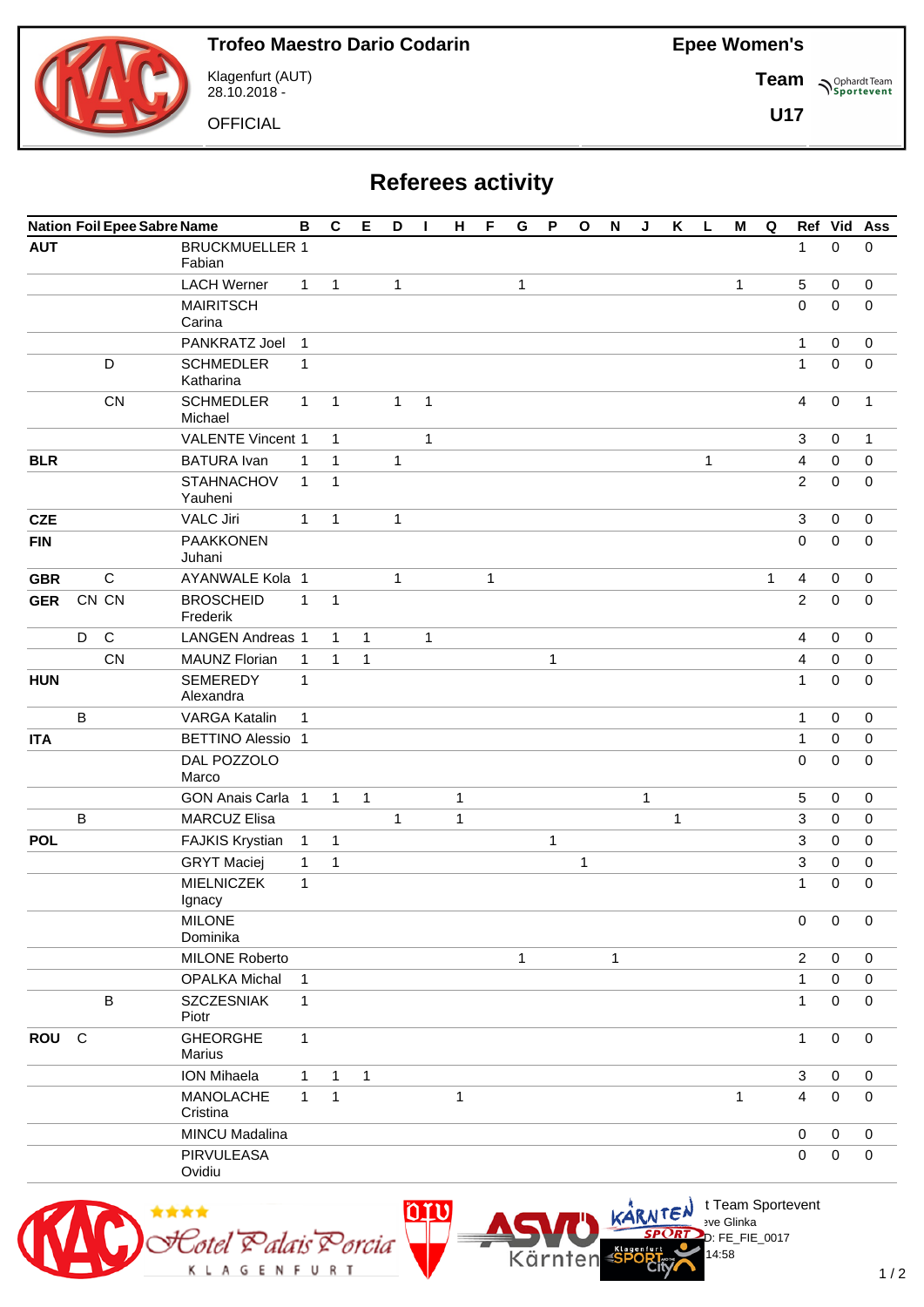

Klagenfurt (AUT) 28.10.2018 -

**OFFICIAL** 

**Epee Women's**

Team  $\bigwedge^{\text{Ophard Team}}_{\text{Sportevent}}$ 

**U17**

|            |             |   |   | <b>Nation Foil Epee Sabre Name</b> | В              | C            | Е | D |   | н | F | G | P | $\mathbf{o}$ | N           | J | Κ | L | M | Q | Ref            | Vid         | Ass          |
|------------|-------------|---|---|------------------------------------|----------------|--------------|---|---|---|---|---|---|---|--------------|-------------|---|---|---|---|---|----------------|-------------|--------------|
|            |             |   |   | POP Adrian                         | $\mathbf{1}$   | 1            | 1 |   |   | 1 |   |   |   |              |             | 1 |   |   |   |   | 5              | $\mathbf 0$ | $\mathbf 0$  |
|            |             |   |   | PUIU Stefan                        | 1              |              |   |   |   |   |   |   |   |              |             |   |   |   |   |   | 1              | $\mathbf 0$ | 0            |
| <b>SLO</b> |             | B |   | JEZA Eva                           | 1              | 1            | 1 |   |   |   |   | 1 |   |              |             |   |   |   |   |   | 4              | 0           | 1            |
|            |             | B |   | <b>KORES Gaja</b>                  | 1              | 1            |   |   |   |   | 1 |   |   |              |             |   |   |   |   |   | 4              | $\mathbf 0$ | $\mathbf{1}$ |
| <b>SVK</b> | B           | B |   | <b>CELLER Pavol</b>                | $\mathbf{1}$   | 1            |   | 1 |   |   | 1 |   |   |              | $\mathbf 1$ |   |   |   |   |   | 5              | $\mathbf 0$ | $\mathbf 0$  |
|            | $\mathsf C$ |   |   | <b>CELLEROVA</b><br>Michala        | $\mathbf{1}$   | 1            | 1 |   | 1 |   |   |   |   | 1            |             |   |   |   |   |   | 5              | 0           | 0            |
| <b>UKR</b> | B           |   |   | <b>BAKUM Andrii</b>                | $\mathbf{1}$   | 1            |   |   |   |   | 1 |   |   |              |             |   |   | 1 |   |   | $\overline{4}$ | $\mathbf 0$ | $\mathbf 0$  |
|            |             |   |   | <b>HORETSKYI</b><br>Sergii         |                |              |   |   |   |   |   |   |   |              |             |   |   |   |   |   | $\Omega$       | $\mathbf 0$ | $\Omega$     |
|            |             |   |   | OREMUSH Heyza                      |                | 1            | 1 |   |   |   |   |   |   |              |             |   |   |   |   |   | $\overline{2}$ | $\mathbf 0$ | $\mathbf 0$  |
|            |             |   |   | PETRUS Dmytro                      | $\overline{1}$ | $\mathbf{1}$ |   |   |   |   |   |   |   |              |             |   |   |   |   |   | $\overline{2}$ | $\Omega$    | $\mathbf 0$  |
| <b>USA</b> |             | B |   | <b>GOOSSENS</b><br><b>Bruno</b>    | 1              | 1            |   |   |   |   |   |   |   |              |             |   |   |   |   | 1 | 3              | $\mathbf 0$ | 0            |
|            |             |   |   | <b>HUEMER</b><br>Jackson           |                |              |   |   |   |   |   |   |   |              |             |   |   |   |   |   | 0              | $\mathbf 0$ | $\mathbf 0$  |
|            |             |   |   | <b>MAHMOUD</b><br>Taysir           |                |              |   |   |   |   |   |   |   |              |             |   |   |   |   |   | $\mathbf 0$    | $\mathbf 0$ | $\mathbf 0$  |
|            |             | B | B | <b>SHUMATE Sean</b>                |                |              |   |   |   |   |   |   |   |              |             |   |   |   |   |   | $\Omega$       | $\Omega$    | $\mathbf 0$  |
|            |             |   |   | <b>THORNTON</b><br>Ronald          | 1              | 1            |   |   |   |   |   | 1 |   |              |             |   |   |   |   |   | 4              | $\Omega$    | $\Omega$     |
|            |             |   |   | <b>WATERS Essene 1</b>             |                |              |   |   |   |   |   |   |   |              |             |   |   |   |   |   | 1              | $\mathbf 0$ | $\mathbf 0$  |
|            |             |   |   |                                    |                |              |   |   |   |   |   |   |   |              |             |   |   |   |   |   |                |             |              |

49 Referees